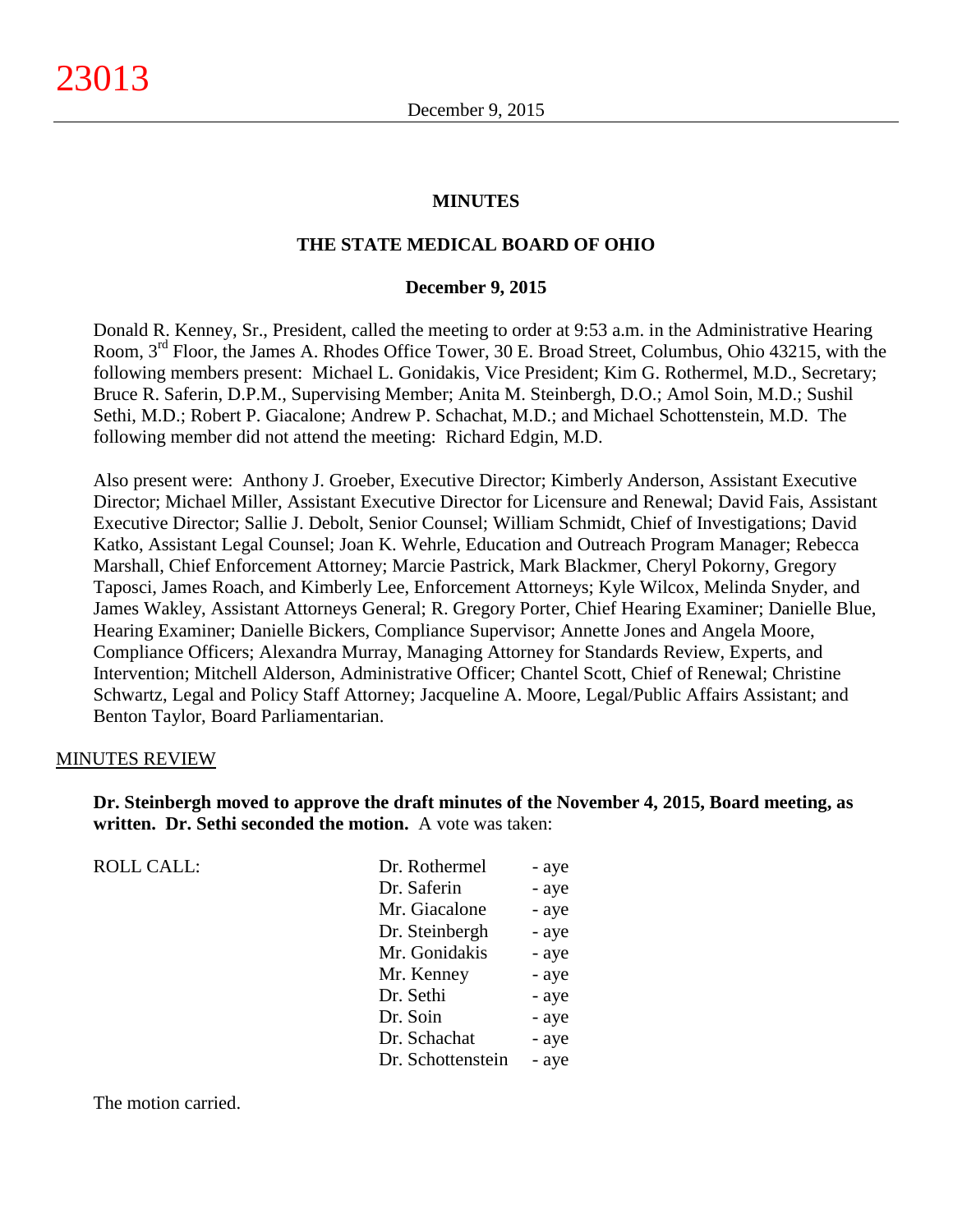#### APPLICANTS FOR LICENSURE

**Dr. Saferin moved to approve for licensure, contingent upon all requested documents being received and approved in accordance with licensure protocols, the acupuncturist listed in Exhibit "A", the genetic counselor applicants listed in Exhibit "B," the massage therapist applicants listed in Exhibit "C," the Oriental medicine practitioners listed in Exhibit "D," and the physician and physician assistant applicants listed in Exhibit "E." as listed in the agenda supplement and handout. Dr. Steinbergh seconded the motion.** A vote was taken:

| - aye                      |
|----------------------------|
| - aye                      |
| - aye                      |
| - aye                      |
| - aye                      |
| - aye                      |
| - aye                      |
| - aye                      |
| Dr. Schottenstein<br>- aye |
|                            |

The motion carried.

#### REPORTS AND RECOMMENDATIONS

Mr. Kenney announced that the Board would now consider the Reports and Recommendations appearing on its agenda.

Mr. Kenney asked whether each member of the Board had received, read and considered the hearing records, the Findings of Fact, Conclusions of Law, Proposed Orders, and any objections filed in the matters of: Fonda Lynn Blacker; Kimberly Jo Cull, M.D.; Juan M. Hernandez, M.D.; Bruce David Smith, M.D.; and Haylee Williams:

| ROLL CALL: | Dr. Rothermel     | - aye |
|------------|-------------------|-------|
|            | Dr. Saferin       | - aye |
|            | Mr. Giacalone     | - aye |
|            | Dr. Steinbergh    | - aye |
|            | Mr. Gonidakis     | - aye |
|            | Mr. Kenney        | - aye |
|            | Dr. Sethi         | - aye |
|            | Dr. Soin          | - aye |
|            | Dr. Schachat      | - aye |
|            | Dr. Schottenstein | - aye |

Mr. Kenney asked whether each member of the Board understands that the disciplinary guidelines do not limit any sanction to be imposed, and that the range of sanctions available in each matter runs from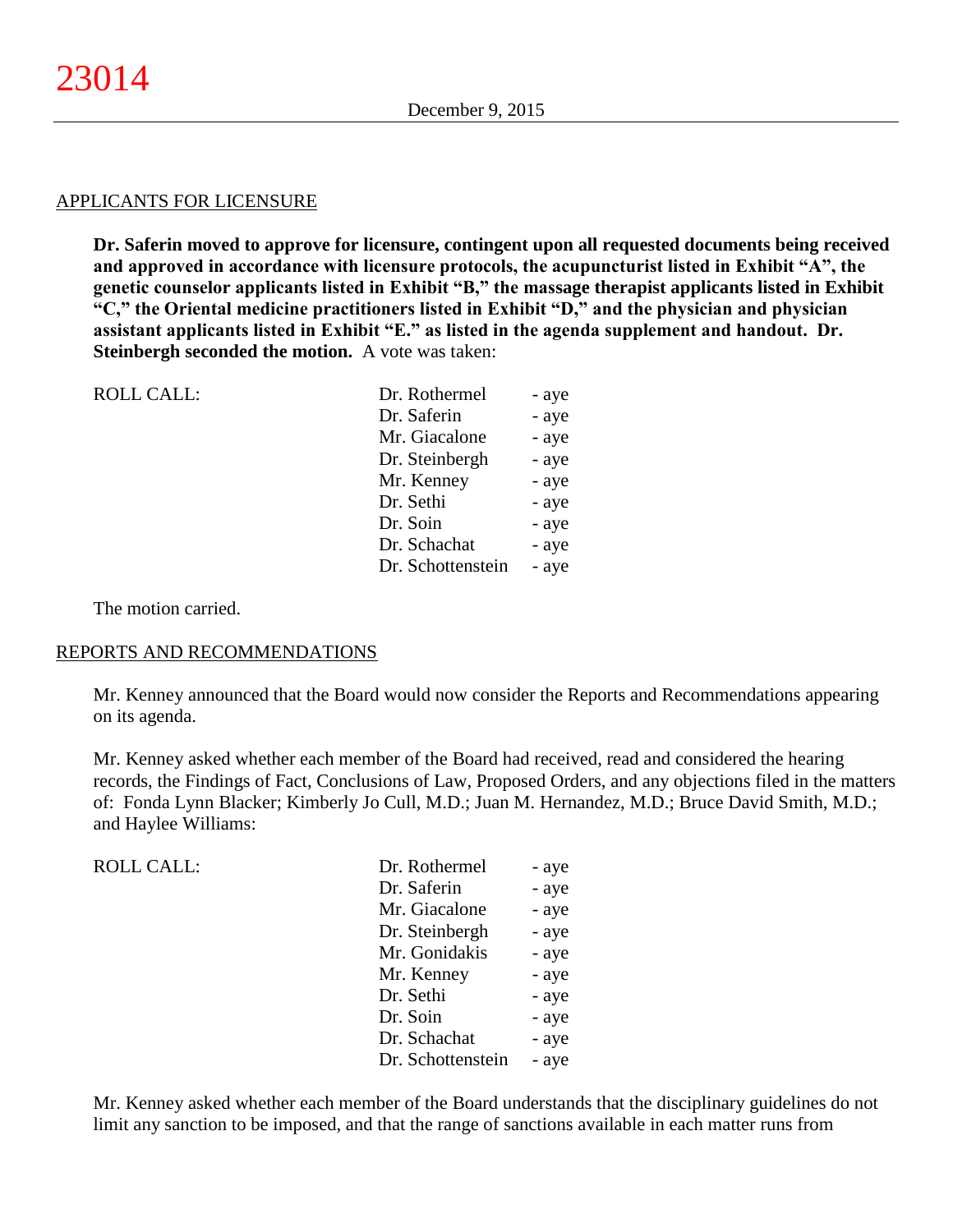dismissal to permanent revocation. A roll call was taken:

#### $ROLL CALL$ :

| Dr. Rothermel     | - aye |
|-------------------|-------|
| Dr. Saferin       | - aye |
| Mr. Giacalone     | - aye |
| Dr. Steinbergh    | - aye |
| Mr. Gonidakis     | - aye |
| Mr. Kenney        | - aye |
| Dr. Sethi         | - aye |
| Dr. Soin          | - aye |
| Dr. Schachat      | - aye |
| Dr. Schottenstein | - aye |
|                   |       |

Mr. Kenney noted that, in accordance with the provision in section 4731.22(F)(2), Ohio Revised Code, specifying that no member of the Board who supervises the investigation of a case shall participate in further adjudication of the case, the Secretary and Supervising Member must abstain from further participation in the adjudication of any disciplinary matters. In the matters before the Board today, Dr. Rothermel served as Secretary and Dr. Saferin served as Supervising Member.

Mr. Kenney reminded all parties that no oral motions may be made during these proceedings.

The original Reports and Recommendations shall be maintained in the exhibits section of this Journal.

#### FONDA LYNN BLACKER

ROLL CALL:

Mr. Kenney directed the Board's attention to the matter of Fonda Lynn Blacker. No objections have been filed. Mr. Decker was the Hearing Examiner.

# **Dr. Steinbergh moved to approve and confirm Mr. Decker's Findings of Fact, Conclusions of Law, and Proposed Order in the matter of Fnda Lynn Blacker. Dr. Soin seconded the motion.**

Mr. Wilcox noted that Ms. Blacker is present in the meeting and may wish to address the Board, though she did not make a written request to do so.

**Dr. Steinbergh moved to allow Ms. Blacker to address the Board. Dr. Soin seconded the motion.** A vote was taken:

| Dr. Rothermel  | - abstain |
|----------------|-----------|
| Dr. Saferin    | - abstain |
| Mr. Giacalone  | - aye     |
| Dr. Steinbergh | - aye     |
| Mr. Gonidakis  | - aye     |
| Mr. Kenney     | - aye     |
| Dr. Sethi      | - aye     |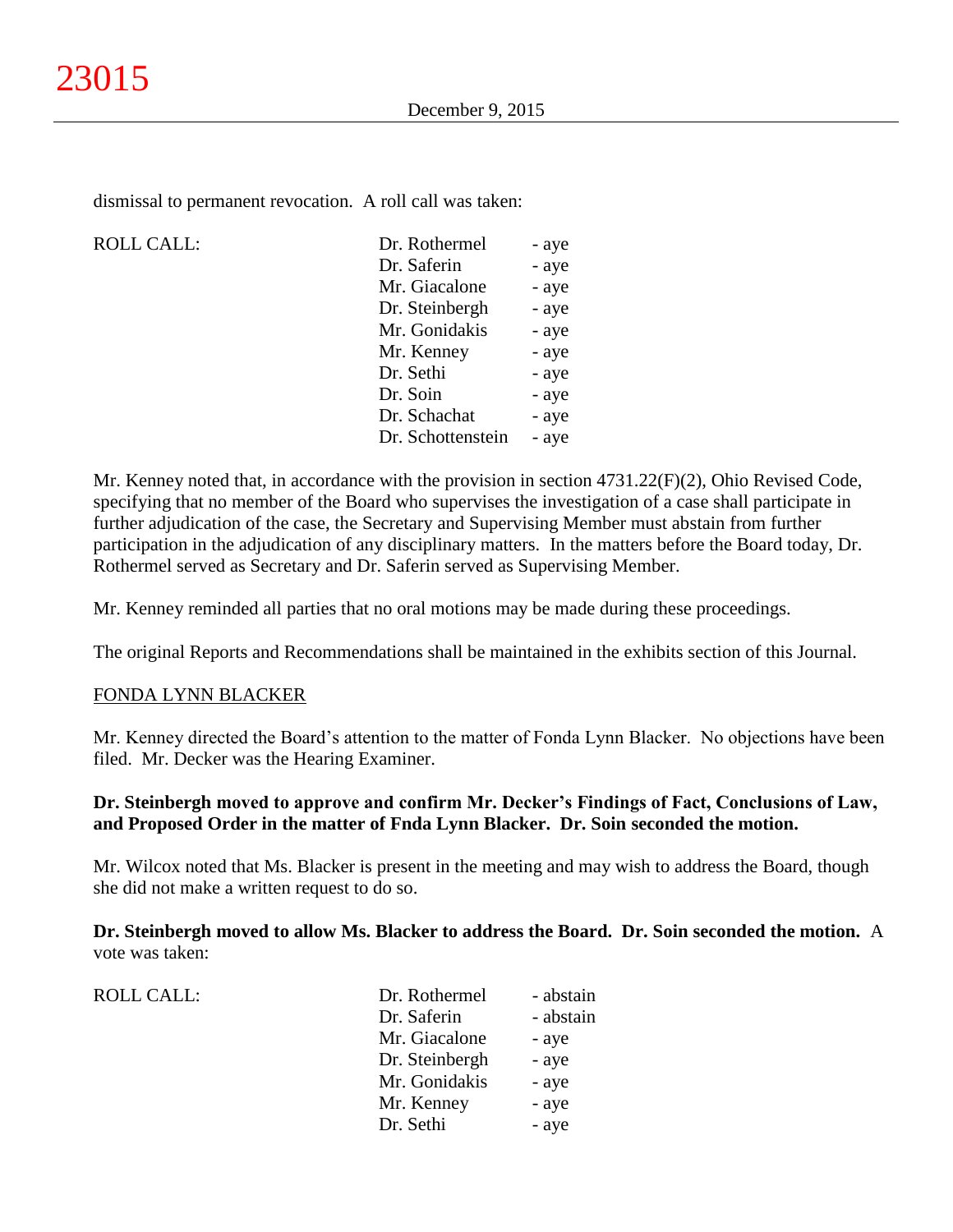| Dr. Soin          | - aye |
|-------------------|-------|
| Dr. Schachat      | - aye |
| Dr. Schottenstein | - aye |

The motion carried.

Mr. Kenney stated that five minutes will be allowed for Ms. Blacker's address.

Ms. Blacker stated that she had read and agreed with the Hearing Examiner's Report and Recommendation.

Mr. Kenney asked if the Assistant Attorney General would like to respond. Mr. Wilcox stated that he did not wish to make a response.

Mr. Kenney stated that he will now entertain discussion in the matter of Ms. Blacker.

Dr. Sethi stated that Ms. Blacker was initially licensed to practice massage therapy in Ohio in 2005 and renewed her license every two years until 2011. Dr. Sethi stated that Ms. Blacker's husband, who managed Ms. Blacker's online license renewal, changed their e-mail address without notifying the Board. Consequently, Ms. Blacker did not receive a reminder to renew her license in 2011. Ms. Blacker did not apply for license renewal or pay any fees to renew her license. Despite the lapse of her massage therapy license, Ms. Blacker continued to practice massage therapy until December 2014 when the owner of Vandalia Massager, her employer, informed her of her license status.

Dr. Sethi continued that Ms. Blacker truthfully reported on her December 2014 license restoration application that she had been practicing massage therapy without a license. Since learning that her license was expired, Ms. Blacker has limited herself to only relaxation massage and has referred all other clients to her co-workers. Dr. Sethi stated that Ms. Blacker has expressed appropriate regret for this incident and has taken full responsibility.

Dr. Sethi stated that by practicing massage therapy without a license, Ms. Blacker engaged in conduct that constitutes a felony under Ohio law. Dr. Sethi noted that at the hearing, the Assistant Attorney General recommended requiring Ms. Blacker to take a course in personal and professional ethics. However, Dr. Sethi did not see the necessity of such a course for Ms. Blacker. Dr. Sethi opined that Ms. Blacker's misconduct was somewhat less serious than similar cases the Board has considered in the past. Dr. Sethi stated that the period of Ms. Blacker's unauthorized practice was shorter than that of Betsy Cornell, M.T., or Candy Hope, M.T. Also unlike those two cases, Ms. Blacker quickly responded to the situation as soon as she discovered her mistake. Dr. Sethi added that unlike the matter of Erica Forney, M.T., there was no evidence of falsehood in Ms. Blacker's application for license restoration.

Dr. Sethi stated that Ms. Blacker underwent some family difficulties from 2011 to 2014, including donating a kidney to a cousin. Dr. Sethi stated that Ms. Blacker's medical difficulties have been unfortunate, painful, and quite distracting. Dr. Sethi stated that Ms. Blacker has expressed appropriate regret for her oversight and she understands her obligation to keep her license active. Dr. Sethi stated that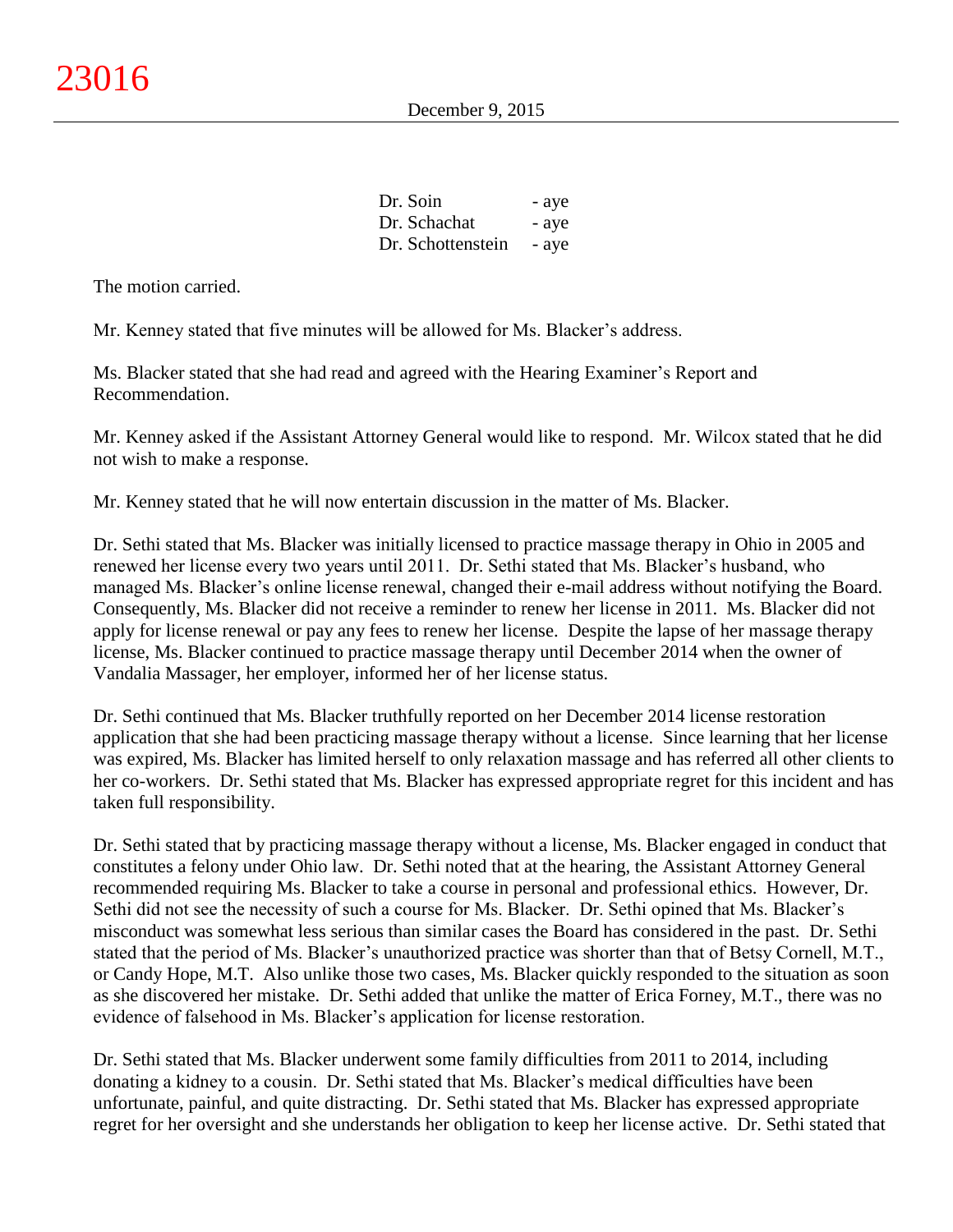although he believes Ms. Blacker's actions to have been unintentional, she was negligent in failing to keep her email address current with the Board and in practicing for more than three years without a license. Dr. Sethi agreed with the Hearing Examiner's Proposed Order to grant Ms. Blacker's application for restoration, immediately suspend the license for 90 days, and impose probationary terms, conditions, and limitations for a period of two years.

Mr. Giacalone agreed with Dr. Sethi's comments and speculated that it may be more appropriate to fine Ms. Blacker rather than suspend her license. Ms. Anderson stated that since Ms. Blacker's unlicensed practice took place prior to September 29, 2015, the Board is not able to fine Ms. Blacker. Mr. Giacalone still questioned the propriety of suspending Ms. Blacker's license, noting that her actions were unintentional, she immediately self-reported when she discovered her mistake, and she has shown good character.

Dr. Steinbergh stated that she favors the Proposed Order, including the 90-day suspension, and stated that it is consistent with other cases in which massage therapists have practiced after the expiration of their license. Dr. Schottenstein agreed that the consistency of the Board's actions is important. Dr. Schottenstein noted that in the prior matter of Ms. Hope, her massage therapy license was suspended for only 60 days even though she had continued to practice for months following her application for restoration.

Dr. Steinbergh stated that a physician practicing medicine without a license would be serious and that massage therapists also have a responsibility to maintain licensure so that the Board can assure the public that the massage therapist is appropriate. Mr. Giacalone stated that Dr. Steinbergh has a valid point, but opined that there should be a distinction between physicians and massage therapists due to their respective degrees of responsibility. Dr. Steinbergh stated that she does not disagree with Mr. Giacalone, but reiterated that responsibility to one's licensure is important.

Mr. Giacalone opined that a suspension of 30 days rather than 60 days would be appropriate in this matter.

**Mr. Giacalone moved to amend the Proposed Order so that the suspension of Ms. Blacker's restored massage therapist license will be for 30 days. Dr. Schottenstein seconded the motion.** A vote was taken:

| <b>ROLL CALL:</b> | Dr. Rothermel     | - abstain |
|-------------------|-------------------|-----------|
|                   | Dr. Saferin       | - abstain |
|                   | Mr. Giacalone     | - aye     |
|                   | Dr. Steinbergh    | - nay     |
|                   | Mr. Gonidakis     | - aye     |
|                   | Mr. Kenney        | - nay     |
|                   | Dr. Sethi         | - aye     |
|                   | Dr. Soin          | - nay     |
|                   | Dr. Schachat      | - aye     |
|                   | Dr. Schottenstein | - aye     |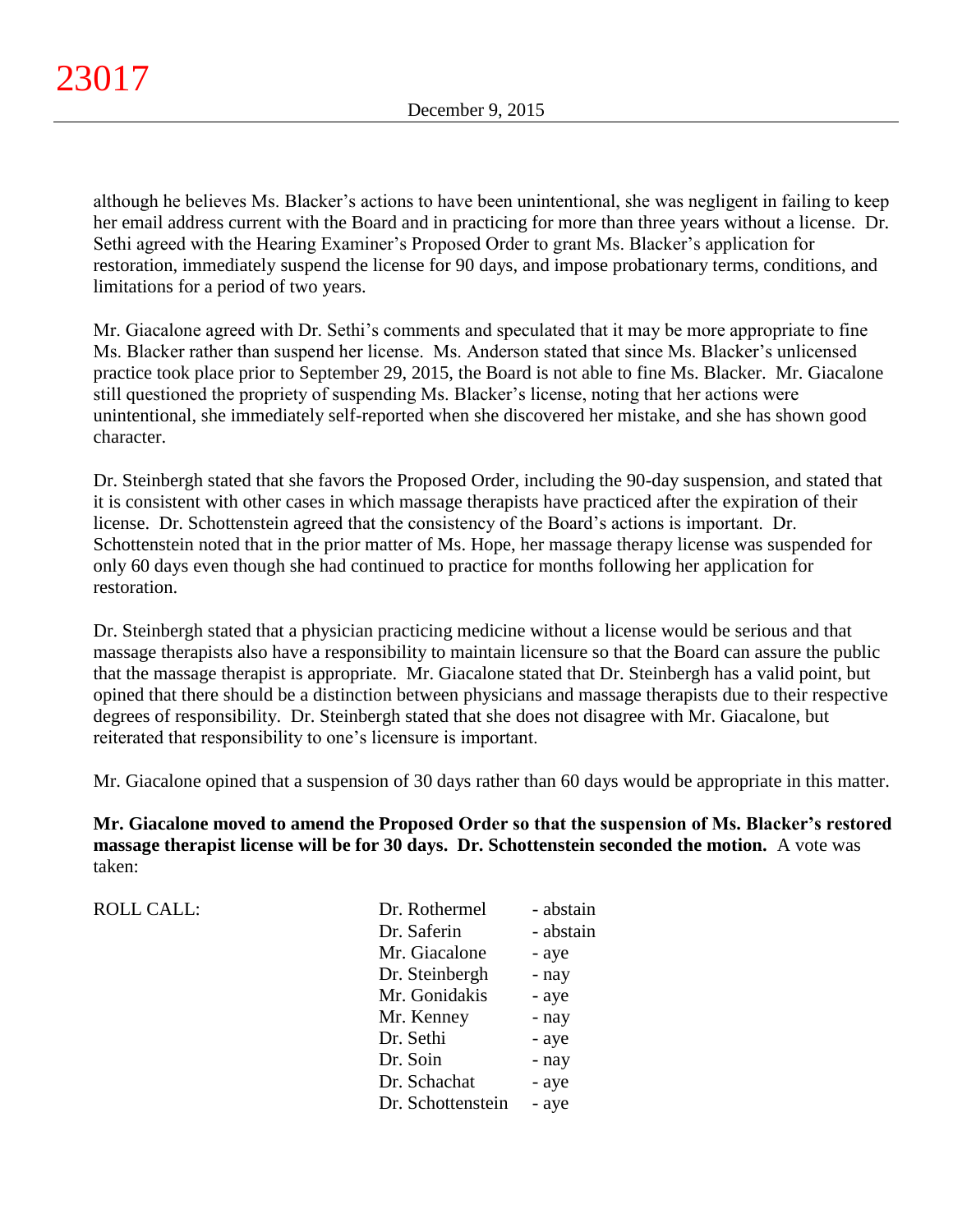The motion to amend carried.

**Dr. Steinbergh moved to approve and confirm Mr. Decker's Findings of Fact, Conclusions of Law, and Proposed Order, as amended, in the matter of Fonda Lynn Blacker. Mr. Giacalone seconded the motion.** A vote was taken:

| <b>ROLL CALL:</b> | Dr. Rothermel     | - abstain |
|-------------------|-------------------|-----------|
|                   | Dr. Saferin       | - abstain |
|                   | Mr. Giacalone     | - aye     |
|                   | Dr. Steinbergh    | - nay     |
|                   | Mr. Gonidakis     | - aye     |
|                   | Mr. Kenney        | - nay     |
|                   | Dr. Sethi         | - aye     |
|                   | Dr. Soin          | - aye     |
|                   | Dr. Schachat      | - aye     |
|                   | Dr. Schottenstein | - aye     |

The motion to approve carried.

#### KIMBERLY JO CULL, M.D.

Mr. Kenny directed the Board's attention to the matter of Kimberly Jo Cull, M.D. Ms. Blue was the hearing examiner. Objections were timely filed and were previously distributed to Board members.

Mr. Kenney stated that an objections addendum was not timely filed and the Board will need to vote on whether to accept the addendum.

**Dr. Steinbergh moved to accept the addendum. Mr. Gonidakis seconded the motion.** A vote was taken:

| <b>ROLL CALL:</b> | Dr. Rothermel     | - abstain |
|-------------------|-------------------|-----------|
|                   | Dr. Saferin       | - abstain |
|                   | Mr. Giacalone     | - aye     |
|                   | Dr. Steinbergh    | - aye     |
|                   | Mr. Gonidakis     | - aye     |
|                   | Mr. Kenney        | - aye     |
|                   | Dr. Sethi         | - aye     |
|                   | Dr. Soin          | - aye     |
|                   | Dr. Schachat      | - aye     |
|                   | Dr. Schottenstein | - aye     |
|                   |                   |           |

The motion carried.

Mr. Kenney stated that a request to address the Board has been timely filed by Dr. Cull and that five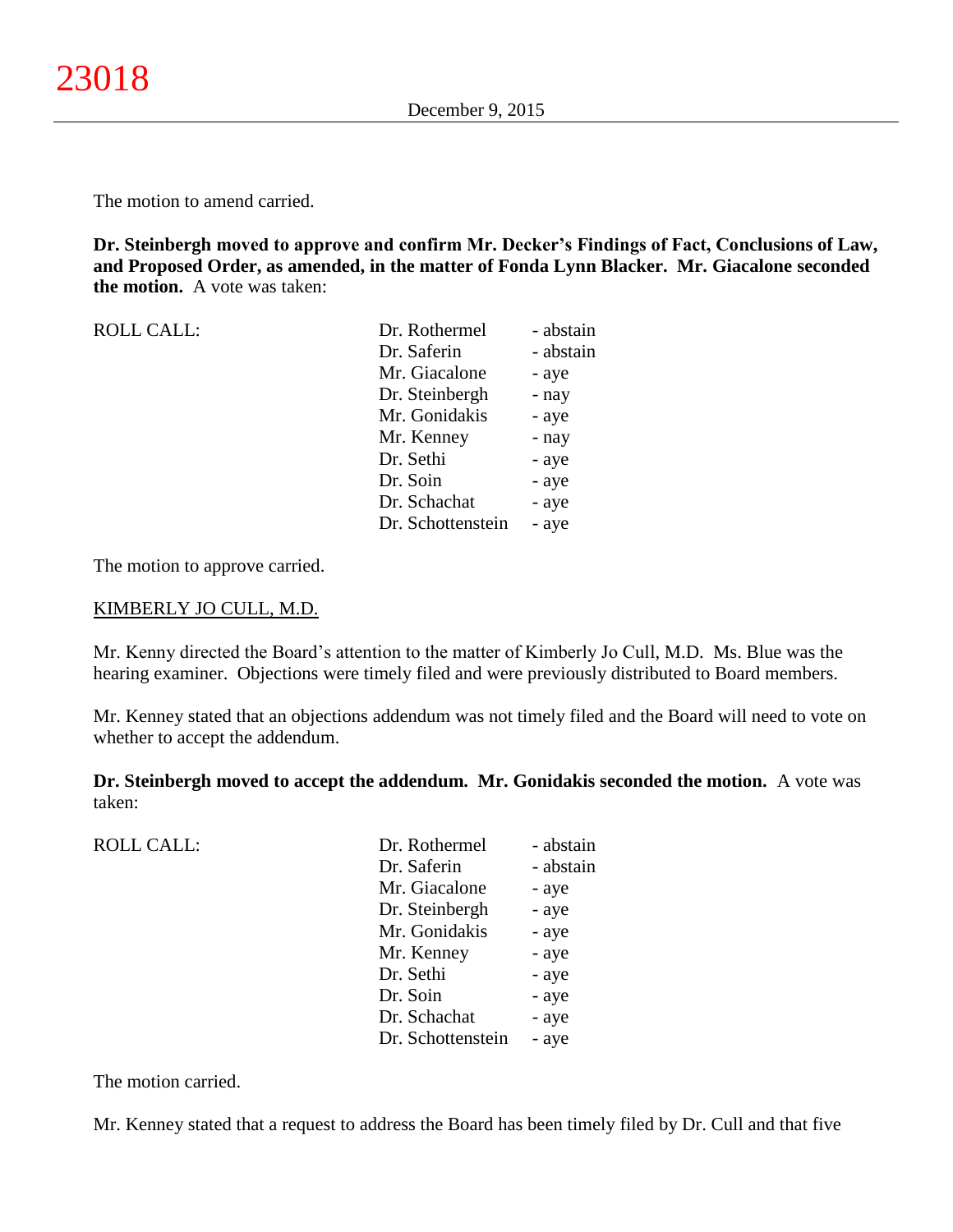minutes would be allowed for that address.

Dr. Cull was represented by Greg Hickman, her attorney.

Dr. Cull expressed her remorse and shame for her actions. She stated that lack of finances, not lack of willingness, is the reason she couldn't comply with the Board's previous order. Dr. Cull explained that the current recommendation is based on an incident in 2011. As a result of that event, she explained that she discovered she had PTSD - a result of repressed memories of sexual abuse as a teen. She explained that PTSD was the factor in all of her questionable behaviors. Dr. Cull stated that she no longer considers herself a victim but a survivor. She added that she attends group and individual therapy 3 hours a week which she began this year. She also stated that she has completed a 70-day intensive outpatient program recommended by Dr. Noffsinger.

Dr. Cull explained that PTSD is common among those who have been subjected to sexual abuse or abuse of any kind. She added that alcohol and drug abuse issues are often triggered by PTSD. She explained that the event in 2011 was not the adult Dr. Cull, or the physician driving the car, but a younger version of herself responding to the PTSD triggers. She acknowledged that the Board, however, would look at her as a doctor who must pay for these mistakes again. Dr. Cull added that this is disheartening to face since her perpetrators are living their lives unaffected.

Dr. Cull explained her worst mistake was not realizing she needed help, thus not getting the treatment in time to avoid these events and consequences. She added that it took three days in jail and several years of soul-searching to realize why this took place. Dr. Cull explained that as a result of these insights and recent therapy, she has changed dramatically. She stated that she doesn't feel that fearful burden and internal angst anymore. She added that she is now able to tell her story without fear of judgement.

Dr. Cull continued that she tells people that you can't fix what you can't face, and that repressed negative emotions always get out somehow. She explained that this is what happened to her which resulted in jail, a record, jobless, without a profession, broke and broken. Dr. Cull explained that the last 5 years have been a struggle for her but being a full-time mom was the best thing she could have done. She explained that she needed time away to heal, get back on track and figure out her future. She further explained that she needed to get her invention commercialized and she is very close to that. Dr. Cull stated that she is getting stronger all the time, and has a strong need to get back to helping others now that she is on the mend.

Dr. Cull acknowledged that it is a privilege to be a physician and asked the Board to give her a second chance. She explained that she would do anything the Board required.

Mr. Kenney asked if the Assistant Attorney General would like to respond. Ms. Snyder stated that she would like to respond.

Ms. Snyder stated that the PTSD issue is really a small part of the case. She explained that Dr. Cull's license was revoked in 2010 for chemical impairment; she had a diagnosis of cocaine abuse; and she lied to the Board about a DUI so there was fraud involved in the revocation. Ms. Snyder further stated that the Board told Dr. Cull not to return until she completed 28 days of treatment which is a statutory requirement.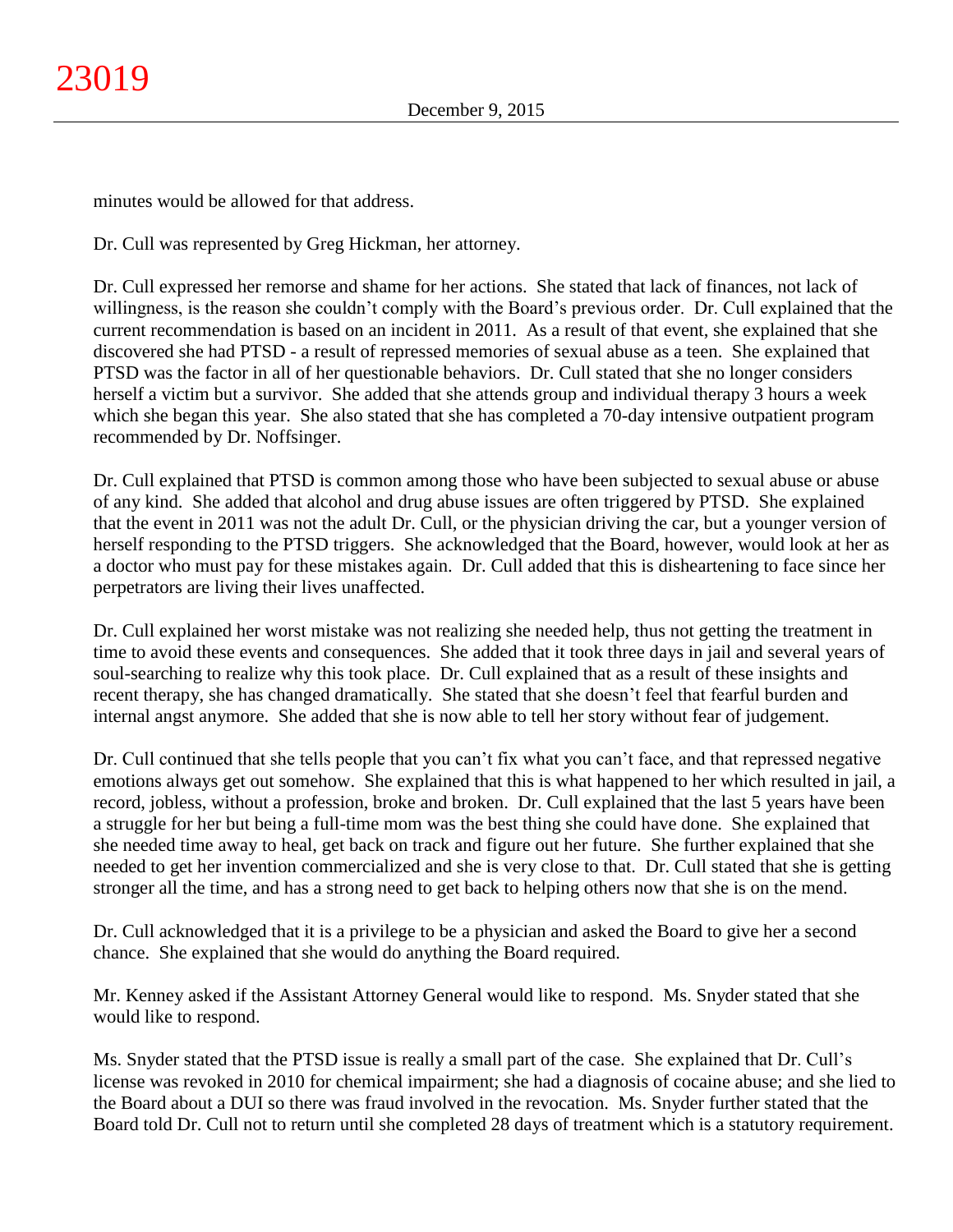Ms. Snyder added that in 2013 Dr. Cull applied for licensure without completing the treatment.

Ms. Snyder stated that since the revocation Dr. Cull has had several felony convictions. Ms. Snyder explained that in the 2011 incident Dr. Cull smashed cars, including a marked police car, smashed the computer on the dash of the police car and led police on a high-speed chase. Ms. Snyder further explained that when police caught up with her, Dr. Cull lied about her identity using a patient's name, social security number, and date of birth – having memorized it for such an occasion.

Ms. Snyder explained that the PTSD is a small piece of the puzzle but as a result Dr. Cull has a mental impairment diagnosis from Dr. Noffsinger. Ms. Snyder stated that currently there is an untreated chemical impairment diagnosis, a mental impairment diagnosis, and several felony convictions. Ms. Snyder stated that the most troubling part of this case is Dr. Cull's chronic dishonesty. She explained that Dr. Cull lied to the police, she lied to Dr. Whitney and Dr. Noffsinger about the cocaine and she lied in the hearing. Ms. Snyder stated that even if the Board believes she may improve with treatment of her diagnoses, it would be difficult to trust Dr. Cull with her patients.

# **Dr. Steinbergh moved to approve and confirm Ms. Blue's Finding of Fact, Conclusions of Law, and Proposed Order in the matter of Kimberly Jo Cull, M.D. Dr. Schottenstein seconded the motion.**

Mr. Kenney stated that he will now entertain discussion in the above matter.

Dr. Soin stated he is in support of the permanent denial recommended in the Report and Recommendation. He stated that Dr. Cull was born in 1960, received her medical degree from OSU in 1991, and did an internship and residency in OB/GYN at OSU. In 2010 the Board revoked her certificate to practice due to her cocaine use. Dr. Soin added that Dr. Cull had her privileges revoked at three hospitals; underwent two mental health evaluations at the request of her employers; had several run-ins with the Powell police; had a DUI which she failed to disclose to the board; was diagnosed with cocaine abuse; and filed for bankruptcy. Dr. Soin acknowledged Dr. Cull's testimony of past struggles and her PTSD. However, Dr. Soin pointed out that she also has alcohol use disorder and cocaine use disorder. He added that Dr. Noffsinger stated that Dr. Cull is not capable of practicing due to these diagnoses. Dr. Soin explained that in February 2011, Dublin police confronted Dr. Cull after hearing her cursing at an unknown person. He stated that she left the building and vandalized the windows of four cars, one of which was a police cruiser. Dr. Soin continued that Dr. Cull fled the scene and when the police finally apprehended her the officers noticed a smell of alcohol and her eyes were glassy. He stated that when the officers arrested Dr. Cull, she identified herself as one of her patients using the name, date of birth, address and social security number. Dr. Soin stated that based on this along with other incidents already discussed, he supports the recommendation of permanent denial.

Dr. Steinbergh stated that she also supports the recommendation. She added that there are too many inappropriate social behavioral issues. Dr. Steinbergh stated that Dr. Cull has not practiced in over five years adding that remediation under these circumstances – impairment, felony convictions and bad judgement – would be extremely difficult. Dr. Steinbergh opined that the Board should permanently deny Dr. Cull's application.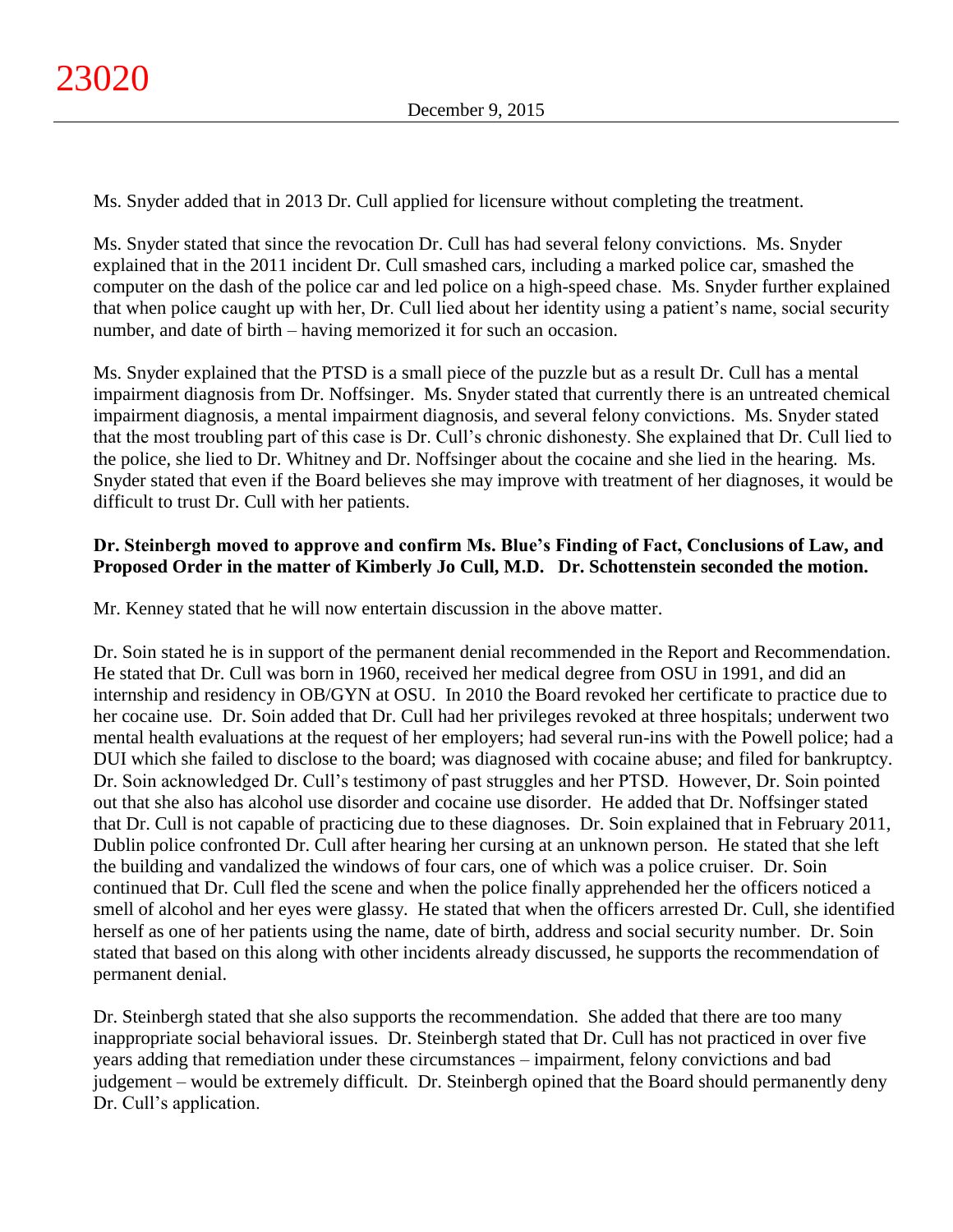Dr. Schottenstein stated that the diagnoses that Dr. Cull presents are treatable. He added that PTSD has a moderately good prognosis as do substance abuse diagnoses. Dr. Schottenstein stated that there have been other physicians before the board who have had substance abuse issues and have lied. Dr. Schottenstein added that when Dr. Cull first came before the Board, there was a non-permanent revocation with required treatment. He suggested the option of a similar action today – continuing the non-permanent revocation and requiring the 28-day treatment, probation, treatment by a psychiatrist or therapist. Dr. Schottenstein suggested that this would give Dr. Cull a chance to prove herself.

Dr. Schottenstein reminded the Board of Dr. Rodebaugh's situation before the board last month. He explained that the assistant attorney general opined that this was the worst case of alcohol-related behavior he had ever seen, but his license was not permanently revoked. Dr. Schottenstein explained that he was thinking about consistency with the mental/substance disorders, and questioned if it would be good to give Dr. Cull an opportunity to do better.

Mr. Gonidakis stated that Dr. Cull was already given the time to get the treatment and questioned if giving her extra time would change anything based on the record the Board has.

Dr. Schottenstein responded that finances prevented Dr. Cull from getting treatment and there have been no incidents since 2011. He added that Dr. Cull demonstrated her willingness to move forward by getting the treatment she did receive even though it was not what the Board ordered.

Mr. Giacalone agreed that Dr. Schottenstein raised good points but these were egregious events. He added that this is about protecting the public. Mr. Giacalone added that Dr. Cull had her opportunities and the most telling piece for him was that she lied about not being under the influence of cocaine and alcohol while practicing medicine. Mr. Giacalone added that many people have financial issues but they show up and deliver what the Board required. He stated that Dr. Cull not only failed to deliver but compounded it with additional actions. Mr. Giacalone stated that he can't support licensure.

Dr. Steinbergh stated that 2011 wasn't Dr. Cull's last offense. Dr. Steinbergh explained that in 2012 Dr. Cull was convicted and found guilty and was sentenced to jail for three days, paid a fine and had her license suspended for 180 days. Dr. Steinbergh stated that she supported the order as this is an egregious case.

Dr. Sethi stated that he agreed with Dr. Schottenstein and that the Board shouldn't throw away all of Dr. Cull's education. He added that this is a disease and should be treated as such, and such a punitive action is not called for.

A roll call vote was taken on the motion to approve:

| Dr. Rothermel  | - abstain |
|----------------|-----------|
| Dr. Saferin    | - abstain |
| Mr. Giacalone  | - ave     |
| Dr. Steinbergh | - ave     |
|                |           |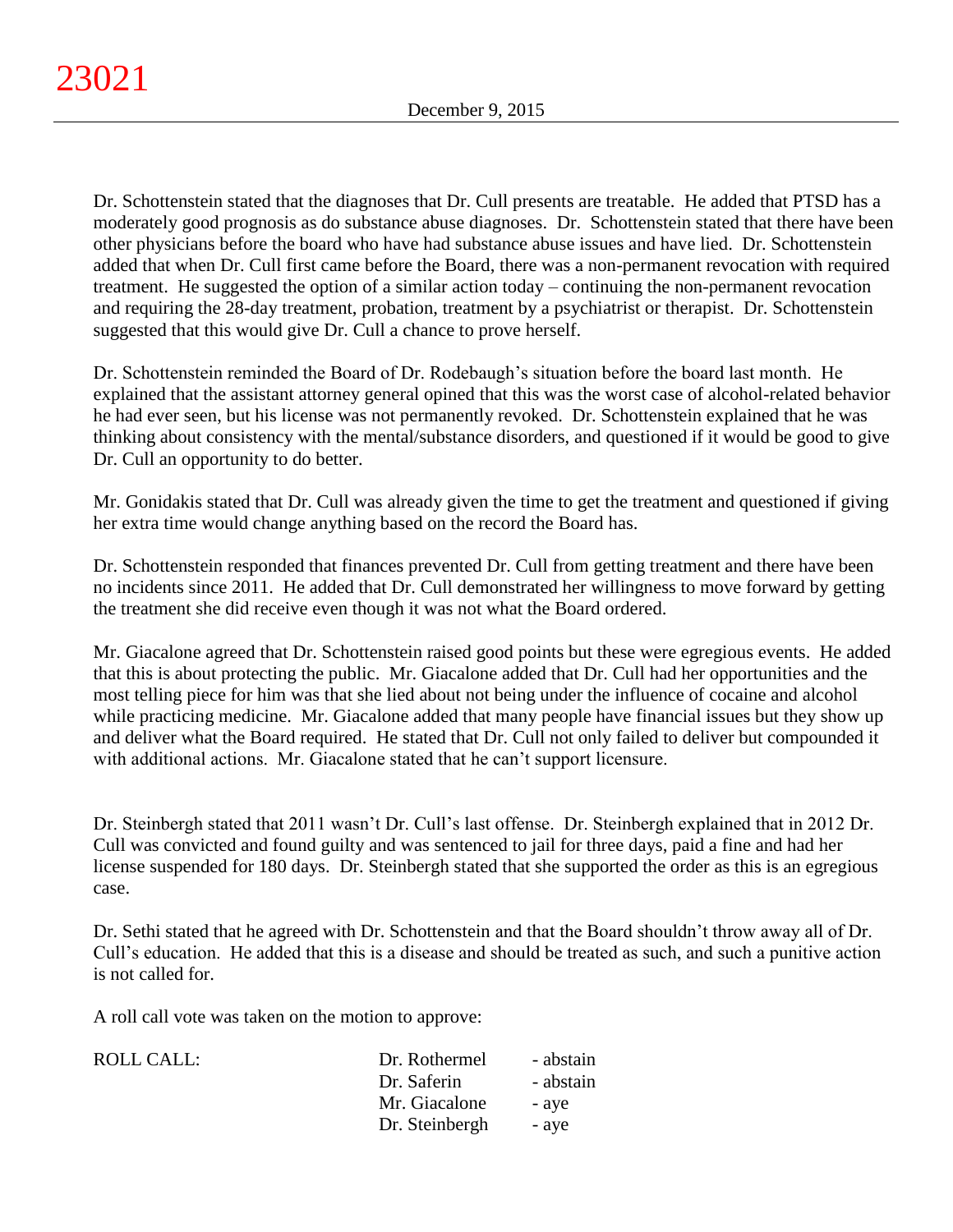| Mr. Gonidakis     | - aye |
|-------------------|-------|
| Mr. Kenney        | - aye |
| Dr. Sethi         | - nay |
| Dr. Soin          | - aye |
| Dr. Schachat      | - aye |
| Dr. Schottenstein | - nay |

The motion carried.

# JUAN M. HERNANDEZ, M.D.

Mr. Kenney directed the Board's attention to the matter of Juan M. Hernandez, M.D. No objections have been filed. Mr. Porter was the Hearing Examiner.

# **Dr. Schottenstein moved to approve and confirm Mr. Porter's Findings of Fact, Conclusions of Law, and Proposed Order in the matter of Juan M. Hernandez, M.D. Dr. Steinbergh seconded the motion.**

Mr. Kenney stated that he will now entertain discussion in the matter of Dr. Hernandez.

Mr. Gonidakis briefly reviewed Dr. Hernandez's career. Mr. Gonidakis noted that the Medical Board summarily suspended Dr. Hernandez's medical license on September 9, 2015, and the Board of Pharmacy summarily suspended Dr. Hernandez's license as a terminal distributor of dangerous drugs on September 23, 2015.

Mr. Gonidakis stated that in September 2012 two undercover investigators for the Bureau of Workers Compensation (BWC) posed as Patient 1 and Patient 6 at Dr. Hernandez's clinic. Patient 1 claimed that he had left knee pain, but Dr. Hernandez never examined or even touched his knee. Dr. Hernandez performed fraudulent examinations on Patient 1 and wrote extensive false reports. Based on his cursory review, Dr. Hernandez prescribed Naproxen and Vicodin on that initial visit. Subsequent visits by Patient 1 lasted only minutes and the questions asked by Dr. Hernandez were generic, such as name and age. Mr. Gonidakis stated that without any real evaluation Dr. Hernandez continued to prescribe drugs and later began prescribing medication patches. Patient 1 was never weighed and no vital signs were ever taken or recorded.

Mr. Gonidakis continued that at one point, Dr. Hernandez instructed Patient 1 to cut the patches, presumably for additional strength, in direct violation of warnings from the Food and Drug Administration (FDA). Dr. Hernandez also told Patient 1 to share his patches with Patient 6, who was also an undercover BWC investigator who was posing as Patient 1's girlfriend. Mr. Gonidakis stated that Patient 6 had claimed to have shoulder pain. Dr. Hernandez once again performed a non-existent examination and cursory review before prescribing her medications. Mr. Gonidakis stated that the review of systems documents for Patient 1 and Patient 6 are virtually identical to each other, with the only differences being the patients' names.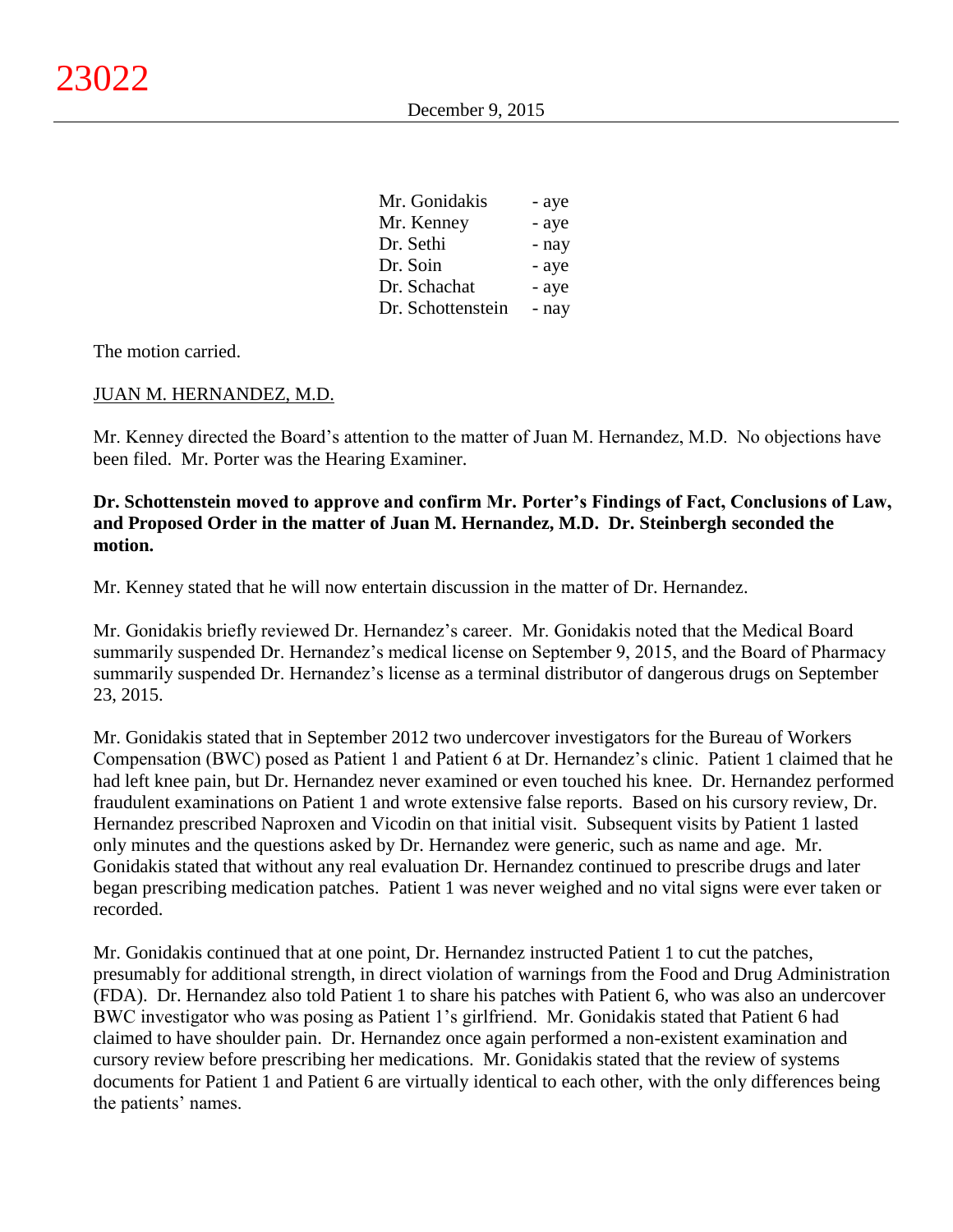At his hearing, Dr. Hernandez testified that all of his reports were true and accurate and that he had never instructed patients to share medications. Mr. Gonidakis stated that Dr. Hernandez's claims were false, as shown by the recordings made by the BWC undercover investigators. Dr. Hernandez stated that he continues the practice in the same manner and admitted that he prescribed medications, including Suboxone, to other patients without proper medical examinations. Dr. Hernandez was the only physician in his practice and he had three employees, all of whom were members of his family. Mr. Gonidakis stated that the staff members never had a criminal background check and there was no quality assurance program, both of which are required by the Ohio Administrative Code.

In his written defense, Dr. Hernandez claims that he is qualified, credentialed, and has taught continuing legal education (CLE) courses for attorneys. Dr. Hernandez also included some letters of support. Dr. Hernandez claims that he never received education in medical school on taking proper medical notes, though he has recently taken a medical documentation course. Dr. Hernandez also defends instructing patients to cut medication patches.

The Hearing Examiner's Proposed Order is to permanently revoke Dr. Hernandez's medical license and to fine him \$5,000. Mr. Gonidakis agreed that Dr. Hernandez's medical license should be permanently revoked, stating that this case is egregious. However, Mr. Gonidakis disagreed with the suggested fine amount of \$5,000. Mr. Gonidakis noted the Hearing Examiner's statement that "the recommended fine is considerably less than the maximum allowable fine of \$20,000, however, because it appears that Dr. Hernandez's financial situation is strained." Mr. Gonidakis noted that when the Medical Board was pursuing its general fining authority, it represented to interested parties that a physician's real or perceived financial state would not dictate the amounts of the fines imposed. Though the fine in this case is based on authority granted by House Bill 93 and not by the Board's recently-acquired general fining authority, Mr. Gonidakis opined that the same principle should apply and that the fine should be based on the facts of the case, not on the physician's financial situation. Based on the facts of the matter of Dr. Hernandez, Mr. Gonidakis opined that the fine should be for the maximum \$20,000.

# **Mr. Gonidakis moved to amend the Proposed Order so that the fine is \$20,000. Mr. Giacalone seconded the motion.**

Dr. Steinbergh noted that in his written defense, Dr. Hernandez stated that he graduated from medical school in 1984 and that he hadn't been educated on how to prepare medical records. Dr. Steinbergh found this claim to be ludicrous. Dr. Steinbergh noted the following statement from Dr. Hernandez's written defense:

I treat people, not records. Doctors [sic] notes are just that, they are notes written by me that I can use for future reference. During my medical school education, my classmates and I never received any formal education in "legal" doctor notes. It has only been since insurers, "third party payers," began requiring copies of doctors [sic] notes in order for payment to be issued due to regulations in this area that have arisen.

Dr. Steinbergh stated that Dr. Hernandez is correct in the sense that medical records are used by physicians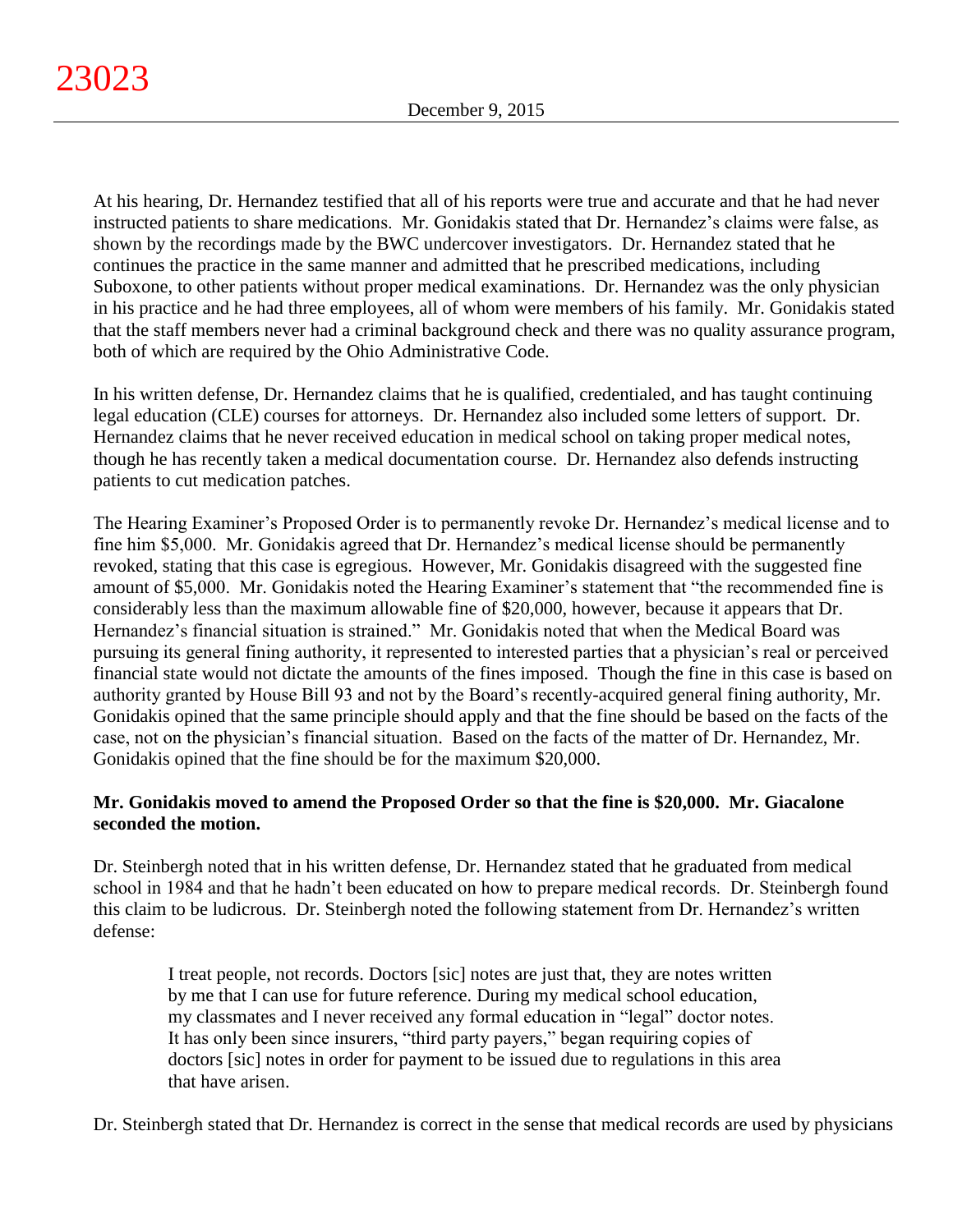for future reference. However, Dr. Steinbergh also stated that if another physician must provide care to the patient in Dr. Hernandez's absence, that physician must be able to look at the medical record and determine the appropriate treatment. Dr. Steinbergh stated that physicians must also be concerned with legal matters and ensure that medical records are appropriate if they are taken into a court of law. Dr. Steinbergh added that she graduated from medical school before Dr. Hernandez and she learned the proper way to develop medical records.

Dr. Steinbergh stated that she agrees that Dr. Hernandez's medical license should be permanently revoked. Dr. Steinbergh stated that she will await further discussion on the matter of the amount of Dr. Hernandez's fine.

Dr. Soin stated that he also agrees with permanently revoking Dr. Hernandez's medical license. Dr. Soin noted several aspects of Dr. Hernandez's case which he found disturbing. Dr. Hernandez admitted that after he obtains an initial Ohio Automated Rx Reporting System (OARRS) report on a patient, he does not obtain further periodic reports as required unless the patient's urine drug screen indicates illicit drug use. Dr. Soin stated that this statement demonstrates a lack of understanding of why urine drug screens are necessary for patients on chronic opioids. Dr. Soin stated that an OARRS report would indicate if a patient is "doctor shopping" and obtaining more of the prescribed medications from other physicians. Dr. Soin further noted that a urine drug screen that shows neither illicit drugs nor the prescribed medication would indicate that the prescribed medication is being either diverted or taken all at once and abused.

Regarding the Butrans medication patch, Dr. Soin stated that the FDA issued a warning that patients should not apply a patch that has been cut. Dr. Soin stated that Dr. Hernandez's lengthy defense of instructing patients to cut the patch shows a clear lack of understanding of how the patch works. Dr. Soin stated that the patch contains seven days of medicine, and therefore the integrity of the patch cannot be compromised.

Dr. Soin opined that it is reasonable to impose the maximum fine of \$20,000 on Dr. Hernandez because he violated multiple provisions of House Bill 93. Specifically, Dr. Hernandez failed to run background checks on employees, did not maintain adequate billing records, and did not have a structured quality assurance program for a pain management practice.

Mr. Giacalone commented that Dr. Hernandez's staff took the time to make detailed records of his fraudulent examinations. Mr. Giacalone also agreed with Dr. Soin that Dr. Hernandez's commentary about Butrans patches is unsupported by the facts. Mr. Giacalone questioned Dr. Hernandez's assertion that he contacted the pharmaceutical company and was told that he could cut the patch. Dr. Giacalone agreed with Mr. Gonidakis' motion to amend the fine to \$20,000.

A vote was taken on Mr. Gonidakis' motion to amend:

| ROLL CALL: | Dr. Rothermel  | - abstain |
|------------|----------------|-----------|
|            | Dr. Saferin    | - abstain |
|            | Mr. Giacalone  | - aye     |
|            | Dr. Steinbergh | - ave     |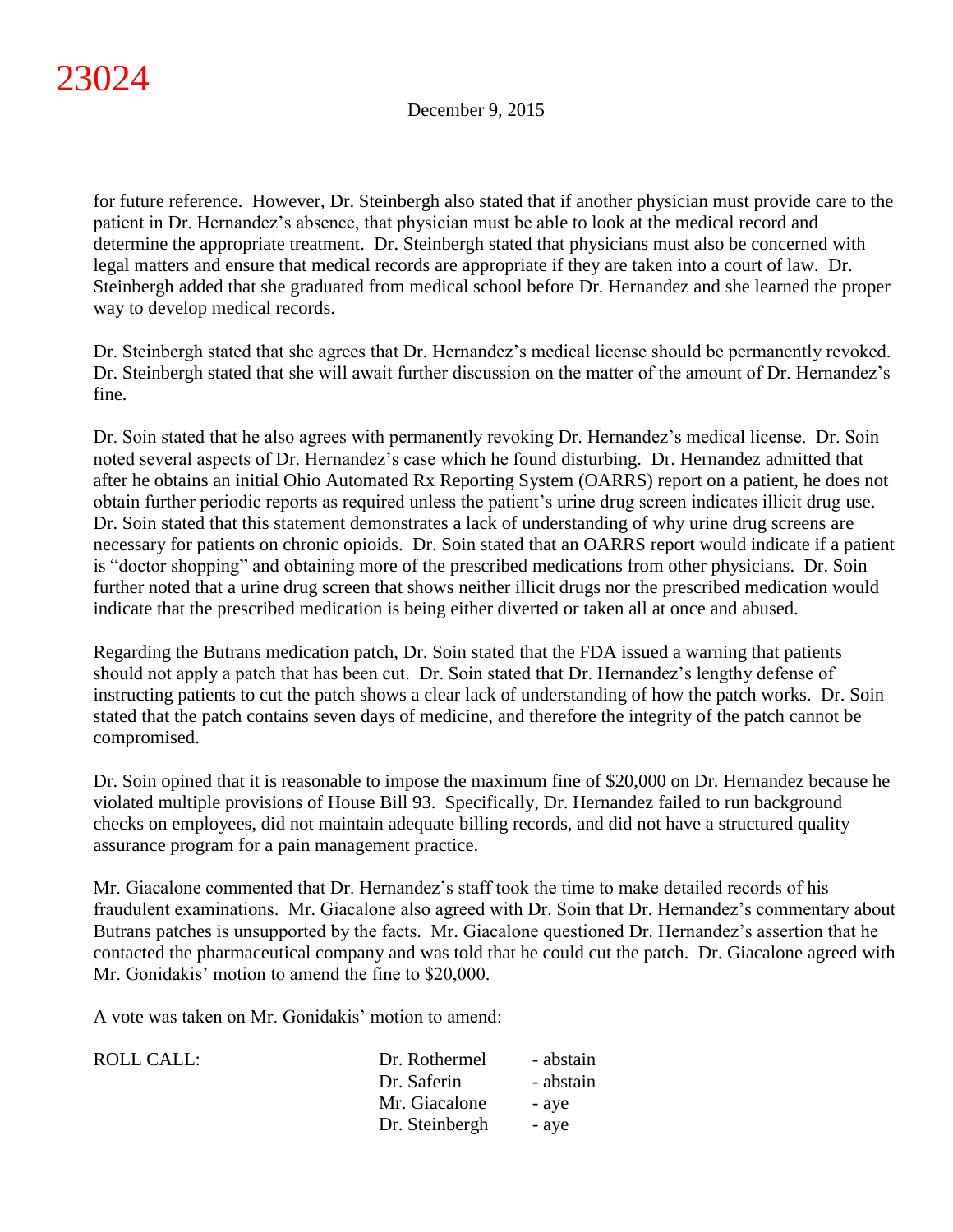| Mr. Gonidakis     | - aye |
|-------------------|-------|
| Mr. Kenney        | - aye |
| Dr. Sethi         | - aye |
| Dr. Soin          | - aye |
| Dr. Schachat      | - aye |
| Dr. Schottenstein | - aye |

 $\overline{M}$   $\overline{G}$   $\overline{G}$ 

The motion to amend carried.

**Dr. Steinbergh moved to approve and confirm Mr. Porter's Findings of Fact, Conclusions of Law, and Proposed Order, as amended, in the matter of Juan M. Hernandez, M.D. Dr. Schachat seconded the motion.**

| <b>ROLL CALL:</b> | Dr. Rothermel     | - abstain |
|-------------------|-------------------|-----------|
|                   | Dr. Saferin       | - abstain |
|                   | Mr. Giacalone     | - aye     |
|                   | Dr. Steinbergh    | - aye     |
|                   | Mr. Gonidakis     | - aye     |
|                   | Mr. Kenney        | - aye     |
|                   | Dr. Sethi         | - aye     |
|                   | Dr. Soin          | - aye     |
|                   | Dr. Schachat      | - aye     |
|                   | Dr. Schottenstein | - aye     |
|                   |                   |           |

The motion to approve carried.

#### BRUCE DAVID SMITH, M.D.

Mr. Kenney directed the Board's attention to the matter of Bruce David Smith, M.D. No objections have been filed. Ms. Shamansky was the Hearing Examiner.

Ms. Anderson stated that Dr. Smith had filed a request to address the Board. However, this morning Dr. Smith informed the Board that neither he nor his attorney would be present to address the Board. Ms. Anderson stated that the Assistant Attorney General, Mr. Wakley, may wish to address the Board.

**Dr. Steinbergh moved to approve the Assistant Attorney General's request to address the Board. Dr. Schottenstein seconded the motion.** A vote was taken:

| <b>ROLL CALL:</b> | Dr. Rothermel  | - abstain |
|-------------------|----------------|-----------|
|                   | Dr. Saferin    | - abstain |
|                   | Mr. Giacalone  | - aye     |
|                   | Dr. Steinbergh | - aye     |
|                   | Mr. Gonidakis  | - aye     |
|                   | Mr. Kenney     | - aye     |
|                   |                |           |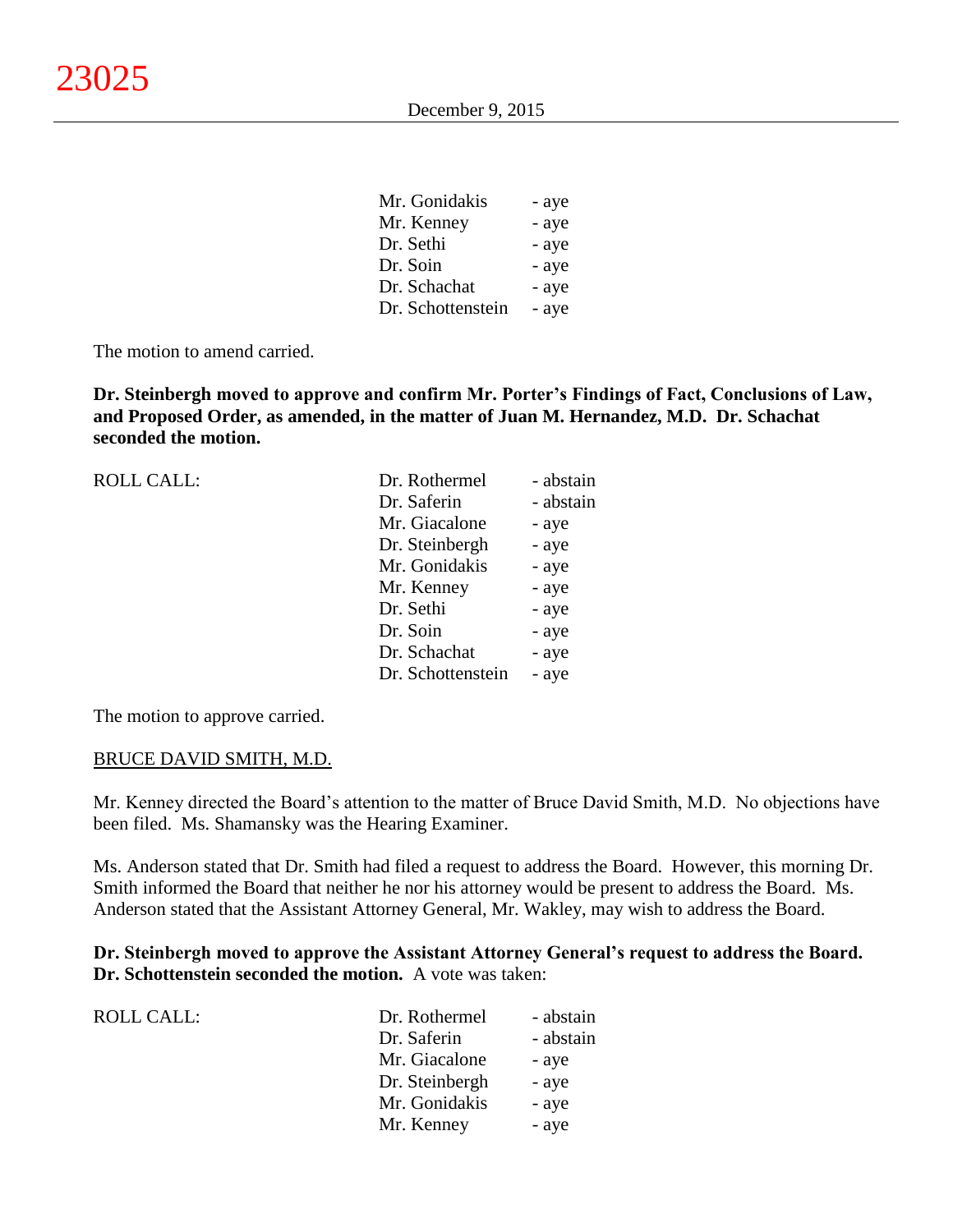| Dr. Sethi         | - aye |
|-------------------|-------|
| Dr. Soin          | - aye |
| Dr. Schachat      | - aye |
| Dr. Schottenstein | - aye |

The motion carried.

Mr. Kenney stated that the Assistant Attorney General will have five minutes to address the Board.

Mr. Wakley stated that Dr. Smith has been disciplined in multiple states based on conduct with occurred within a brief time period in Mississippi while he was serving as a *locum tenens* physician at a weight loss clinic. Dr. Smith, a radiologist by training, testified during his hearing how he got in over his head at a weight loss clinic in Mississippi.

At the end of Dr. Smith's hearing, Mr. Wakley had recommended that the Board take no further action in this matter because Dr. Smith has already been subject to a series of disciplinary actions in the numerous other states in which he is licensed. Mr. Wakley also believed Dr. Smith's testimony that he has no intention of practicing weight loss medicine in the future. Mr. Wakley further stated that he does not believe Dr. Smith will return to Ohio and that he is largely retired in his home state of Texas. Mr. Wakley opined that it would not be a wise use of the Board's resources to impose a suspension or probationary terms on Dr. Smith's Ohio license.

Mr. Wakley acknowledged that the Secretary and Supervising Member of the Board had asked the Attorney General's office to seek the same restrictions that had been imposed on Dr. Smith's other medical licenses in other states. Mr. Wakley opined that the Secretary and Supervising Member's suggestion is appropriate, but stated that he stands by his original recommendation of no further action for the reasons he has outlined. Mr. Wakley asked the Board to accept the Hearing Examiner's Proposed Order of no further action.

# **Dr. Steinbergh moved to approve and confirm Ms. Shamansky's Findings of Fact, Conclusions of Law, and Proposed Order in the matter of Bruce David Smith, M.D. Dr. Schachat seconded the motion.**

Mr. Kenney stated that he will now entertain discussion in the matter of Dr. Smith.

Dr. Schottenstein stated that on or about April 3, 2014, Dr. Smith executed a voluntary surrender of his Drug Enforcement Administration (DEA) certificate to prescribe controlled substances, based on his alleged failure to comply with federal requirements.

Dr. Schottenstein continued that Dr. Smith became board certified in radiology in 1977 and worked as a radiologist in various states until about November 2011. As he neared retirement at that time, Dr. Smith took a position doing health assessments for an insurance company; this was the first time in many years that Dr. Smith practiced outside radiology.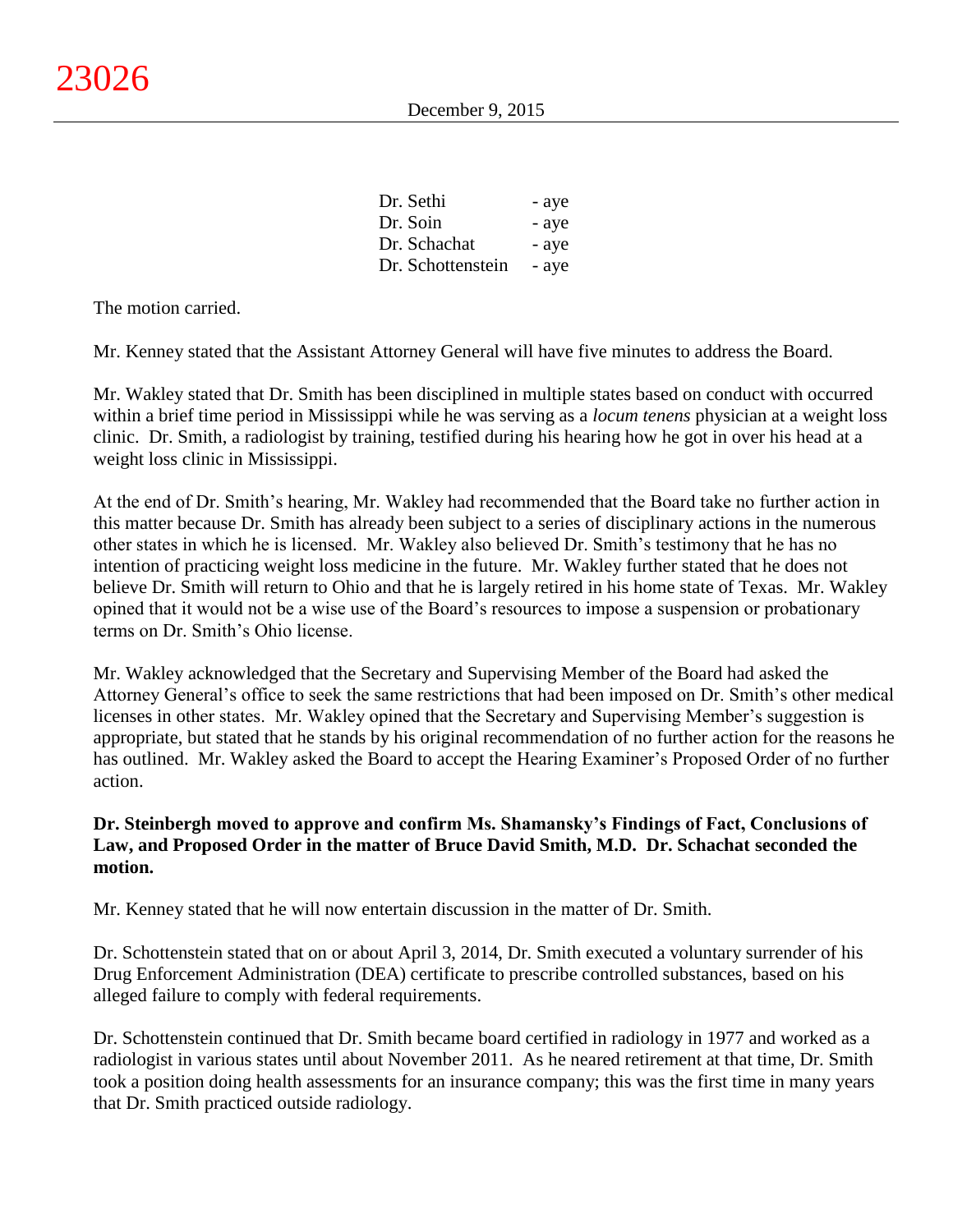After completing this assignment in September 2013, Dr. Smith was asked by a recruiter if he would be interested in serving as a physician at a weight loss clinic in Mississippi. Dr. Smith reviewed the laws of Mississippi and concluded there were no special rules for weight loss clinics. Dr. Schottenstein noted that Dr. Smith did not consult an attorney or contact the Mississippi State Board of Medical Licensure at that time. When Dr. Smith asked to speak to another physician working in the same capacity, he was instead directed to the owner of the weight loss clinic. The owner explained that the clinic treated its patients with phentermine, a controlled substance. Dr. Smith had never heard of phentermine at that time, but the owner's explanation of the clinic protocol made sense to him.

Dr. Smith began working at the weight loss clinic in September 2013. Dr. Smith testified that he was surprised when he arrived for his first day of work and found that it was the clinic's first day of operation and that there were no other physicians or nurses. When Dr. Smith asked the owner if the operation was legal, she replied that it "definitely" was. Dr. Smith was also concerned that the clinic had no medical equipment. Dr. Schottenstein stated that despite these red flags, Dr. Smith proceeded to practice at the clinic.

Dr. Schottenstein stated that although Dr. Smith reviewed patient medical histories and information about their medications, he did not perform any physician examinations, check laboratory tests, or obtain body mass indexes (BMI). After practicing at the clinic for 13 days, the recruiter called Dr. Smith and instructed him not to return to the clinic because the owner had not paid the recruiter. Dr. Schottenstein stated that had Dr. Smith not received that call, he may still be practicing there today. Dr. Smith returned to his home in Texas the next morning and never returned to the clinic.

Eventually, Dr. Smith contacted the Mississippi Board and learned that there were, in fact, regulations concerning weight loss practices which he had not been compliant with. Dr. Smith also learned that the clinic did not have a business license and was not being operated in a legal manner. Shortly after contacting the Mississippi Board, Dr. Smith was visited by a representative from the Mississippi Board and two DEA agents. According to Dr. Smith's testimony, the DEA agents convinced him that his DEA number had been compromised and that he should relinquish it. Without consulting an attorney, Dr. Smith signed a form in which he agreed to voluntarily surrender his DEA certificate.

Dr. Schottenstein continued that on September 4, 2014, Dr. Smith signed a Consent Order with the Mississippi Board which reprimanded his Mississippi medical license and prohibited him from owning or operating a weight loss clinic or treating a patient for purposes of weight loss or weight control in Mississippi. Dr. Smith was also prohibited from applying to the DEA for a certificate to prescribe, administer, or dispense controlled substances in Mississippi. Further, if Dr. Smith practices medicine in Mississippi his practice would be subject to periodic surveillance and would be limited to the practice of radiology.

In addition to the actions on Dr. Smith's Mississippi medical license, Dr. Smith also became subject to the following state actions:

 On November 13, 2014, the Illinois Department of Financial and Professional Regulation issued an Order that Dr. Smith's Illinois medical license will not be renewed, based on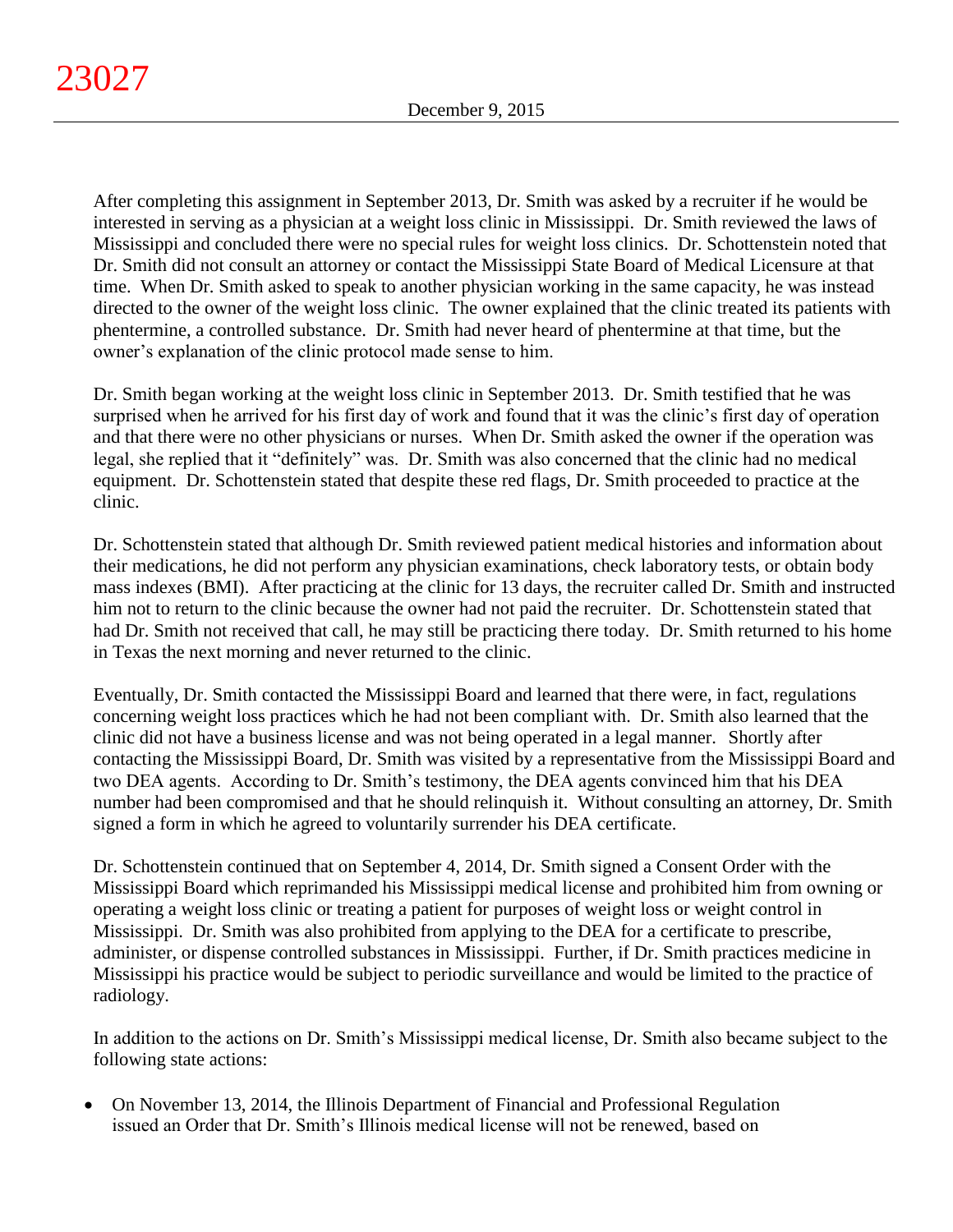the voluntary surrender of his DEA certificate and the actions of the Mississippi Board.

- On April 10, 2015, Dr. Smith signed an Agreed Order with the Texas Medical Board which issued a public reprimand, required Dr. Smith to surrender his controlled substance certificates from the DEA and the Texas Department of Public Safety, and prohibited Dr. Smith from working in a weight loss clinic in Texas or delegating prescriptive authority to a physician assistant or advanced practice nurse.
- On March 18, 2015, Dr. Smith entered into a Consent Order with the Michigan Board of Medicine which fined him \$500.
- Following a hearing in July 2015, the Pennsylvania State Board of Medicine issued an Order publicly reprimanding Dr. Smith's Pennsylvania medical license, limiting Dr. Smith's practice to radiology, and requiring him to undergo a skills assessment to ensure his ability to practice safely if he ever applies to renew his Pennsylvania medical license.

Dr. Schottenstein stated that Dr. Smith last practiced medicine in Ohio in 1995. Dr. Schottenstein stated that Dr. Smith had practiced medicine throughout the United States for nearly 50 years and had an unblemished career until this incident. Dr. Schottenstein further noted that Dr. Smith was fully cooperative with the DEA and all licensing boards that investigated him and he made no attempt to conceal his actions.

Dr. Schottenstein stated that the Hearing Examiner agrees with the Assistant Attorney General and Dr. Smith's counsel that Dr. Smith has already been sufficiently sanctioned by other states and that he should be permitted to retire with dignity without additional unnecessary action against his medical license. Dr. Schottenstein observed that Dr. Smith is largely retired and is not planning to return to Ohio or return to the practice of weight loss medicine.

Dr. Schottenstein stated that while he appreciated the sentiments of the Hearing Examiner and the Assistant Attorney General, he was concerned that Dr. Smith made a series of errors in judgment. Given Dr. Smith's pattern of poor judgement, Dr. Schottenstein opined that it would not be excessive or needlessly punitive to implement additional sanctions. Dr. Schottenstein stated that the citizens of Ohio do not deserve less protection than the citizens of the other states which sanctioned Dr. Smith.

Dr. Schottenstein proposed an amendment to the Proposed Order which would reprimand Dr. Smith's Ohio medical license and limit him to the practice of radiology. Copies of Dr. Schottenstein's proposed amendment were provided to the Board members.

# **Dr. Schottenstein moved to amend the Proposed Order to reprimand Dr. Smith's medical license and to permanently limit him to the practice of radiology. Mr. Giacalone seconded the motion.**

Dr. Steinbergh stated that she agrees with Dr. Schottenstein's proposed amendment. Dr. Steinbergh opined that if Dr. Smith returned to Ohio to practice radiology, there would be protective measures in terms of credentialing from his employer.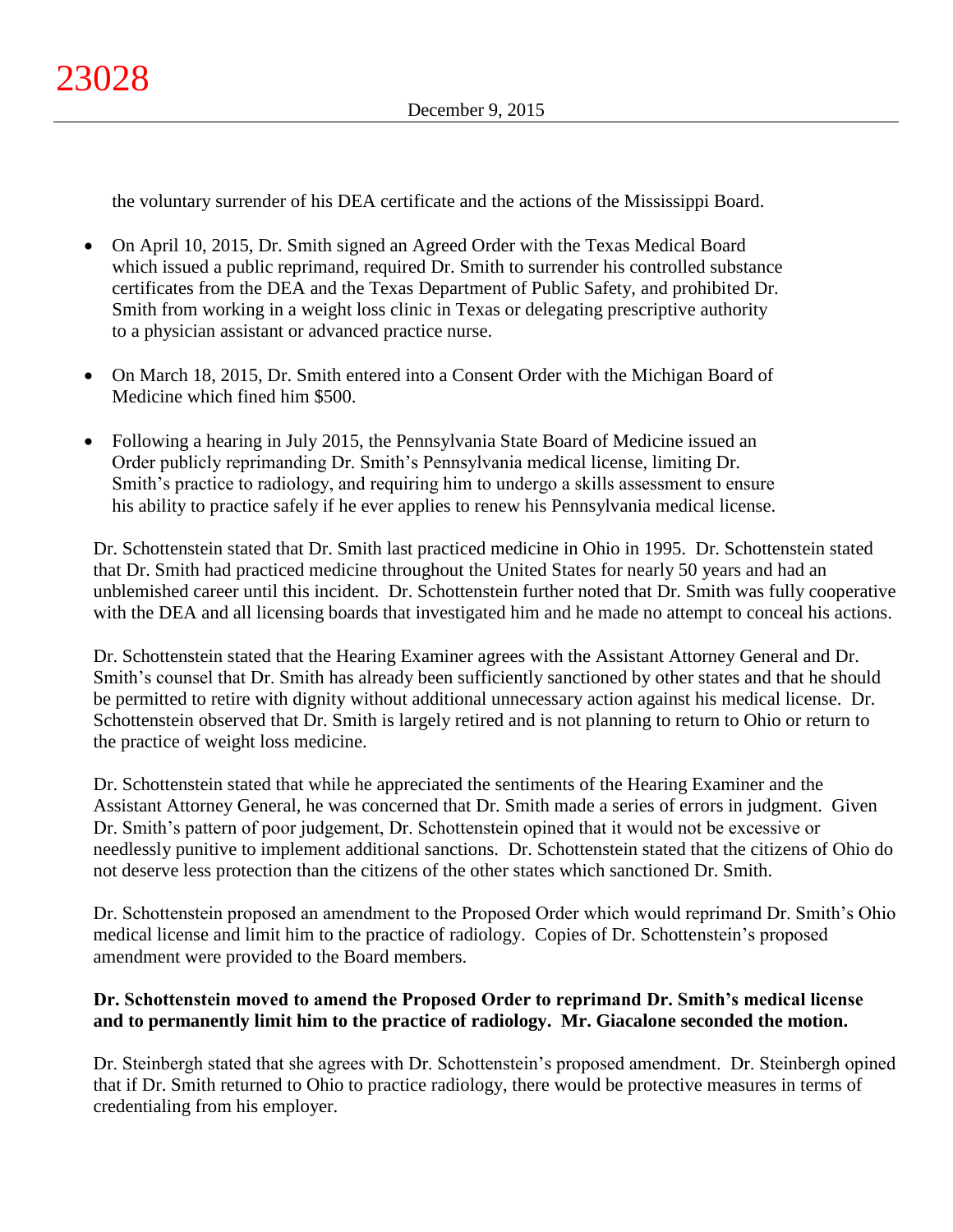Dr. Steinbergh stated that the Medical Board has reviewed many cases in which the DEA asks a physician to sign a form surrendering their DEA certificate. Dr. Steinbergh stated that she has become alarmed at the number of physicians who tell the Board that they did not understand what they were signing. In Dr. Smith's case, he signed the document with no legal advice because he thought it was the right thing to do since he had been told that his DEA number was compromised. Dr. Steinbergh opined that the DEA did not treat Dr. Smith fairly and did not accord him due process. Dr. Steinbergh opined that physicians should never sign such documents until they can obtain legal advice.

A vote was taken on Dr. Schottenstein's motion to amend:

| <b>ROLL CALL:</b> | Dr. Rothermel     | - abstain |
|-------------------|-------------------|-----------|
|                   | Dr. Saferin       | - abstain |
|                   | Mr. Giacalone     | - aye     |
|                   | Dr. Steinbergh    | - aye     |
|                   | Mr. Gonidakis     | - aye     |
|                   | Mr. Kenney        | - aye     |
|                   | Dr. Sethi         | - aye     |
|                   | Dr. Soin          | - nay     |
|                   | Dr. Schachat      | - aye     |
|                   | Dr. Schottenstein | - aye     |
|                   |                   |           |

The motion to amend carried.

**Dr. Steinbergh moved to approve and confirm Ms. Shamansky's Findings of Fact, Conclusions of Law, and Proposed Order, as amended, in the matter of Bruce David Smith, M.D. Mr. Giacalone seconded the motion.**

| <b>ROLL CALL:</b> | Dr. Rothermel     | - abstain |
|-------------------|-------------------|-----------|
|                   | Dr. Saferin       | - abstain |
|                   | Mr. Giacalone     | - aye     |
|                   | Dr. Steinbergh    | - aye     |
|                   | Mr. Gonidakis     | - aye     |
|                   | Mr. Kenney        | - aye     |
|                   | Dr. Sethi         | - aye     |
|                   | Dr. Soin          | - nay     |
|                   | Dr. Schachat      | - aye     |
|                   | Dr. Schottenstein | - aye     |
|                   |                   |           |

The motion to approve carried.

# HAYLEE WILLIAMS

Mr. Kenney directed the Board's attention to the matter of Haylee Williams. No objections have been filed. Ms. Blue was the Hearing Examiner.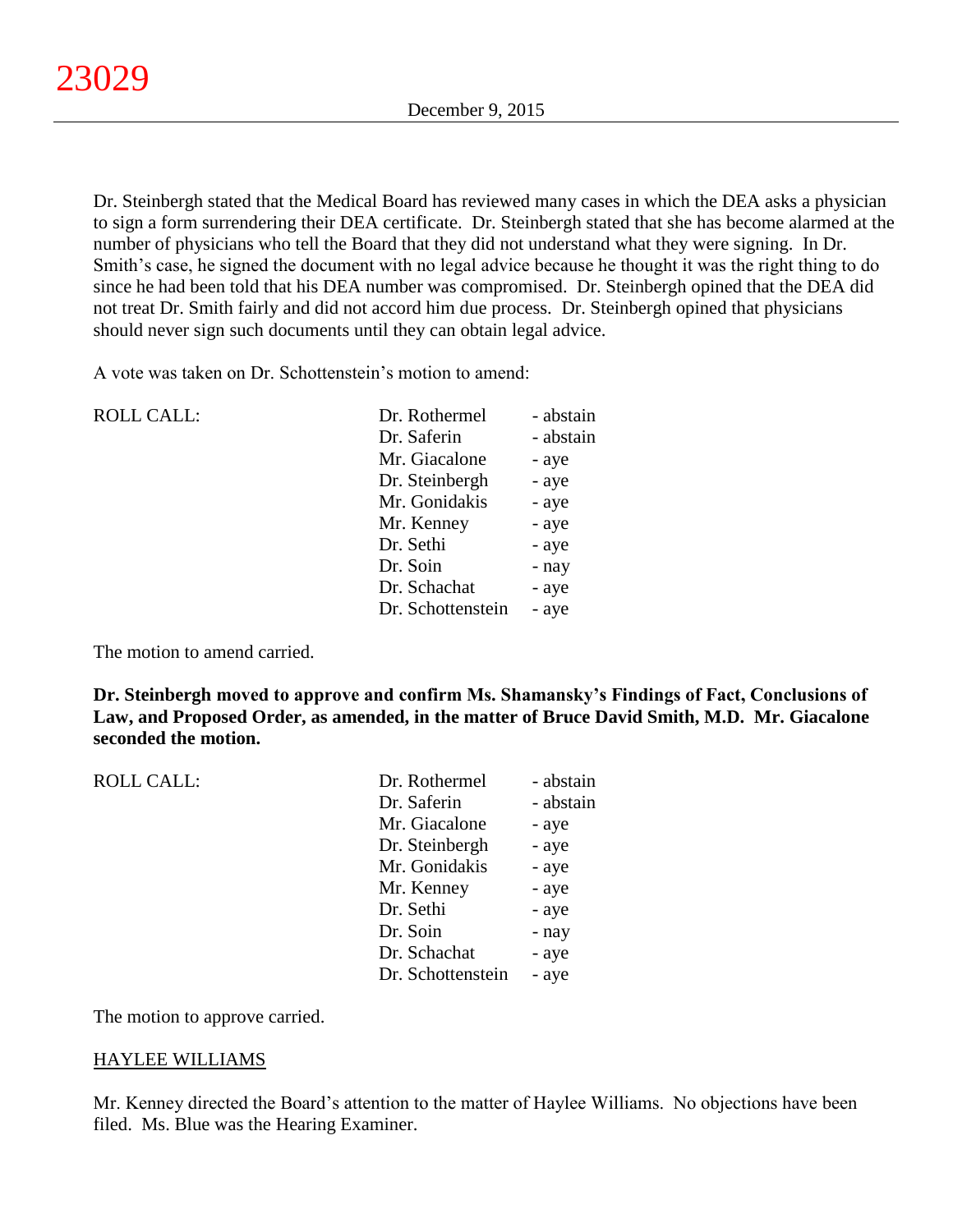Mr. Kenney stated that a request to address the Board has been timely filed on behalf of Ms. Williams. Five minutes will be allowed for that address.

Ms. Williams was represented by her attorney, Eric A. Jones.

Mr. Jones stated that Ms. Williams was initially granted a license to practice massage therapy in Ohio in 2008 when she was only 21 years old. In 2009 Ms. Williams allowed her license to lapse because she was not practicing massage therapy at that time. When Ms. Williams accepted a position as a massage therapist in January 2013 she thought that she only had to send a check to the Medical Board to restore her license. In March 2013 Ms. Williams applied for restoration of her massage therapy license, which the Board conditionally approved pending her successful completion of the Massage and Bodywork Licensing Examination (MBLEX) by November 2013. However, Ms. Williams did not take the MBLEX until June 21, 2014, which she passed. In July 2014 Ms. Williams submitted a new application for restoration of her license and disclosed on the application that she had been practicing massage therapy without a license.

Mr. Jones stated that Ms. Williams had been very young and immature. Mr. Jones stated that Ms. Williams had accepted a job when she thought restoring her license would be a simple matter. Mr. Jones stated that when Ms. Williams discovered it was not a simple matter to restore her license, she did not have the maturity to do the right thing and she was dishonest. Mr. Jones stated that since the Board approached Ms. Williams about this matter she has been fully forthright, open, and honest. Mr. Jones opined that this is a situation in which Ms. Williams was very immature and had many family and other issues in her life at that time.

Ms. Williams stated that when she took the massage therapy job in question she had recently moved from Columbus to Sandusky and was hoping to go to school to become a physical therapist. At that time when Ms. Williams had personal and financial problems and no job, she met someone who asked her to work in her massage practice. Ms. Williams accepted the offer and thought it would be a simple matter to reinstate her massage therapy license.

Ms. Williams stated that at the time of these events she was young and had not been responsible with her mail or her bills. Ms. Williams stated that she is now 28 years old and back in school with hopes of going into physical therapy or a similar occupation. Ms. Williams stated that she enjoys taking care of people, noting that her past employment outside massage therapy includes working at a chiropractic clinic and a physical therapy clinic as an aide and receptionist. Ms. Williams stated that the effects of her past irresponsibility with finances and paperwork have led her to be more responsible, driven, and focused.

Ms. Williams expressed remorse for her mistakes and stated that she had not appreciated the severity of practicing without an active license. Ms. Williams stated that she had not respected her license as much as she should have, but she has a greater respect now that she has been working more in the medical field. Ms. Williams asked that this matter not affect her future career goals.

Mr. Kenney asked if the Assistant Attorney General would like to respond. Mr. Wakley stated that he would like to respond.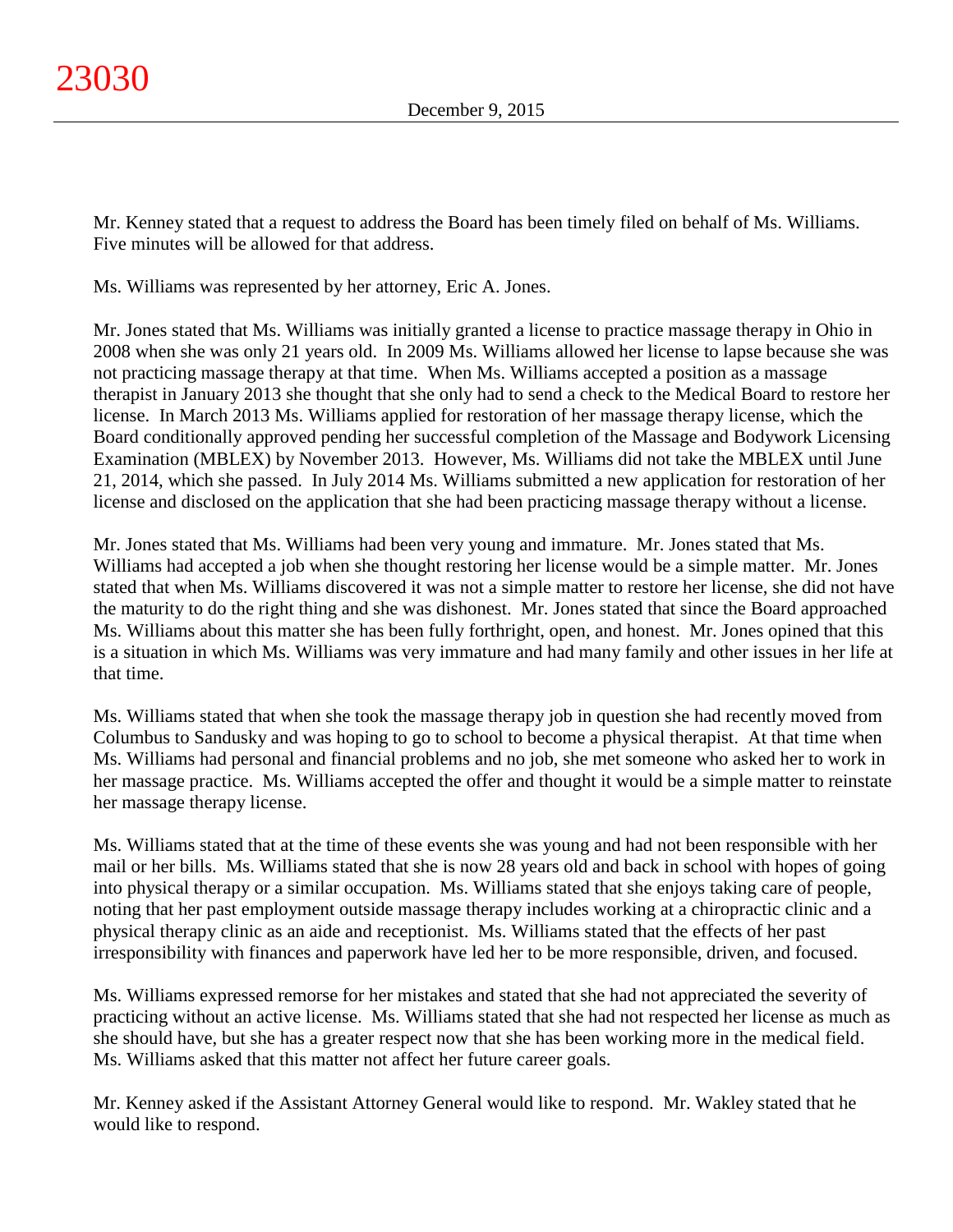Mr. Wakley stated that this case is not about practicing massage therapy without a license. Rather, it is about Ms. Williams' repeated dishonesty to the Board, her employer, and her insurance company. Mr. Wakley stated that Ms. Williams had endangered the business of her employer, Maria Berardi-Nainee, by claiming to be licensed to practice massage therapy and continually making excuses for not providing a copy of her license.

Mr. Wakley stated that one cannot repeatedly lie about the same thing without consequences. Mr. Wakley did not accept Ms. Williams' explanation that she had been young and immature. Mr. Wakley stated that this is the worst case of practicing without a license that he has seen and opined that the only appropriate consequence of Ms. Williams' ongoing deceptions is permanent revocation.

# **Dr. Steinbergh moved to approve and confirm Ms. Blue's Findings of Fact, Conclusions of Law, and Proposed Order in the matter of Haylee Williams. Mr. Giacalone seconded the motion.**

Mr. Kenney stated that he will now entertain discussion in the matter of Ms. Williams.

Dr. Schottenstein stated that Ms. Williams allegedly failed to disclose on her application for license restoration that she had been practicing massage therapy without a valid license. Dr. Schottenstein noted that Ms. Williams was first licensed to practice massage therapy in Ohio on July 11, 2008 and the license expired on August 31, 2009 due to non-renewal. Ms. Williams has explained that she failed to renew because she is bad at attending to paperwork and that she procrastinates.

Dr. Schottenstein continued that from January 2013 to August 2013 Ms. Williams was employed as a massage therapist at Sandusky Massotherapy. Ms. Berardi-Nainee, the owner of Sandusky Massotherapy, indicated that Ms. Williams told her she could not provide a copy of her license in January 2013 because the Medical Board was correcting a misspelling of her name. However, this was a fabrication and Ms. Williams never provided Ms. Berardi-Nainee with her license despite being asked on a monthly basis. Ms. Berardi-Nainee eventually grew suspicious and contacted the Medical Board in August 2013. When Ms. Berardi-Nainee confronted Ms. Williams with the fact that she was unlicensed, Ms. Williams said she was "Trying to fix the broken base before Mom got home."

Dr. Schottenstein stated that in April 2013, while continuing to practice at Sandusky Massotherapy, Ms. Williams submitted an application to restore her license to practice massage therapy in Ohio. In July 2013 the Board conditionally approved Ms. Williams' application, contingent upon her passing the MBLEX within six months of May 10, 2013. Dr. Schottenstein observed that Ms. Williams was attempting to restore her license before it became known that she had been practicing without one. At her hearing, when asked why she had answered "no" to the question on her application asking whether she had ever practiced massage therapy in Ohio without a valid license, Ms. Williams had replied that she had just wanted to get her license back. Ms. Williams also testified that she did not disclose her employment at Sandusky Massotherapy because she did not want to hurt her chances to restore her license.

On January 9, 2015, Ms. Williams provided a written statement to a Board investigator in which she acknowledged that the accepted the position at Sandusky Massotherapy knowing that her license was not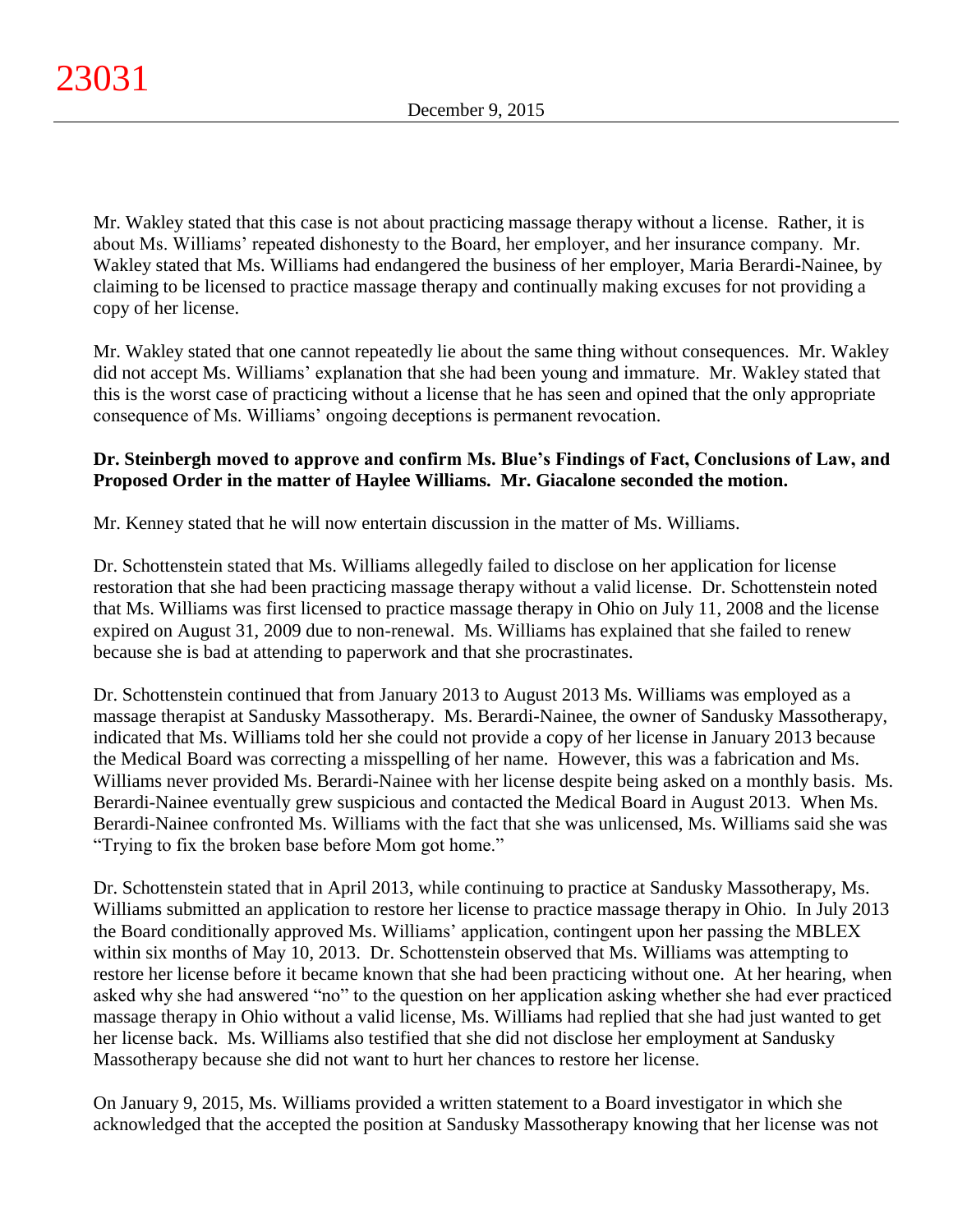valid. The statement further acknowledged that Ms. Williams never disclosed to the Board that she was practicing massage therapy without a license until she was approached by a Board representative.

Dr. Schottenstein stated that Ms. Williams has expressed remorse for putting Ms. Berardi-Nainee's business at risk. Ms. Williams' counsel has asked the Board to consider her age, immaturity, and remorse when deciding this matter. However, the Hearing Examiner found that these factors to not outweigh Ms. Williams' actions in knowingly practicing massage therapy without a valid license for approximately seven months. Ms. Williams also repeatedly misrepresented her status as a massage therapist to her employer and to the Board. Dr. Schottenstein stated that it is clear that Ms. Williams minimized the seriousness of practicing massage therapy without a license and opined that she did so again today before the Board.

Dr. Schottenstein agreed with Mr. Wakley that this case is not simply about practicing massage therapy without a license. Dr. Schottenstein stated that Ms. Williams continually lied to the Board, to her employer, and to her insurance company with full knowledge that she was misrepresenting herself. Therefore, Dr. Schottenstein agreed with the Proposed Order of permanent revocation.

Dr. Steinbergh noted that during the time that Ms. Williams' massage therapy license was inactive she secured employment as a physical therapy aide, a therapy technician, and a chiropractic assistant. Dr. Steinbergh expressed concern that Ms. Williams may have obtain these positions in medical-related fields by holding herself out as a massage therapist, though Dr. Steinbergh stated that there is no evidence in the hearing record that she did so. Dr. Steinbergh stated that she agrees with the Hearing Examiner's Proposed Order because Ms. Williams is not trustworthy.

A vote was taken on Dr. Steinbergh's motion to approve:

| <b>ROLL CALL:</b> | Dr. Rothermel     | - abstain |
|-------------------|-------------------|-----------|
|                   | Dr. Saferin       | - abstain |
|                   | Mr. Giacalone     | - aye     |
|                   | Dr. Steinbergh    | - aye     |
|                   | Mr. Gonidakis     | - aye     |
|                   | Mr. Kenney        | - aye     |
|                   | Dr. Sethi         | - aye     |
|                   | Dr. Soin          | - aye     |
|                   | Dr. Schachat      | - aye     |
|                   | Dr. Schottenstein | - aye     |
|                   |                   |           |

The motion to approve carried.

Mr. Gonidakis exited the meeting at this time.

# PROPOSED FINDINGS AND PROPOSED ORDERS

Mr. Kenney stated that in the following matters, the Board issued a Notice of Opportunity for Hearing. No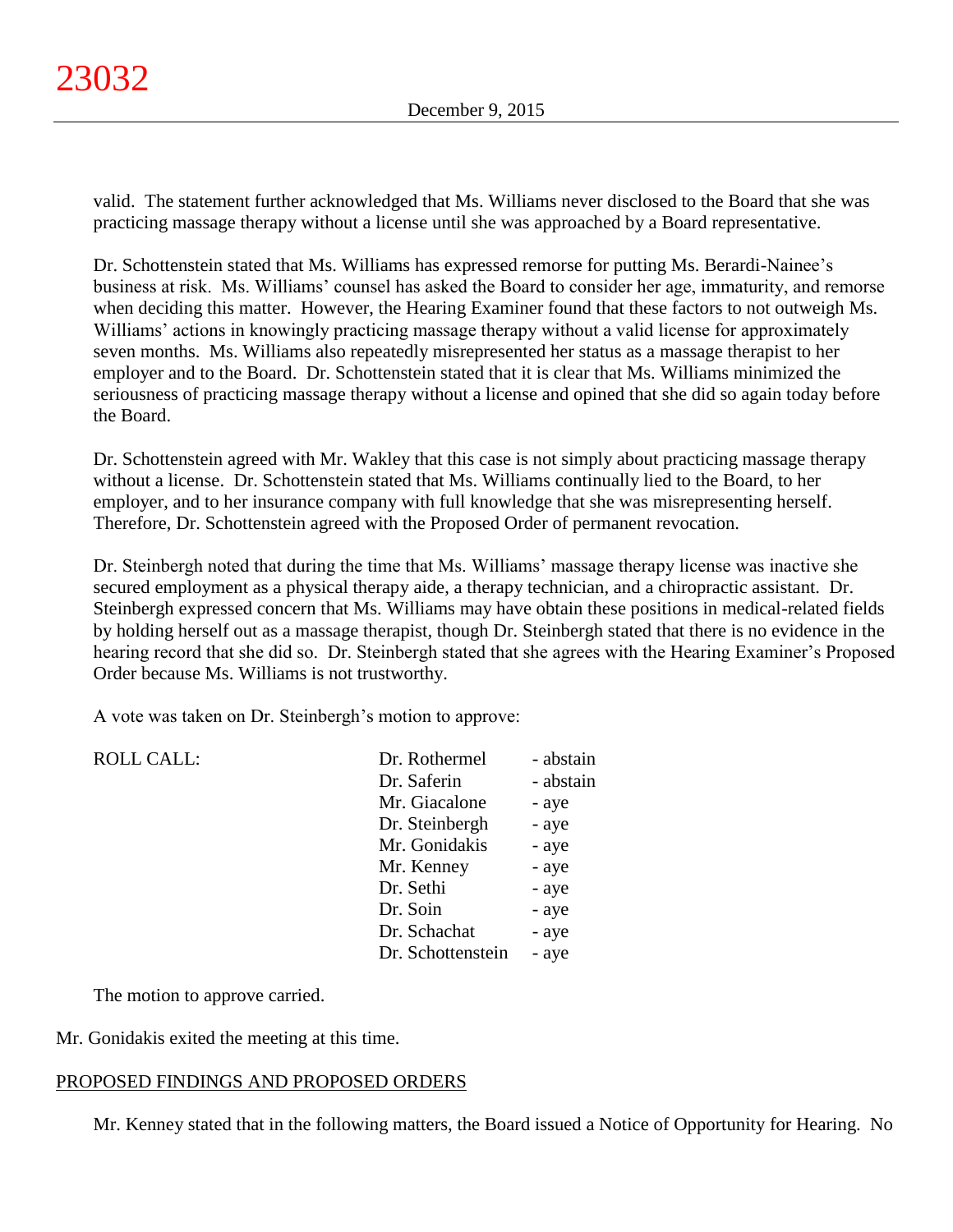timely requests for hearing were received. The matters were reviewed by a Hearing Examiner, who prepared Proposed Findings and Proposed Orders, and are now before the Board for final disposition. These items are disciplinary in nature, and therefore the Secretary and Supervising Member cannot vote. In these matters, Dr. Rothermel served as Secretary and Dr. Saferin served as Supervising Member.

# ANITA CHRISTINE DEPLANTY

**Dr. Steinbergh moved to find that the allegations as set forth in the May 13, 2015 Notice of Opportunity for Hearing in the matter of Ms. DePlanty have been proven to be true by a preponderance of the evidence and to adopt Ms. Blue's Proposed Findings and Proposed Order. Mr. Giacalone seconded the motion.**

Mr. Kenney stated that he will now entertain discussion in the matter of Ms. DePlanty.

Mr. Giacalone stated that in January 2015 Ms. DePlanty submitted an application for a license to practice massage therapy in Ohio. In October 2009, Ms. DePlanty was found guilty in U.S. District Court for the Southern District of Texas of importing approximately 3.8 kilograms of cocaine. Ms. DePlanty was sentenced to 37 months of imprisonment, fined \$1000, and given three years of supervision following release.

Mr. Giacalone continued that since about November 2013, Ms. DePlanty has been operating and/or working at a business called Enchanted Hands Massage where she advertise massage therapy services despite the fact that she did not have a massage therapy license. Mr. Giacalone noted that when a Board investigator interviewed Ms. DePlanty in April 2015, the investigator found that Ms. DePlanty was giving a massage to a client and that certain information and items present within Ms. DePlanty's establishment supported the view that she was providing massage therapy services. The investigator further found that Ms. DePlanty's website set forth various claims stating that she provided massage therapy services, including but not limited to her offering "Swedish Massage – Relaxation and Deep Tissue"; and, "Therapeutic Message and Pain Management – Myo-fascial and Neuro-muscular Therapies"

Ms. DePlanty told the investigator that she was unaware that it was a legal offense to practice massage therapy without a license. Ms. DePlanty added that she only provided relaxation massage for friends and family. Two days later Ms. DePlanty informed the investigator that she had deleted from her website anything that could be mistakenly interpreted as promoting herself as a massage therapist.

Mr. Giacalone stated that he supports the Hearing Examiner's Proposed Order to permanently deny Ms. DePlanty's application for a license to practice massage therapy. Mr. Giacalone based his decision on the following factors:

 Ms. DePlanty falsely answered "no" on her application to the question, "Have you ever practiced, advertised, announced yourself as practicing or conducted an office for practicing massage therapy while not holding a valid license from the State Medical Board of Ohio or from any other licensing agency?"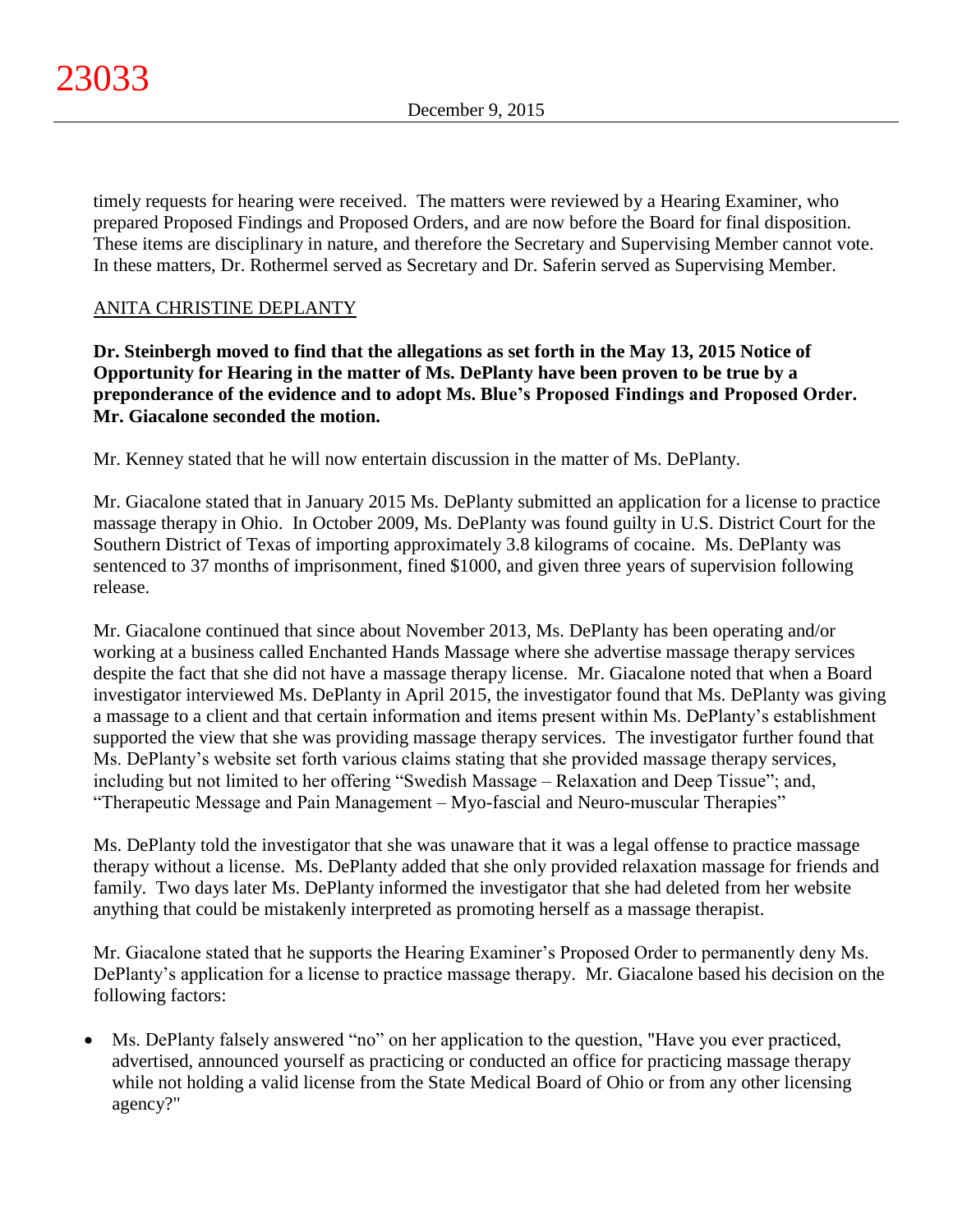- Ms. DePlanty's Resume of Activities, which she submitted with her application, conspicuously failed to include the fact that she had been operating and/or working at Enchanted Hands Massage since about November 2013.
- While Ms. DePlanty stated that she was unaware that it was a legal offense to practice massage therapy without a license, she proceed to do so in spite of the fact that she had stated to the Board investigator that, "They made it very clear at school that we are not allowed to do massage therapy until we have that license from the state."
- Ms. DePlanty had been previously convicted of a felony for importing approximately 3.8 kilograms of cocaine from Mexico into the United States.

A vote was taken on Dr. Steinbergh's motion to approve:

| <b>ROLL CALL:</b> | Dr. Rothermel     | - abstain |
|-------------------|-------------------|-----------|
|                   | Dr. Saferin       | - abstain |
|                   | Mr. Giacalone     | - aye     |
|                   | Dr. Steinbergh    | - aye     |
|                   | Mr. Kenney        | - aye     |
|                   | Dr. Sethi         | - aye     |
|                   | Dr. Soin          | - aye     |
|                   | Dr. Schachat      | - aye     |
|                   | Dr. Schottenstein | - aye     |
|                   |                   |           |

The motion to approve carried.

#### JOSEPH M. WEST, M.T.

**Dr. Steinbergh moved to find that the allegations as set forth in the February 11, 2015 Notice of Opportunity for Hearing in the matter of Mr. West have been proven to be true by a preponderance of the evidence and to adopt Ms. Mosbacher's Proposed Findings and Proposed Order. Dr. Schottenstein seconded the motion.**

Mr. Kenney stated that he will now entertain discussion in the matter of Mr. West.

Dr. Schachat stated that in January 2014 Mr. West signed a Step I Consent Agreement with the Board. Dr. Schachat stated that since that time, Mr. West has allegedly violated his Consent Agreement by failing to do the following:

- Abstain from alcohol
- Enter into a contract for drug testing, failing to undergo drug testing
- Submit quarterly declarations of compliance, failing to make personal appearances before the Board or its designee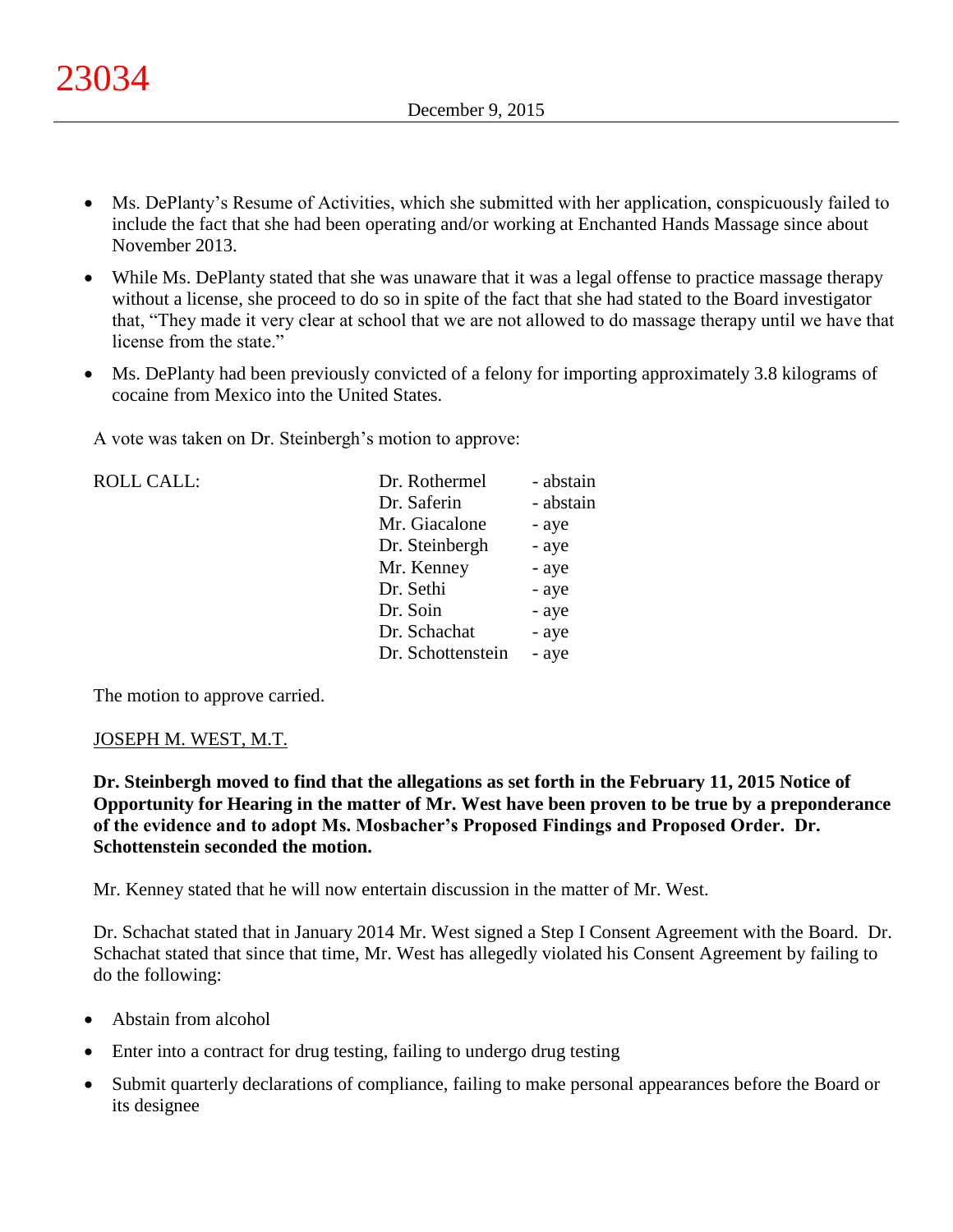- Participate in a rehabilitation program at least three times per week
- Submit documentary evidence of compliance.

In response to interrogatories by the Board, Mr. West admitted that he continued to consume alcohol after entering into his Consent Agreement. Dr. Schachat stated that Mr. West is either unwilling or unable to comply with the terms of his Consent Agreement. Dr. Schachat agreed with the Hearing Examiner's Proposed Order of revocation.

Dr. Steinbergh found Mr. West's total disregard for his Consent Agreement and the Board's need to monitor to be egregious. Dr. Steinbergh stated that she would not disagree if someone proposed to permanently revoke Mr. West's license, but she will support the Proposed Order of a non-permanent revocation.

A vote was taken on Dr. Steinbergh's motion to approve:

| <b>ROLL CALL:</b> | Dr. Rothermel     | - abstain |
|-------------------|-------------------|-----------|
|                   | Dr. Saferin       | - abstain |
|                   | Mr. Giacalone     | - aye     |
|                   | Dr. Steinbergh    | - aye     |
|                   | Mr. Kenney        | - aye     |
|                   | Dr. Sethi         | - aye     |
|                   | Dr. Soin          | - aye     |
|                   | Dr. Schachat      | - aye     |
|                   | Dr. Schottenstein | - aye     |
|                   |                   |           |

The motion to approve carried.

# FINDINGS, ORDERS, AND JOURNAL ENTRIES

Mr. Kenney stated that in the following matter, the Board issued a Notice of Opportunity for Hearing, and documentation of Service was received. There were no timely request for hearing filed, and more than 30 days have elapsed since the mailing of the Notice. The matter is therefore before the Board for final disposition. Mr. Kenney stated that this matter is non-disciplinary, and therefore all Board members may vote.

# KIMBERLY ANN GRAHAM, M.T.

Mr. Kenney stated that Kimberly Ann Graham, M.T., has applied for restoration of her license to practice massage therapy in Ohio. The Board notified Ms. Graham that it proposed to approve her application, provided that she take and pass the Massage and Bodywork Licensing Examination (MBLEX) due to the fact that Ms. Graham has not engaged in the active practice of massage therapy for more than two years.

# **Dr. Steinbergh moved to find that the allegations set forth in the October 15, 2015 Notice of**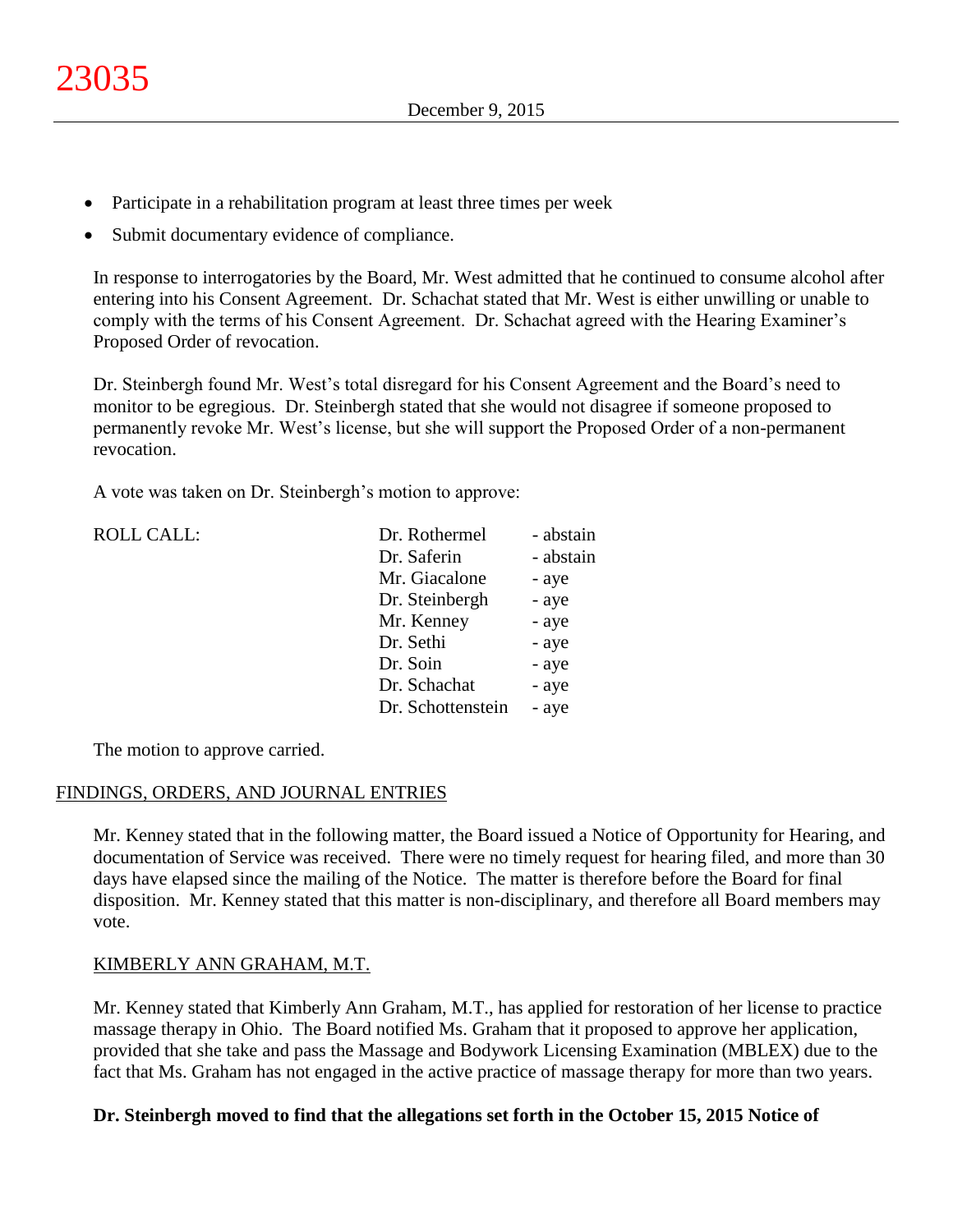**Opportunity for Hearing have been proven to be true by a preponderance of the evidence, and that the Board enter an Order, effective immediately upon mailing, granting Ms. Graham's application for restoration, provided that she takes and passes the Massage and Bodywork Licensing Examination within six months of October 15, 2015. Dr. Saferin seconded the motion.** A vote was taken:

| <b>ROLL CALL:</b> | Dr. Rothermel     | - aye |
|-------------------|-------------------|-------|
|                   | Dr. Saferin       | - aye |
|                   | Mr. Giacalone     | - aye |
|                   | Dr. Steinbergh    | - aye |
|                   | Mr. Kenney        | - aye |
|                   | Dr. Sethi         | - aye |
|                   | Dr. Soin          | - aye |
|                   | Dr. Schachat      | - aye |
|                   | Dr. Schottenstein | - aye |

The motion carried.

#### EXECUTIVE SESSION

**Dr. Saferin moved to go into Executive Session to confer with the Medical Board's attorneys on matters of pending or imminent court action, and for the purpose of deliberating on proposed consent agreements in the exercise of the Medical Board's quasi-judicial capacity. Dr. Steinbergh seconded the motion.** A vote was taken:

| <b>ROLL CALL:</b> | Dr. Rothermel     | - aye |
|-------------------|-------------------|-------|
|                   | Dr. Saferin       | - aye |
|                   | Mr. Giacalone     | - aye |
|                   | Dr. Steinbergh    | - aye |
|                   | Mr. Kenney        | - aye |
|                   | Dr. Sethi         | - aye |
|                   | Dr. Soin          | - aye |
|                   | Dr. Schachat      | - aye |
|                   | Dr. Schottenstein | - aye |

The motion carried.

Pursuant to Section 121.22(G)(3), Ohio Revised Code, the Board went into executive session with Mr. Groeber, Ms. Anderson, Mr. Miller, Ms. Loe, Ms. Debolt, Mr. Katko, Mr. Schmidt, Ms. Marshall, the Enforcement Attorneys, the Assistant Attorneys General, Ms. Schwartz, Ms. Murray, and Mr. Taylor in attendance.

Mr. Gonidakis returned to the meeting during the Executive Session.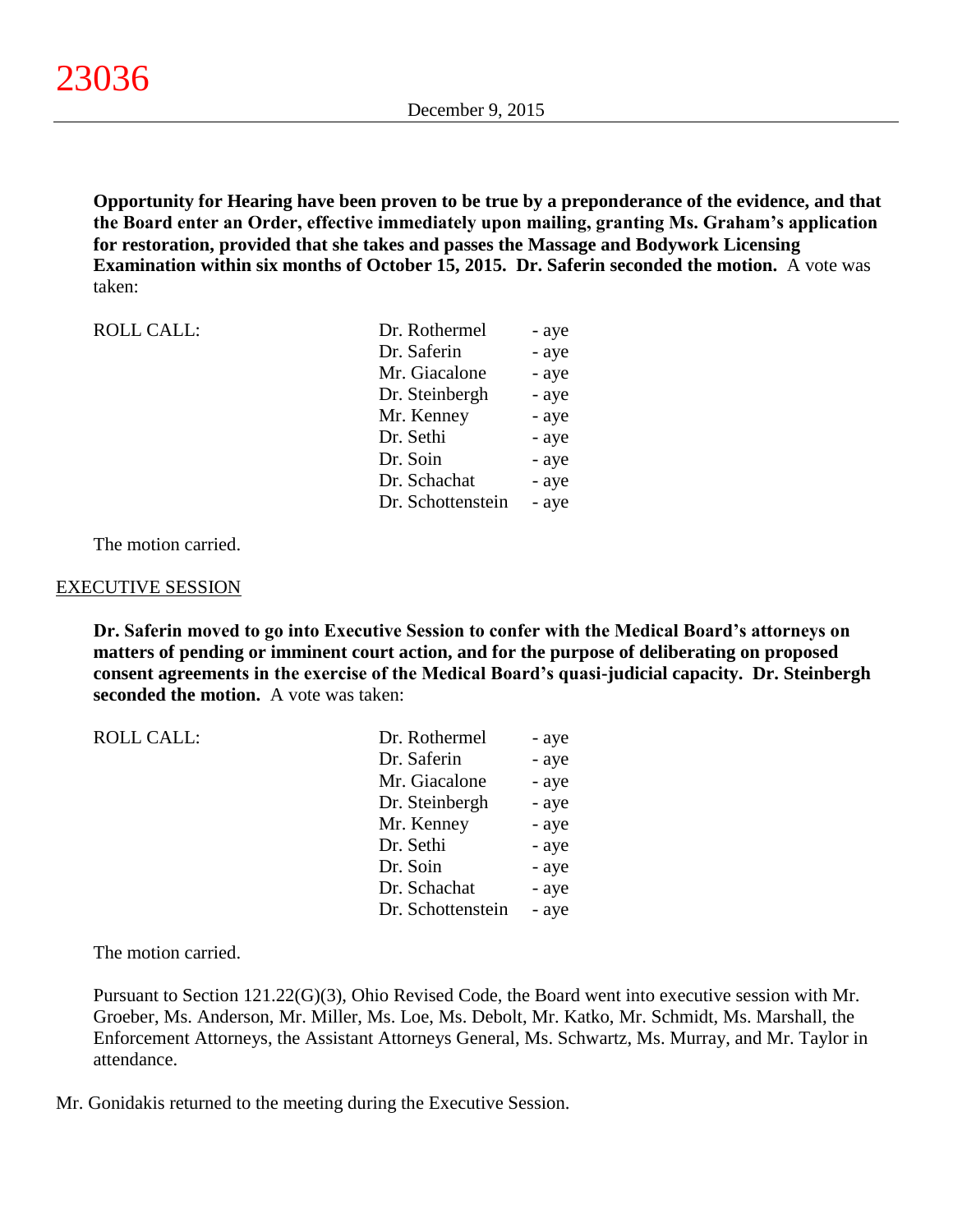The Board returned to public session.

The Board took a brief recess at 12:03 p.m. and returned at 1:20 p.m. Dr. Sethi was not present when the meeting resumed.

# RATIFICATION OF SETTLEMENT AGREEMENTS

# FREDRIC JOEL COHEN, M.D. – PERMANENT WITHDRAWAL OF APPLICATION FOR MEDICAL LICENSURE AND PERMANENT WITHDRAWAL OF APPLICATION FOR TRAINING **CERTIFICATE**

**Dr. Steinbergh moved to ratify the Proposed Permanent Withdrawals with Dr. Cohen. Dr. Soin seconded the motion.** A vote was taken:

| <b>ROLL CALL:</b> | Dr. Rothermel     | - abstain |
|-------------------|-------------------|-----------|
|                   | Dr. Saferin       | - abstain |
|                   | Mr. Giacalone     | - aye     |
|                   | Dr. Steinbergh    | - aye     |
|                   | Mr. Gonidakis     | - aye     |
|                   | Mr. Kenney        | - aye     |
|                   | Dr. Soin          | - aye     |
|                   | Dr. Schachat      | - aye     |
|                   | Dr. Schottenstein | - aye     |
|                   |                   |           |

The motion to ratify carried.

ROLL CALL:

# MICHAEL ALLEN DORSCH, P.A.-C. – PERMANENT WITHDRAWAL OF APPLICATION FOR PHYSICIAN ASSISTANT CERTIFICATE TO PRACTICE

**Dr. Steinbergh moved to ratify the Proposed Permanent Withdrawal with Mr. Dorsch. Mr. Gonidakis seconded the motion.** A vote was taken:

| Dr. Rothermel     | - abstain |
|-------------------|-----------|
| Dr. Saferin       | - abstain |
| Mr. Giacalone     | - aye     |
| Dr. Steinbergh    | - aye     |
| Mr. Gonidakis     | - aye     |
| Mr. Kenney        | - aye     |
| Dr. Soin          | - aye     |
| Dr. Schachat      | - aye     |
| Dr. Schottenstein | - aye     |

The motion to ratify carried.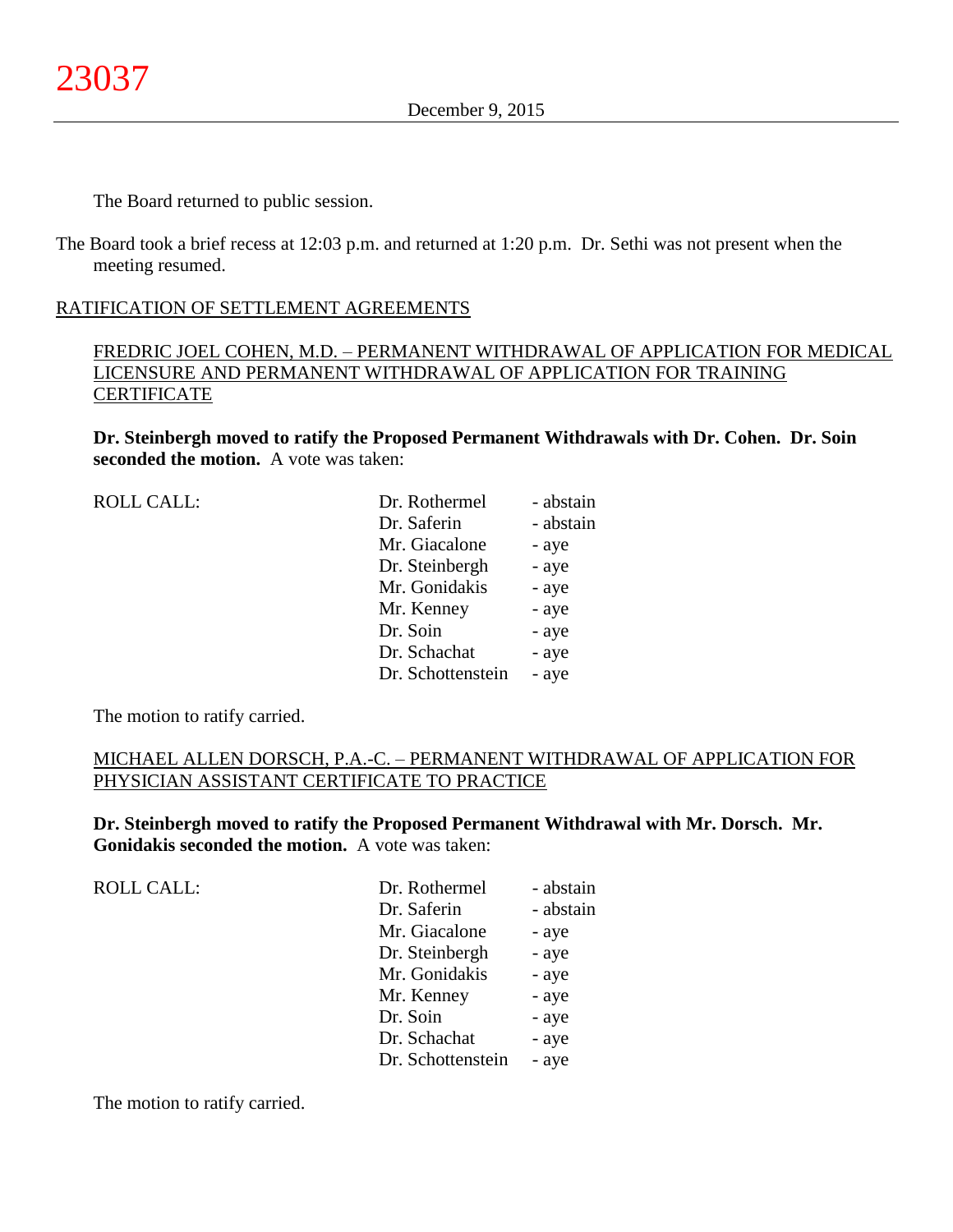#### KIRSTIN DAWN FELUMLEE, L.M.T. – CONSENT AGREEMENT

**Dr. Steinbergh moved to ratify the Proposed Consent Agreement with Ms. Felumlee. Mr. Gonidakis seconded the motion.** A vote was taken:

ROLL CALL: Dr. Rothermel - abstain Dr. Saferin - abstain Mr. Giacalone - aye Dr. Steinbergh - aye Mr. Gonidakis - aye Mr. Kenney - aye Dr. Soin - aye Dr. Schachat - aye Dr. Schottenstein - aye

The motion to ratify carried.

# MOUHAMED K. KAMEL, M.D. – PERMANENT SURRENDER OF CERTIFICATE TO PRACTICE MEDICINE AND SURGERY

**Dr. Steinbergh moved to ratify the Proposed Permanent Surrender with Dr. Kamel. Mr. Gonidakis seconded the motion.** A vote was taken:

ROLL CALL:

| Dr. Rothermel     | - abstain |
|-------------------|-----------|
| Dr. Saferin       | - abstain |
| Mr. Giacalone     | - aye     |
| Dr. Steinbergh    | - aye     |
| Mr. Gonidakis     | - aye     |
| Mr. Kenney        | - aye     |
| Dr. Soin          | - aye     |
| Dr. Schachat      | - aye     |
| Dr. Schottenstein | - aye     |

The motion to ratify carried.

# HUI LI, L.M.T. – PERMANENT SURRENDER OF CERTIFICATE TO PRACTICE MASSAGE THERAPY

**Dr. Steinbergh moved to ratify the Proposed Permanent Surrender with Ms. Li. Mr. Gonidakis seconded the motion.** A vote was taken:

| ROLL CALL: | Dr. Rothermel | - abstain |
|------------|---------------|-----------|
|            | Dr. Saferin   | - abstain |
|            | Mr. Giacalone | - ave     |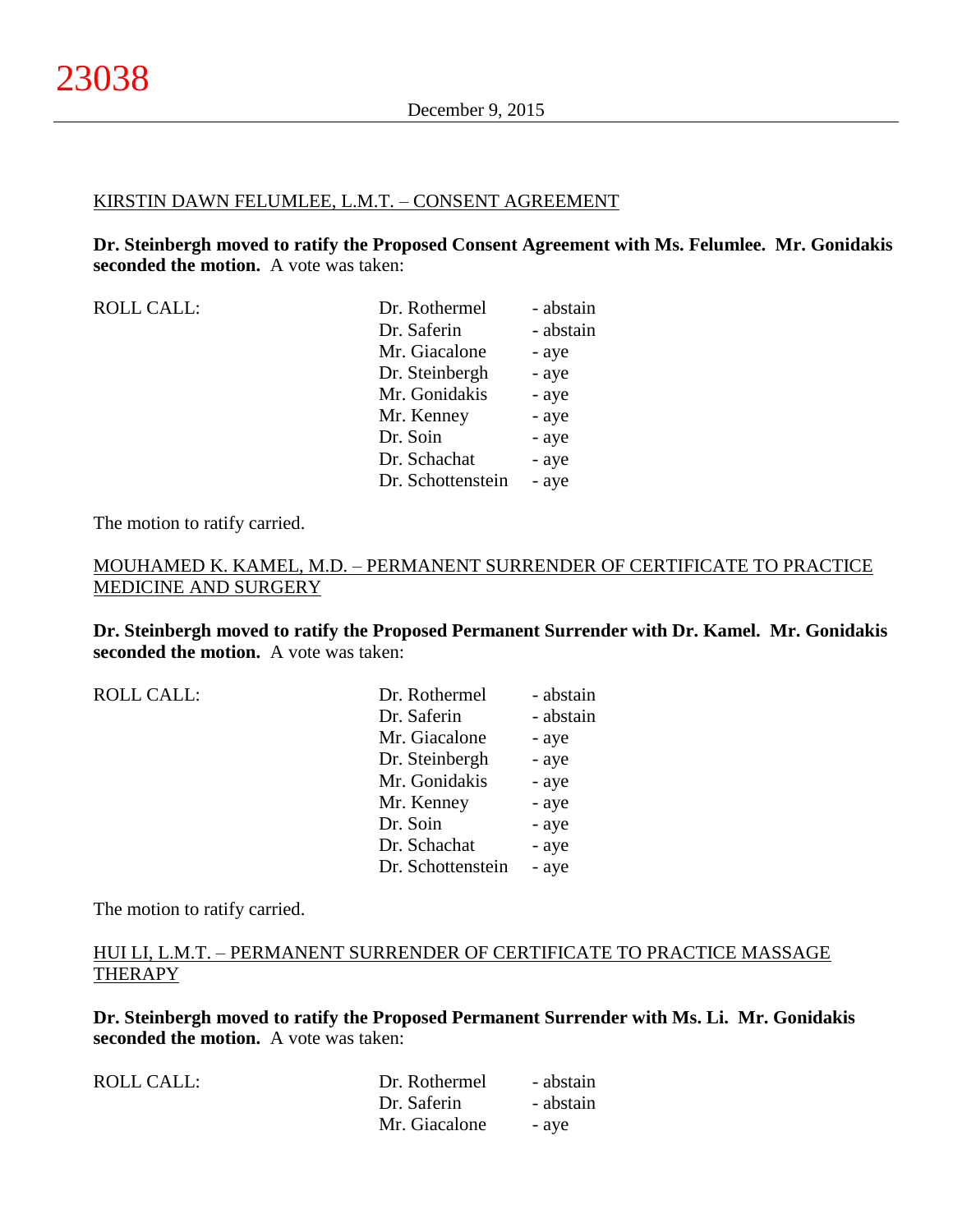| Dr. Steinbergh    | - aye |
|-------------------|-------|
| Mr. Gonidakis     | - aye |
| Mr. Kenney        | - aye |
| Dr. Soin          | - aye |
| Dr. Schachat      | - aye |
| Dr. Schottenstein | - aye |

The motion to ratify carried.

#### GRETCHEN LAYNE WEBER, M.D. – CONSENT AGREEMENT

**Dr. Steinbergh moved to ratify the Proposed Consent Agreement with Dr. Weber. Mr. Gonidakis seconded the motion.** A vote was taken:

| <b>ROLL CALL:</b> | Dr. Rothermel     | - abstain |
|-------------------|-------------------|-----------|
|                   | Dr. Saferin       | - abstain |
|                   | Mr. Giacalone     | - aye     |
|                   | Dr. Steinbergh    | - aye     |
|                   | Mr. Gonidakis     | - aye     |
|                   | Mr. Kenney        | - aye     |
|                   | Dr. Soin          | - aye     |
|                   | Dr. Schachat      | - aye     |
|                   | Dr. Schottenstein | - aye     |
|                   |                   |           |

The motion to ratify carried.

# GLENN ALLAN IBEN, M.D. – PERMANENT SURRENDER

**Dr. Steinbergh moved to ratify the Proposed Permanent Surrender with Mr. Iben. Mr. Gonidakis seconded the motion.** A vote was taken:

| <b>ROLL CALL:</b> | Dr. Rothermel     | - abstain |
|-------------------|-------------------|-----------|
|                   | Dr. Saferin       | - abstain |
|                   | Mr. Giacalone     | - aye     |
|                   | Dr. Steinbergh    | - aye     |
|                   | Mr. Gonidakis     | - aye     |
|                   | Mr. Kenney        | - aye     |
|                   | Dr. Soin          | - aye     |
|                   | Dr. Schachat      | - aye     |
|                   | Dr. Schottenstein | - abstain |
|                   |                   |           |

The motion to ratify carried.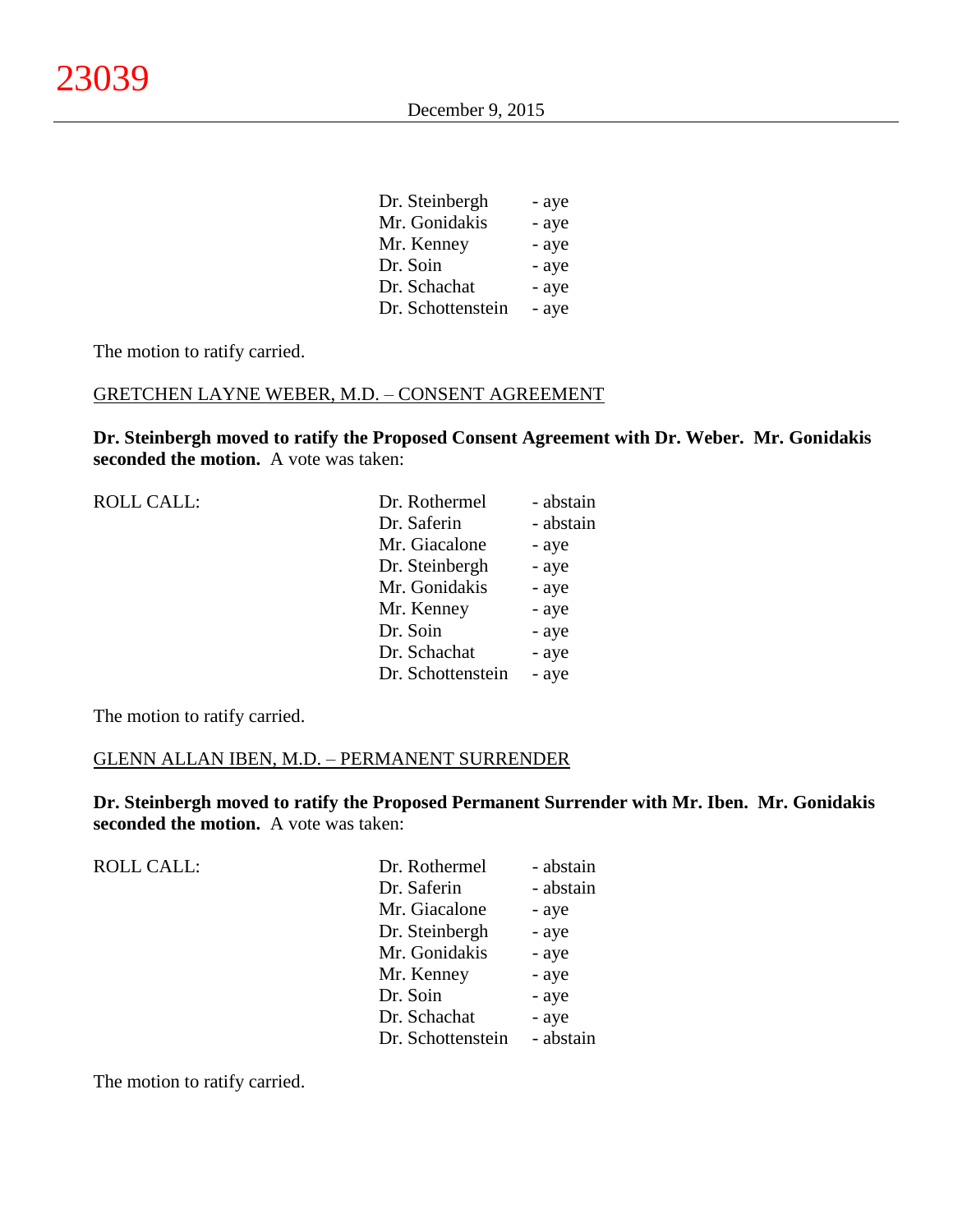#### JAMES T. LUTZ, M.D. – CONSENT AGREEMENT

**Dr. Steinbergh moved to ratify the Proposed Consent Agreement with Dr. Lutz. Mr. Gonidakis seconded the motion.** A vote was taken:

| <b>ROLL CALL:</b> | Dr. Rothermel     | - abstain |
|-------------------|-------------------|-----------|
|                   | Dr. Saferin       | - abstain |
|                   | Mr. Giacalone     | - aye     |
|                   | Dr. Steinbergh    | - aye     |
|                   | Mr. Gonidakis     | - aye     |
|                   | Mr. Kenney        | - aye     |
|                   | Dr. Soin          | - aye     |
|                   | Dr. Schachat      | - aye     |
|                   | Dr. Schottenstein | - aye     |

The motion to ratify carried.

#### DAVID R. MANDEL, M.D. – CONSENT AGREEMENT

**Dr. Steinbergh moved to ratify the Proposed Consent Agreement with Dr. Mandel. Mr. Gonidakis seconded the motion.** A vote was taken:

| <b>ROLL CALL:</b> | Dr. Rothermel     | - abstain |
|-------------------|-------------------|-----------|
|                   | Dr. Saferin       | - abstain |
|                   | Mr. Giacalone     | - aye     |
|                   | Dr. Steinbergh    | - aye     |
|                   | Mr. Gonidakis     | - aye     |
|                   | Mr. Kenney        | - aye     |
|                   | Dr. Soin          | - aye     |
|                   | Dr. Schachat      | - aye     |
|                   | Dr. Schottenstein | - aye     |
|                   |                   |           |

The motion to ratify carried.

#### JUDITH ANN MARIOTTI-BOYER – CONSENT AGREEMENT

**Dr. Steinbergh moved to ratify the Proposed Consent Agreement with Ms. Mariotti-Boyer. Mr. Gonidakis seconded the motion.** A vote was taken:

| ROLL CALL: | Dr. Rothermel  | - abstain |
|------------|----------------|-----------|
|            | Dr. Saferin    | - abstain |
|            | Mr. Giacalone  | - aye     |
|            | Dr. Steinbergh | - aye     |
|            | Mr. Gonidakis  | - aye     |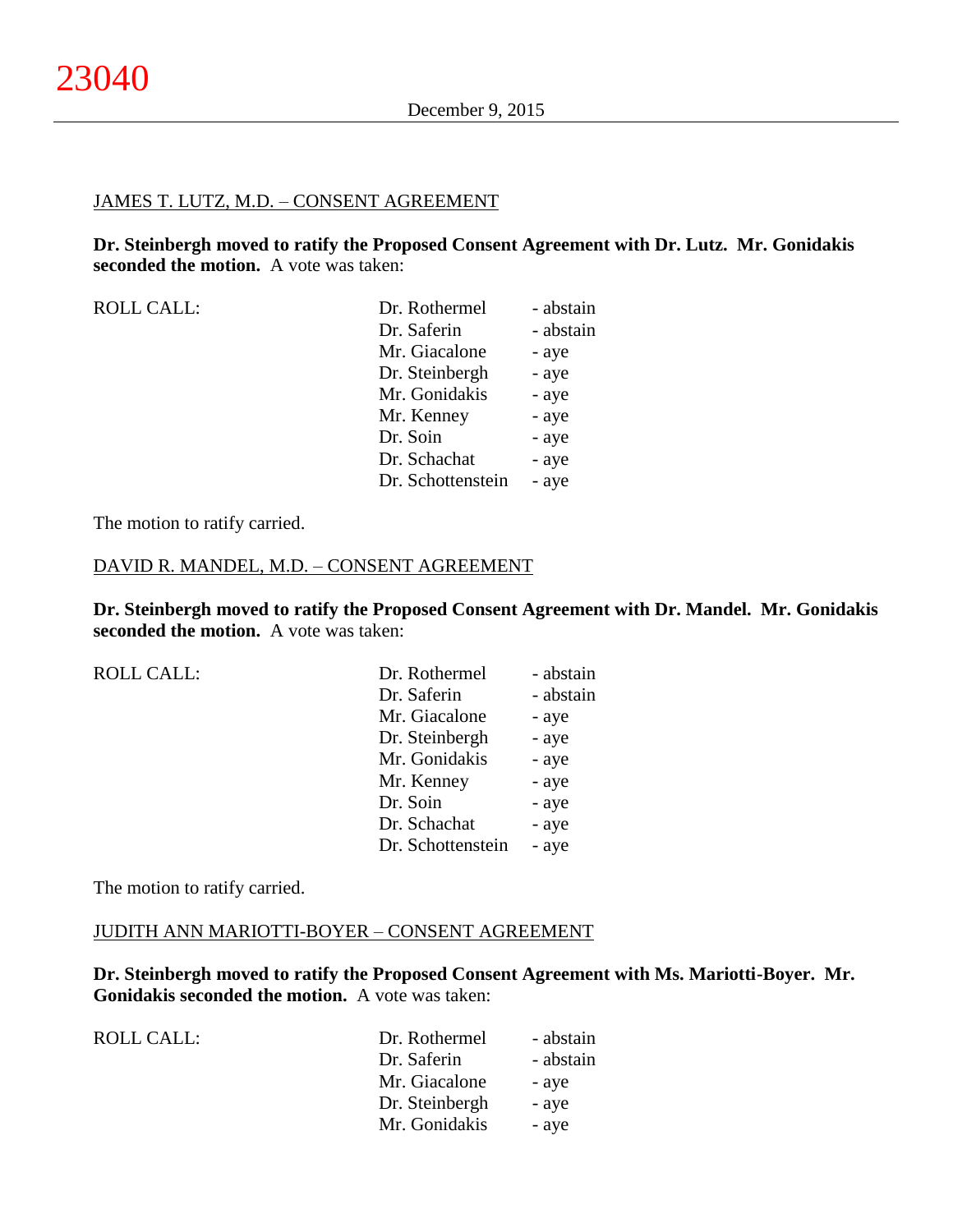December 9, 2015

| Mr. Kenney        | - aye |
|-------------------|-------|
| Dr. Soin          | - aye |
| Dr. Schachat      | - aye |
| Dr. Schottenstein | - aye |

The motion to ratify carried.

# NARINDER N. KHOSLA, M.D. – PERMANENT SURRENDER OF CERTIFICATE TO PRACTICE MEDICINE AND SURGERY

**Dr. Steinbergh moved to ratify the Proposed Permanent Surrender with Dr. Khosla. Mr. Gonidakis seconded the motion.** A vote was taken:

| <b>ROLL CALL:</b> | Dr. Rothermel     | - abstain |
|-------------------|-------------------|-----------|
|                   | Dr. Saferin       | - abstain |
|                   | Mr. Giacalone     | - aye     |
|                   | Dr. Steinbergh    | - aye     |
|                   | Mr. Gonidakis     | - aye     |
|                   | Mr. Kenney        | - aye     |
|                   | Dr. Soin          | - aye     |
|                   | Dr. Schachat      | - aye     |
|                   | Dr. Schottenstein | - aye     |
|                   |                   |           |

The motion to ratify carried.

# JOSEPH PETER BURICK, D.O. – CONSENT AGREEMENT

**Dr. Steinbergh moved to ratify the Proposed Consent Agreement with Dr. Burick. Mr. Gonidakis seconded the motion.** A vote was taken:

| ROLL CALL: | Dr. Rothermel     | - abstain |
|------------|-------------------|-----------|
|            | Dr. Saferin       | - abstain |
|            | Mr. Giacalone     | - aye     |
|            | Dr. Steinbergh    | - aye     |
|            | Mr. Gonidakis     | - aye     |
|            | Mr. Kenney        | - aye     |
|            | Dr. Soin          | - aye     |
|            | Dr. Schachat      | - aye     |
|            | Dr. Schottenstein | - aye     |
|            |                   |           |

The motion to ratify carried.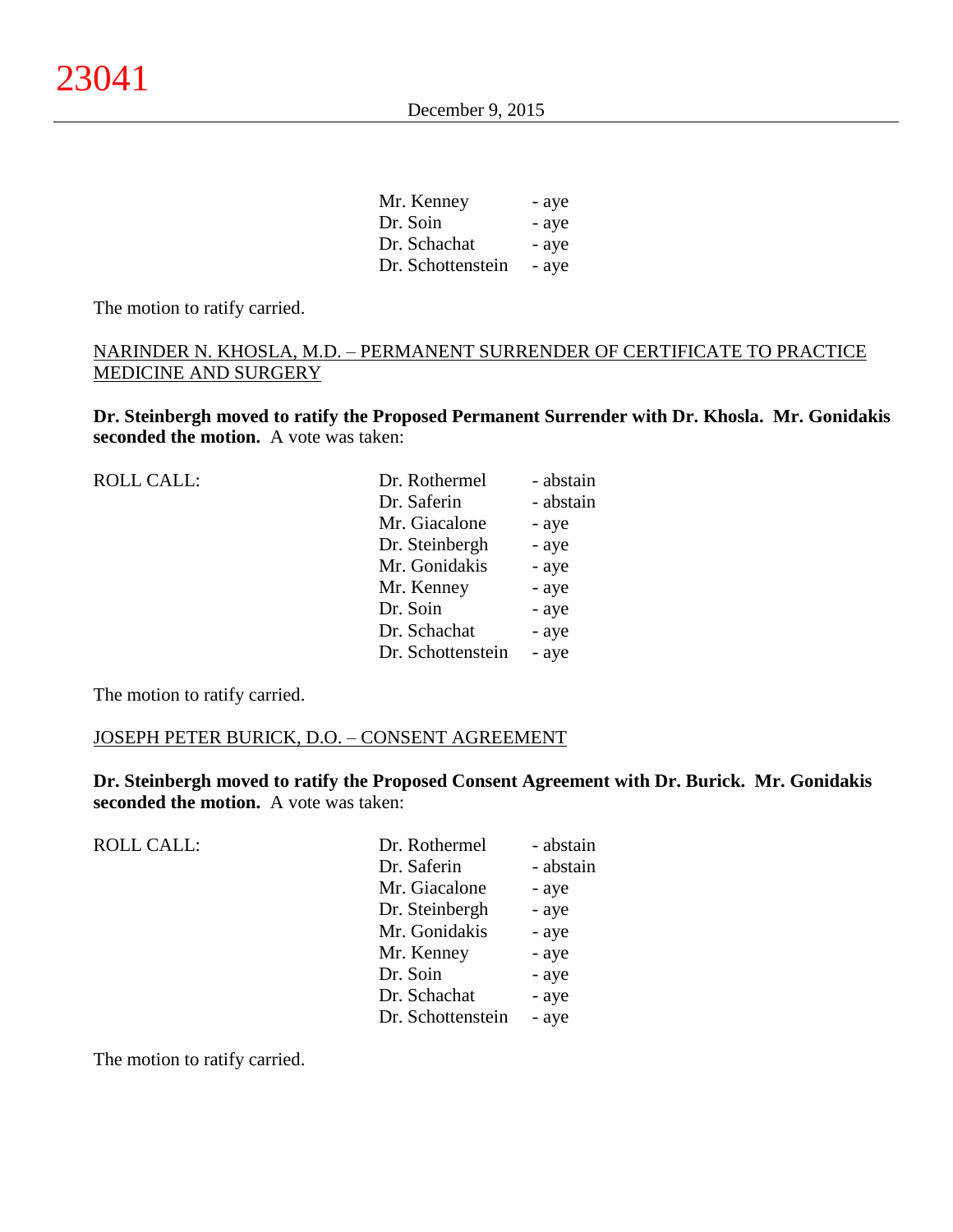# CARL E. SHARP, D.P.M. – PERMANENT SURRENDER OF CERTIFICATE TO PRACTICE PODIATRIC MEDICINE AND SURGERY

**Dr. Steinbergh moved to ratify the Proposed Permanent Surrender with Dr. Sharp. Mr. Gonidakis seconded the motion.** A vote was taken:

ROLL CALL: Dr. Rothermel - abstain Dr. Saferin - abstain Mr. Giacalone - aye Dr. Steinbergh - aye Mr. Gonidakis - aye Mr. Kenney - aye Dr. Soin - aye Dr. Schachat - aye Dr. Schottenstein - aye

The motion to ratify carried.

#### JOHN A ROSS, M.D. – CONSENT AGREEMENT

**Dr. Steinbergh moved to ratify the Proposed Consent Agreement with Dr. Ross. Mr. Gonidakis seconded the motion.** A vote was taken:

| <b>ROLL CALL:</b> | Dr. Rothermel     | - abstain |
|-------------------|-------------------|-----------|
|                   | Dr. Saferin       | - abstain |
|                   | Mr. Giacalone     | - aye     |
|                   | Dr. Steinbergh    | - aye     |
|                   | Mr. Gonidakis     | - aye     |
|                   | Mr. Kenney        | - aye     |
|                   | Dr. Soin          | - aye     |
|                   | Dr. Schachat      | - aye     |
|                   | Dr. Schottenstein | - aye     |

The motion to ratify carried.

# CITATIONS AND ORDERS OF SUMMARY SUSPENSION, IMMEDIATE SUSPENSION, AND AUTOMATIC SUSPENSION

**Dr. Steinbergh moved to send the Notices of Opportunity for Hearing to the following: David M. Burkons, M.D.; Robert Michael Cook, M.D.; Paul W. Craig, II, M.D.; Christopher Lou Demas, M.D.; Everett Linn Jones, M.D.; Gordon J. Korby, D.O.; Rodney Howard Poling, D.O.; Giridhar Singh, M.D.; and Frank Welsh, M.D. Dr. Soin seconded the motion.** A vote was taken: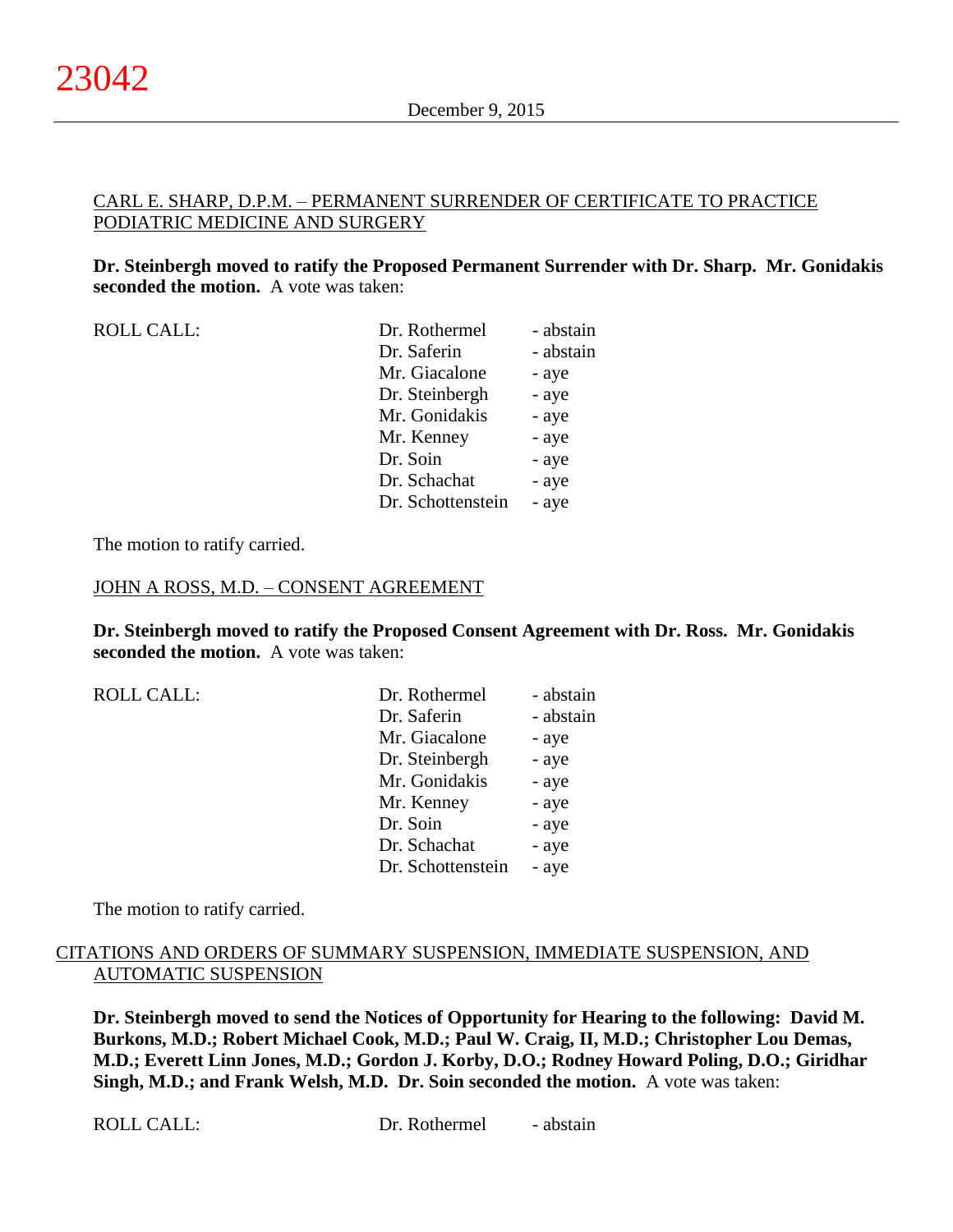| Dr. Saferin       | - abstain |
|-------------------|-----------|
| Mr. Giacalone     | - aye     |
| Dr. Steinbergh    | - aye     |
| Mr. Gonidakis     | - aye     |
| Mr. Kenney        | - aye     |
| Dr. Soin          | - aye     |
| Dr. Schachat      | - aye     |
| Dr. Schottenstein | - aye     |

The motion to send carried.

**Dr. Steinbergh moved to send the Notice of Summary Suspension and Opportunity for Hearing to James Andrew Williams, D.O. Dr. Soin seconded the motion.** A vote was taken:

| <b>ROLL CALL:</b> | Dr. Rothermel     | - abstain |
|-------------------|-------------------|-----------|
|                   | Dr. Saferin       | - abstain |
|                   | Mr. Giacalone     | - aye     |
|                   | Dr. Steinbergh    | - aye     |
|                   | Mr. Gonidakis     | - aye     |
|                   | Mr. Kenney        | - aye     |
|                   | Dr. Soin          | - aye     |
|                   | Dr. Schachat      | - aye     |
|                   | Dr. Schottenstein | - aye     |

The motion to send carried.

#### DISMISSAL OF NOTICE OF OPPORTUNITY FOR HEARING

#### EDWARD ARTHUR CUTLER, D.O.

Mr. Kenney stated that on October 14, 2015, the Board ordered that Dr. Cutler's license to practice osteopathic medicine and surgery be summarily suspended based upon a presumption of an admission of inability to practice due to mental or physical illness. In addition, the Board approved issuance of a Notice of Opportunity for a Hearing for Dr. Cutler's failure to appear at a Board-ordered examination. The Board has received notice that Dr. Cutler died on October 20, 2015. Accordingly, the Order of Summary Suspension should be vacated and the Notice of Opportunity for Hearing dismissed as Moot.

**Dr. Steinbergh moved to vacate the Order of Summary Suspension and to dismiss as Moot the Notice of Opportunity for Hearing in the matter of Dr. Cutler. Dr. Soin seconded the motion.** A vote was taken:

| ROLL CALL: | Dr. Rothermel | - abstain |
|------------|---------------|-----------|
|            | Dr. Saferin   | - abstain |
|            | Mr. Giacalone | - ave     |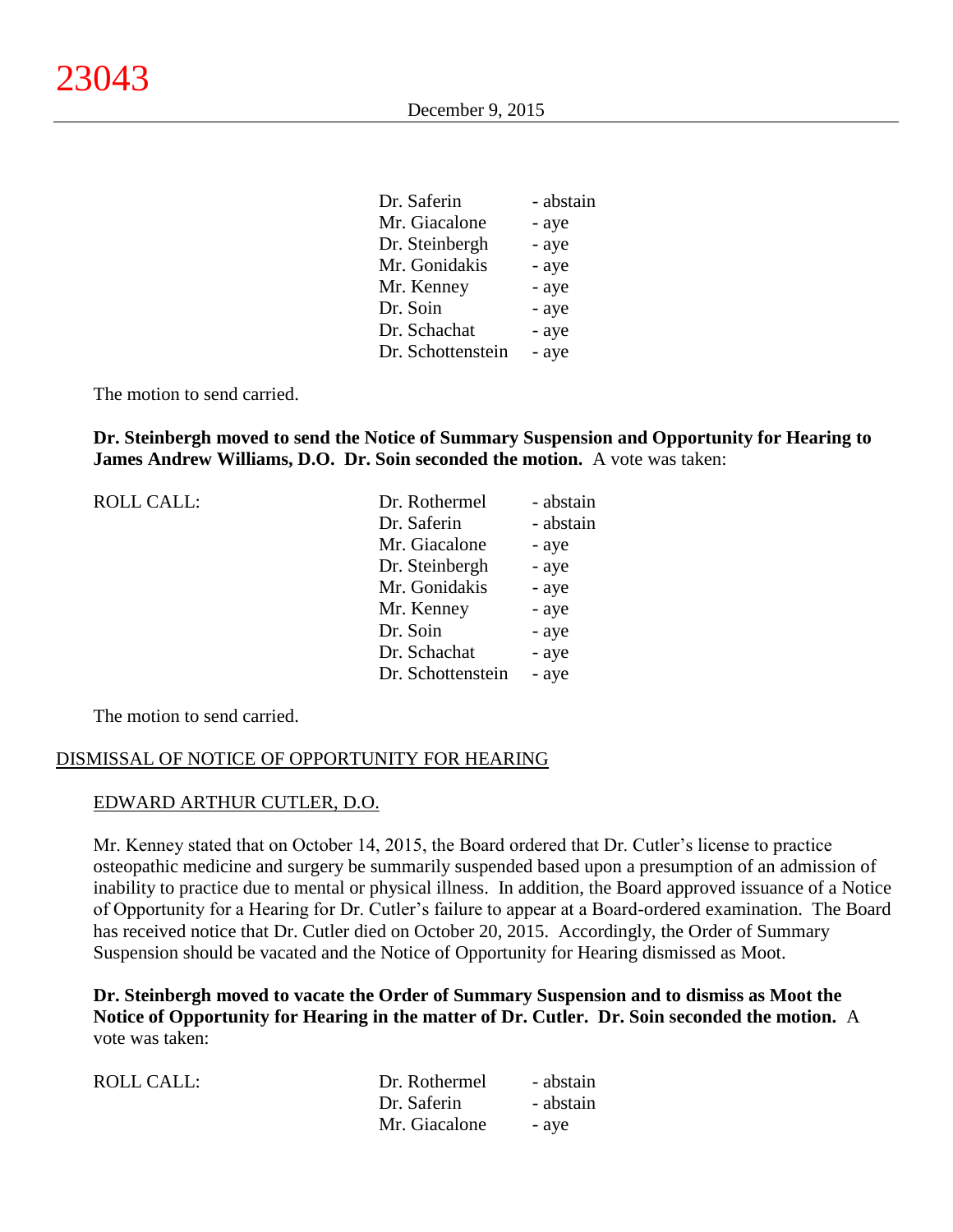| Dr. Steinbergh    | - aye |
|-------------------|-------|
| Mr. Gonidakis     | - aye |
| Mr. Kenney        | - aye |
| Dr. Soin          | - aye |
| Dr. Schachat      | - aye |
| Dr. Schottenstein | - aye |

The motion to send carried.

#### RULES & POLICIES

#### PUBLIC RULES HEARING

**Dr. Steinbergh moved to approve the Findings of Order for rescinding current Rules 4731-11-02, 4731-11-03, 4731-11-05, and 4731-11-11, and adopting Rules 4731-1-25, 4731-11-02, 4731-11-03, 4731-11-04.1, 4731-11-11, and 4762-1-01 as new rules, and Rule 4731-7-01 as amended. Dr. Steinbergh further moved that the adopted rules be final filed with an effective date of December 31, 2015. Dr. Saferin seconded the motion.** A vote was taken:

| <b>ROLL CALL:</b> | Dr. Rothermel     | - aye |
|-------------------|-------------------|-------|
|                   | Dr. Saferin       | - aye |
|                   | Mr. Giacalone     | - aye |
|                   | Dr. Steinbergh    | - aye |
|                   | Mr. Gonidakis     | - aye |
|                   | Mr. Kenney        | - aye |
|                   | Dr. Soin          | - aye |
|                   | Dr. Schachat      | - aye |
|                   | Dr. Schottenstein | - aye |

The motion carried.

#### ELECTION OF OFFICERS, 2016

**Dr. Steinbergh moved to elect Mr. Gonidakis as President, Dr. Soin as Vice President, Dr. Rothermel as secretary, and Dr. Saferin as Supervising Member for terms beginning on January 1, 2016, and ending December 31, 2016. Mr. Giacalone seconded the motion.** A vote was taken:

| <b>ROLL CALL:</b> |  |
|-------------------|--|
|                   |  |
|                   |  |

| Dr. Rothermel  | - aye |
|----------------|-------|
| Dr. Saferin    | - aye |
| Mr. Giacalone  | - aye |
| Dr. Steinbergh | - aye |
| Mr. Gonidakis  | - aye |
| Mr. Kenney     | - aye |
| Dr. Soin       | - aye |
|                |       |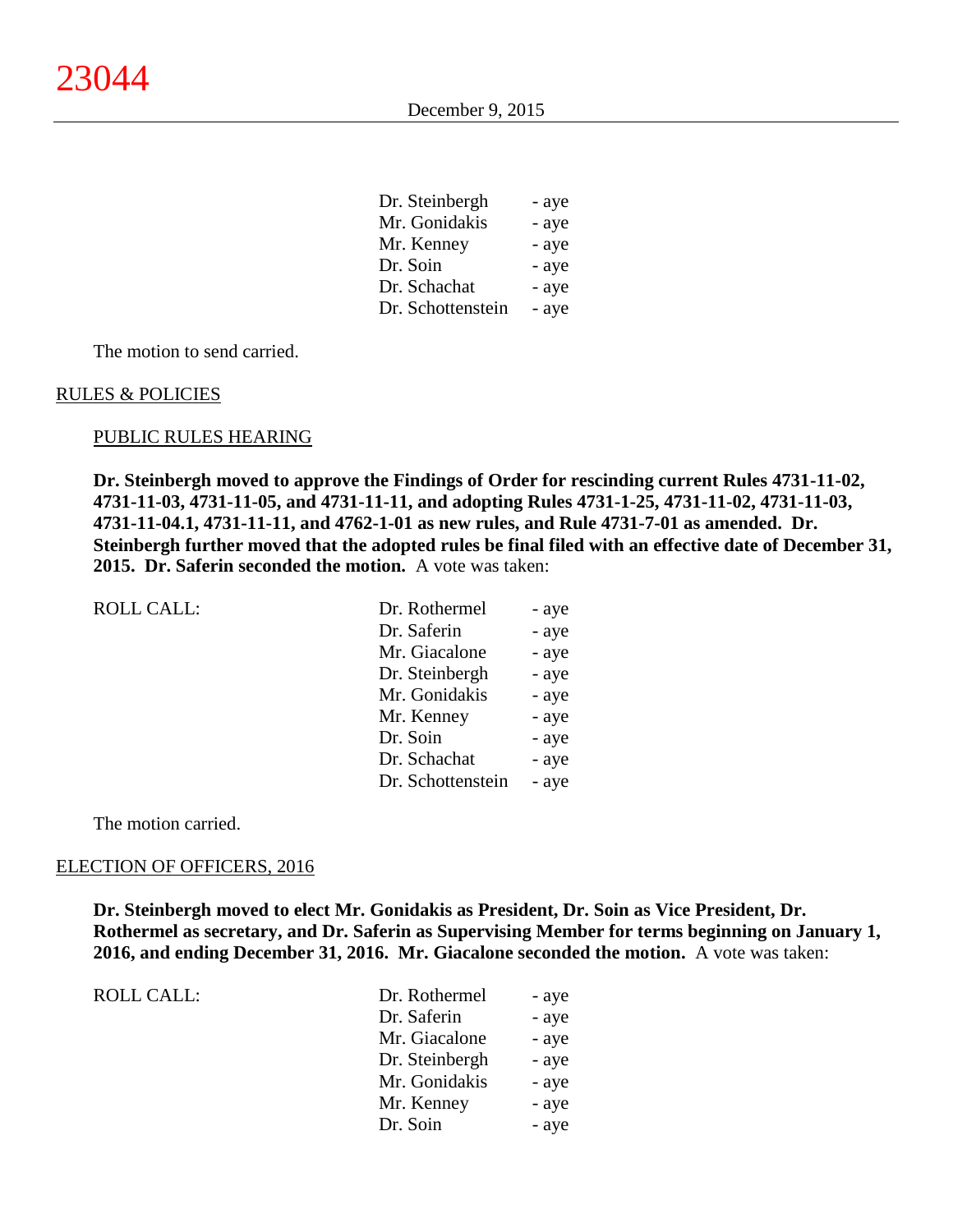December 9, 2015

Dr. Schachat - aye Dr. Schottenstein - aye

The motion carried.

# REPORTS BY ASSIGNED COMMITTEES

# FINANCE COMMITTEE

# FISCAL REPORT

Ms. Loe stated that in October 2015 the Board had \$669,000 in revenue and \$606,000 in expenses, with a cash balance at the end of October of \$4,300,000.

Ms. Loe stated that at the Board's request, the Office of Budget and Management (OMB) granted additional spending authority to cover the cost of staff raises and personnel increases. Mr. Kenney emphasized that the OMB did not give the Board more money; rather, the OMB granted the Board authorization to spend additional funds that it already has.

# MEDICAL BOARD PUBLICATION

Mr. Kenney stated that the first edition of the Medical Board's new quarterly publication will be issued in a couple of months. Advertising on the back cover of the issue has been sold to Buckeye Health Plan, a Medicaid-managed plan. Mr. Kenney stated that the publication will spotlight different physicians in different areas of Ohio and will be produced at no cost to the Board.

# OPERATIONS REPORT

**Human Resources:** Mr. Groeber stated that a candidate will be selected soon for one of the open investigator positions and interviews are being scheduled to fill the other two open investigator positions.

Mr. Groeber stated that he is working with Human Resources to reclassify the Deputy Director 5 position into a strategic services role which may also encompass Communications.

**Budget:** Mr. Groeber asked the Board members to contact him or Ms. Loe if they have any questions about the fiscal report included in the Operations Report. Mr. Groeber noted that revenue continues to outstrip costs.

**Information Technology:** Mr. Groeber stated that the further development of E-License 3.0 is continuing. Physician assistant licensure and renewal is currently being incorporated into the system, as well as complaint management. Mr. Groeber credited Mr. Miller with keeping the roll-out of the new system on schedule. Mr. Groeber stated that the Ohio Office of Information Technology (OIT) has been contracted to work with the vendor, Deloitte, to accelerate the development of the complaint management portion of the system across all license types to improve overall efficiency of Board operations and to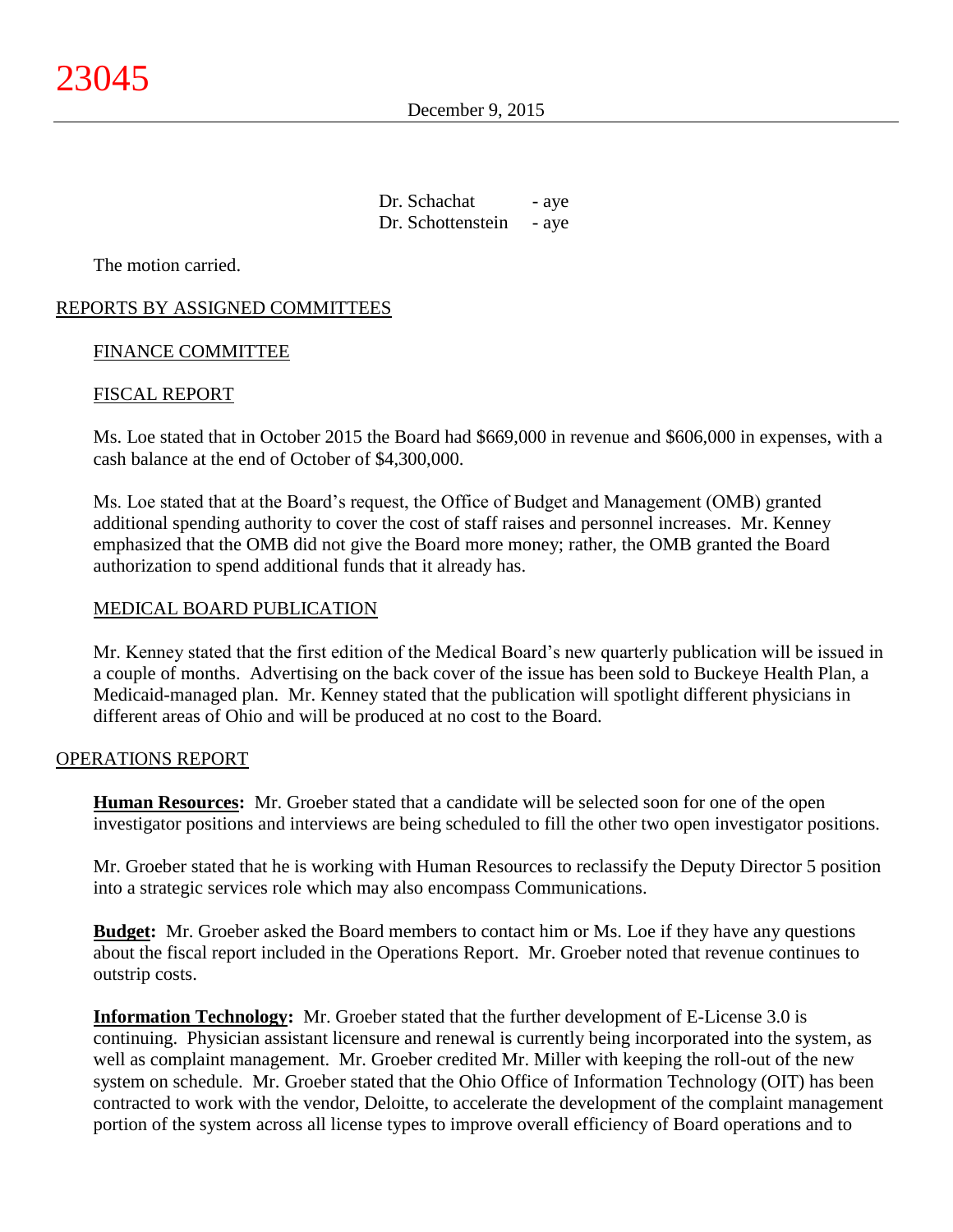allow for future integration with other systems such as the Ohio Automatic Rx Reporting System (OARRS). Mr. Groeber stated that the project will cost about \$418,000 and is expected to be complete by April or May 2016.

Mr. Groeber stated that the SharePoint site has been deployed to Board investigators and will allow investigators to file reports from the field in a much more timely and efficient manner.

**Communications and Outreach:** Mr. Groeber stated that the Board's communication and outreach items for the previous month are included on the Operations Report. Mr. Groeber noted that the Board spoke with virtually every medical association regarding the First Occurrence Recovery (FOR) program.

**Agency Operations:** Mr. Groeber stated that most categories of the agency operations report showed improvement over the previous month. Mr. Groeber noted that the number of complaints in the triage queue has increased, though the number of days each complaint spends in the queue is down considerably. Mr. Groeber further noted that the total number of complaints is now at 2,070 and he hoped to have the number below 2,000 before the end of December.

Mr. Groeber stated that there was a 1% drop in the number of physician licenses issues versus last year due to the abnormally large number of applications that were processed last year. Mr. Groeber noted that the figures from two years ago are consistent with approximately a 3% annual gain. Overall, licenses are being issued about 27% faster.

Mr. Groeber stated that at the request of a Board member, he has produced a year-in-review document. This document also correlates with Mr. Groeber's first year as the Board's Executive Director. The yearin-review document shows the allopathic and osteopathic physician licenses are being issued 32% faster and expedited licenses are being routinely issued in 20 to 25 days with no increase in staff. Mr. Groeber credited Mr. Miller and the Licensure staff for their hard work.

Mr. Groeber continued that in the previous year complaints have fallen from 3,200 to 2,070 and the median days open for the complaints is down significantly. Mr. Groeber noted that the number of complaints open more than two years has fallen by 57%. Mr. Groeber further noted the list of recent and current projects included in the report.

Mr. Gonidakis asked Mr. Groeber's opinion on which of these accomplishments has had the most impact. Mr. Groeber replied that enabling physicians to be licensed faster benefits everyone, as does appropriately resolving complaints faster. Mr. Groeber stated that he is very proud of the work of the staff.

Mr. Kenney commented that Mr. Groeber has done an excellent job in his first year as Executive Director.

**Federation of State Medical Boards:** Mr. Groeber stated that the Annual Meeting of the Federation of State Medical Boards (FSMB) will be held April 28-30, 2016. The Board's recent policy states that two non-scholarship attendees from the Board and two from the staff can be approved to attend. Mr. Groeber asked the Board members to let him know if they are interested in attending.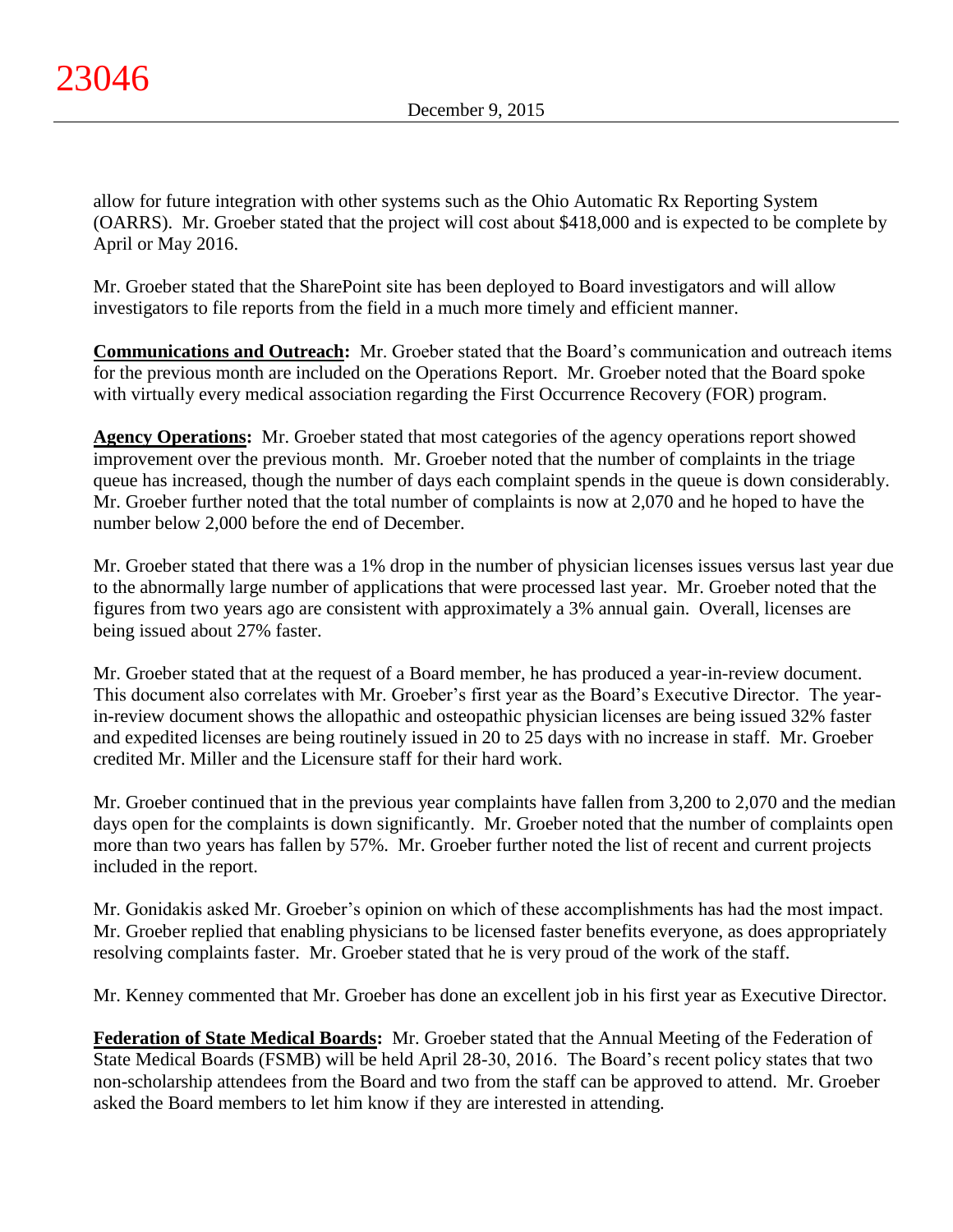# REPORTS BY ASSIGNED COMMITTEES

# POLICY COMMITTEE

# FIRST OCCURRENCE RECOVERY PROGRAM

Mr. Gonidakis stated that the Policy Committee had a robust discussion of the First Occurrence Recovery (FOR) program. Mr. Gonidakis stated that the goal is to continue to move forward on the program in a methodical and transparent manner. Mr. Gonidakis stated that a state representative may request of meeting regarding the FOR program for interested parties; if such a meeting is scheduled, Board members will be welcome to attend at the representative's invitation.

Dr. Steinbergh expressed disappointment in the level of communication among Board members regarding the proposed FOR program. Dr. Steinbergh stated that it is important that the physician members of the Medical Board are involved with developing the program. Dr. Steinbergh stated that thus far most of the input has come from the Board's non-physician members, though Dr. Rothermel has been asked to attend some meetings. Mr. Gonidakis stated that all Board members have always been welcome at the discussions and that no Board members have been excluded. Dr. Steinbergh stated that she has not always been notified when meetings on this topic have been scheduled. Dr. Steinbergh further stated that some meetings have been set with as little as two hours of notice, making it essentially impossible for a Board member who is a practicing physician to attend. Mr. Kenney stated that he has watched the process closely as Board President as meetings have been held with medical associations. Mr. Kenney stated that he has been receiving proper notification of meetings and he hoped all other Board members were as well. Mr. Groeber stated that he believes all Board members are receiving invitations to meetings but he will followup to make certain. Mr. Gonidakis stated that his sole purpose is to facilitate the conversation in a manner that allows anyone who wishes to participate to do so.

Regarding the FOR program, Dr. Steinbergh commented that she opposes having physicians in the FOR program register with the Board because it may discourage impaired physicians from seeking early and appropriate medical care. Dr. Steinbergh also opined that the Board's guidelines for assessors should be rigid and consistent and that the Board should have a formal agreement with the Ohio Physicians Health Program or a similar organization.

Dr. Rothermel stated that if the proposed FOR program will be sent to the Legislature soon, then the Board should have an in-depth discussion on the topic before the planned March 10, 2016 Board Retreat. However, if the proposed program will not go to the Legislature in the next few months, then it would be appropriate for the Board to discuss it on March 10. Dr. Schachat commented that it would be helpful to have a list of five to ten key principles for the Board discussion. Mr. Kenney agreed and opined that there could be as few as three key principles to guide the discussion.

# TELEMEDICINE RULES

Ms. Anderson stated that the Legislature is expected to pass legislation concerning telemedicine and prescribing to patients not seen. If the legislation is passed, the Board will have one year from the law's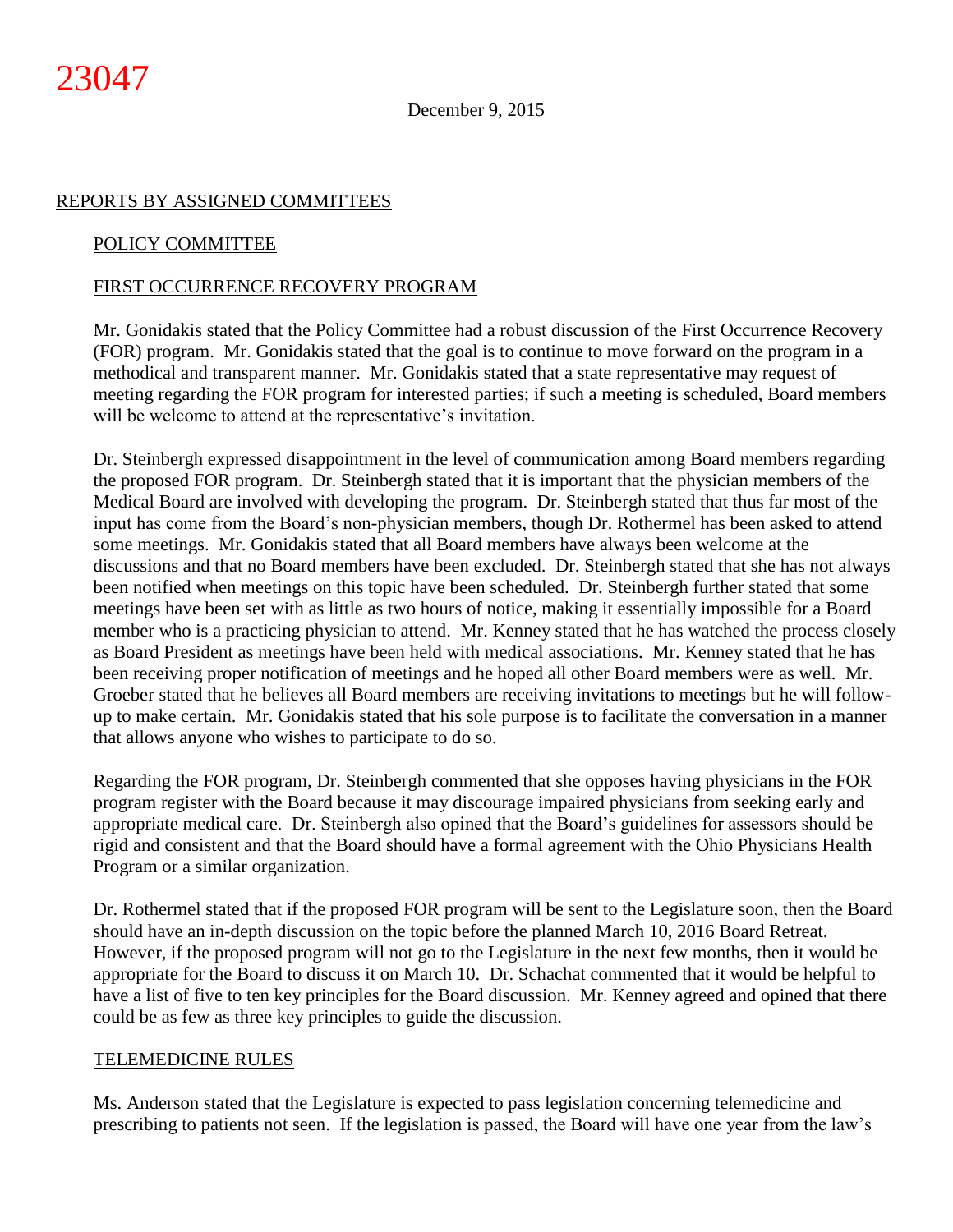effective date to promulgate the appropriate rules. Ms. Anderson had provided the Policy Committee with a rough timeline for getting the rules in place by March 2017.

Ms. Anderson stated that if the Board members agree, she would like to set aside time in the February 2016 Board meeting for interested groups and individuals and discuss these matters with the Board and to answer the Board's questions. Depending on the volume of people who wish to attend, Ms. Anderson envisioned the each group or individual would be limited to ten-minute oral presentations plus time for questions from the Board. Ms. Anderson opined that setting aside a two-hour block of time during the Board meeting would be sufficient.

# PHYSICIAN ASSISTANT/SCOPE OF PRACTICE COMMITTEE

# PROVISIONAL CERTIFICATE TO PRESCRIBE APPLICATION REVIEW

# MILDRED ROACH, P.A.-C.

**Dr. Steinbergh moved to approve Ms. Roach's application for a provisional certificate to prescribe based upon meeting the requirements of Section 4730.46(B)(2), Ohio Revised Code. Dr. Saferin seconded the motion.** A vote was taken:

| <b>ROLL CALL:</b> | Dr. Rothermel     | - aye |
|-------------------|-------------------|-------|
|                   | Dr. Saferin       | - aye |
|                   | Mr. Giacalone     | - aye |
|                   | Dr. Steinbergh    | - aye |
|                   | Mr. Gonidakis     | - aye |
|                   | Mr. Kenney        | - aye |
|                   | Dr. Soin          | - aye |
|                   | Dr. Schachat      | - aye |
|                   | Dr. Schottenstein | - aye |
|                   |                   |       |

The motion carried.

#### DRAFT RULES

Ms. Debolt stated that the PA/Scope of Practice Committee continues to review the physician assistant rules so that they can be amended to reflect recent changes in legislation.

# LICENSURE COMMITTEE

# LICENSURE APPLICATION REVIEWS

# PATTI JO BEARLEY, D.O.

**Dr. Saferin moved to approve Dr. Bearley's request for restoration of her license to practice**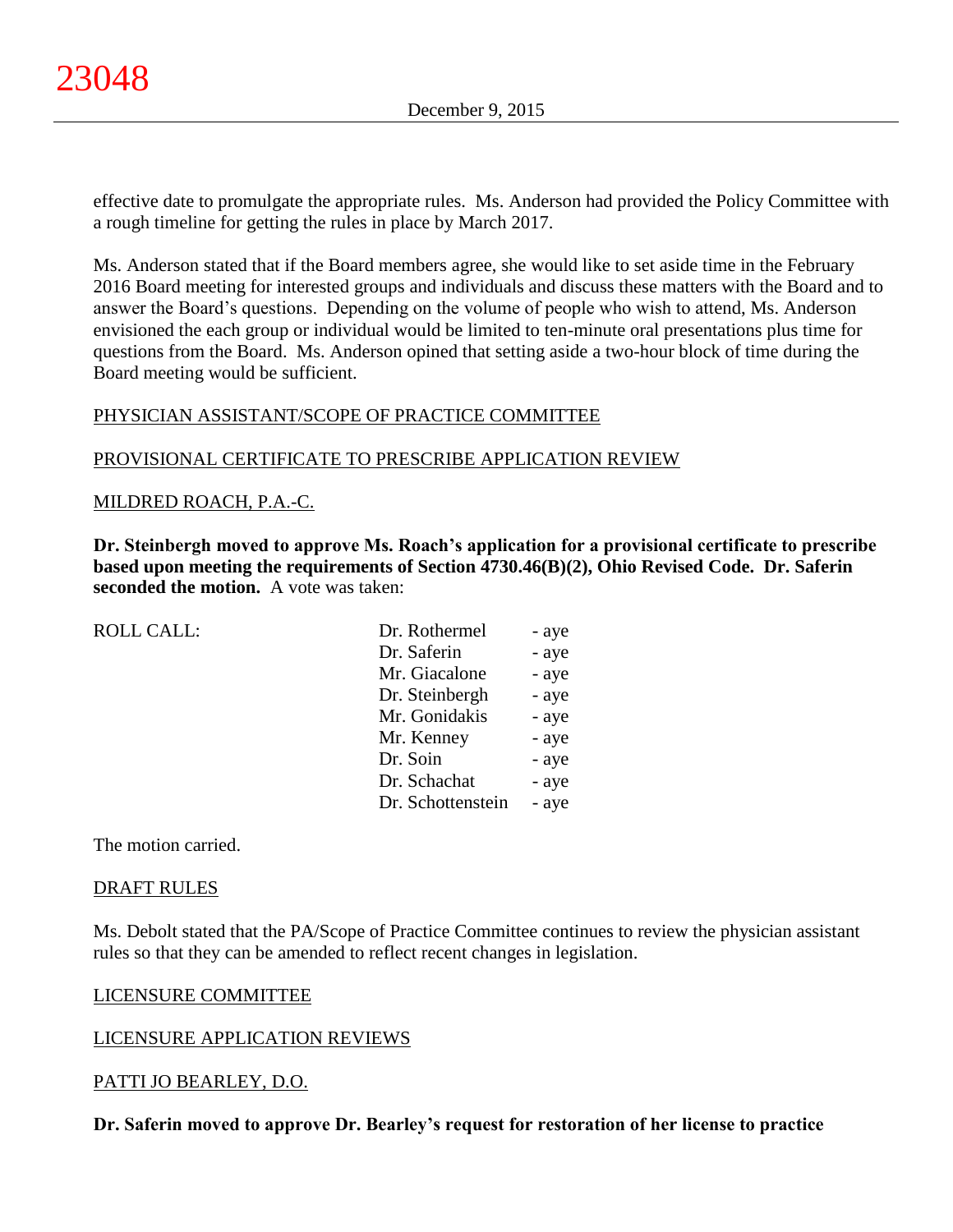**osteopathic medicine and surgery in Ohio as presented. Dr. Steinbergh seconded the motion.** A vote was taken:

| <b>ROLL CALL:</b> |  |
|-------------------|--|
|-------------------|--|

| <b>ROLL CALL:</b> | Dr. Rothermel     | - aye |
|-------------------|-------------------|-------|
|                   | Dr. Saferin       | - aye |
|                   | Mr. Giacalone     | - aye |
|                   | Dr. Steinbergh    | - aye |
|                   | Mr. Gonidakis     | - aye |
|                   | Mr. Kenney        | - aye |
|                   | Dr. Soin          | - aye |
|                   | Dr. Schachat      | - aye |
|                   | Dr. Schottenstein | - aye |
|                   |                   |       |

The motion carried.

# DIANE KAY GLAZE, M.T.

Dr. Saferin stated that Ms. Glaze is applying for restoration of her license to practice massage therapy in Ohio, which has been inactive since August 2007. Ms. Glaze has not actively practiced massage therapy since March 2013 in New Mexico. The Licensure Committee recommends granting Ms. Glaze's request as presented.

# **Dr. Saferin moved to approve Ms. Glaze's request for Ohio licensure as presented. Dr. Rothermel seconded the motion.**

Dr. Steinbergh noted that Ms. Glaze has not practiced massage therapy for more than two years. Dr. Steinbergh stated that typically when a massage therapy restoration applicant has not practiced in more than two years, the Board requires the applicant to pass the Massage and Bodywork Licensing Examination (MBLEX) as a condition for restoration. Dr. Saferin stated that the Licensure Committee felt that approving the application as presented would be appropriate since the time since Ms. Glaze's active practice is only slightly more than two years. Dr. Steinbergh observed that it has been nearly three years since March 2013.

# **Dr. Steinbergh moved to amend the motion so that the restoration of Ms. Glaze's Ohio massage therapy license will be contingent upon her taking and passing the MBLEX. Mr. Giacalone seconded the motion.**

Dr. Steinbergh stated that the Board has the responsibility of ensuring that massage therapists are competent. Dr. Steinbergh stated that Ohio law states that if someone has not practiced for more than two years then it may require the successful completion of an examination, though the Board is not required to do so. Dr. Steinbergh asked why the Board should step away from its usual practice in this matter. Dr. Saferin replied that the Committee took into account the small amount of time beyond two years since Ms. Glaze's last practice and that very little has changed in the field of massage therapy in the last two years.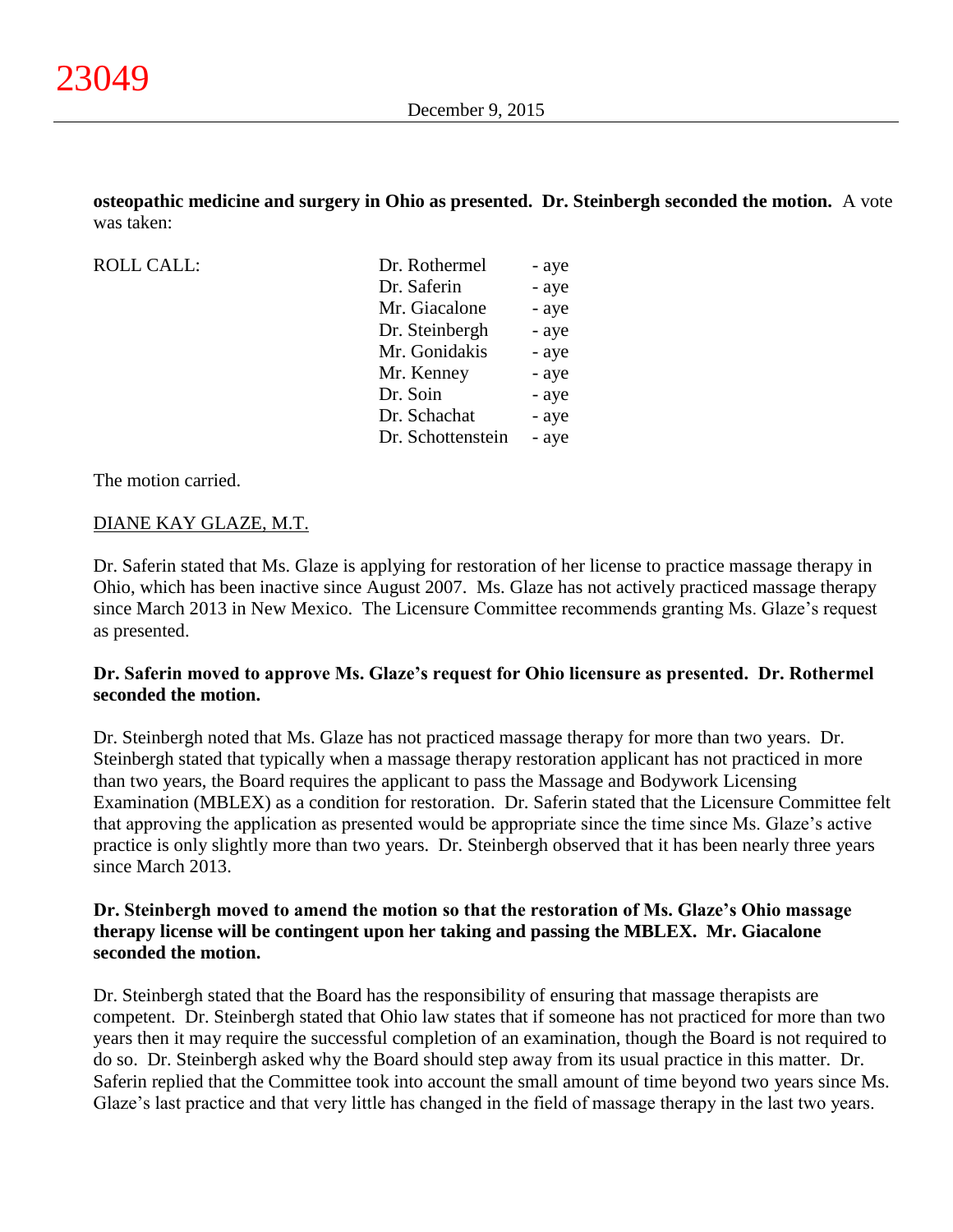Dr. Steinbergh stated that when a physician is out of practice for more than two years, the Board usually requires an examination to ensure competency. Mr. Giacalone stated that he is amenable to granting Ms. Glaze's request as presented, so long as the Board is consistent. Mr. Giacalone opined that there is a distinction between massage therapists and physicians in regards to education and level of responsibility. Dr. Soin agreed with Mr. Giacalone and stated that the Board can exercise discretion in certain cases.

A vote was taken on Dr. Steinbergh's motion to amend:

| <b>ROLL CALL:</b> | Dr. Rothermel     | - nay |
|-------------------|-------------------|-------|
|                   | Dr. Saferin       | - nay |
|                   | Mr. Giacalone     | - nay |
|                   | Dr. Steinbergh    | - aye |
|                   | Mr. Gonidakis     | - nay |
|                   | Mr. Kenney        | - nay |
|                   | Dr. Soin          | - nay |
|                   | Dr. Schachat      | - nay |
|                   | Dr. Schottenstein | - nay |
|                   |                   |       |

The motion to amend did not carry.

A vote was taken on Dr. Saferin's motion to approve as presented:

ROLL CALL:

| - aye |
|-------|
| - aye |
| - aye |
| - nay |
| - aye |
| - aye |
| - aye |
| - aye |
| - aye |
|       |

The motion carried.

# HEATHER TUTT-ROBINSON, M.T.

**Dr. Saferin moved to approve Ms. Tutt-Robinson's request for restoration of her license to practice massage therapy in Ohio, pending successful completion of the Massage and Bodywork Licensing Examination (MBLEX). Dr. Soin seconded the motion.** A vote was taken:

| ROLL CALL: | Dr. Rothermel<br>- aye  |  |
|------------|-------------------------|--|
|            | Dr. Saferin<br>- ave    |  |
|            | Mr. Giacalone<br>- ave  |  |
|            | Dr. Steinbergh<br>- ave |  |
|            |                         |  |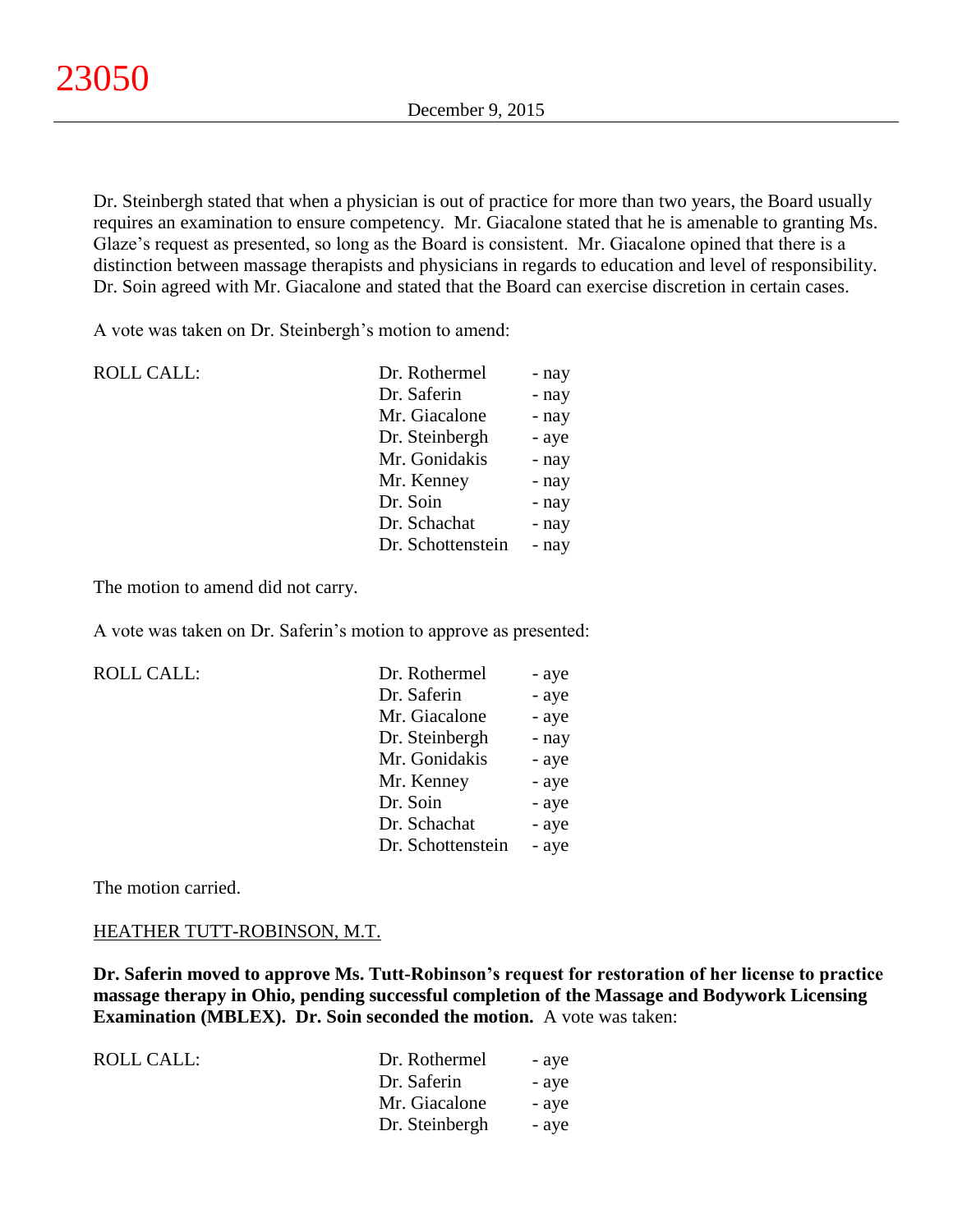| Mr. Gonidakis     | - ave |
|-------------------|-------|
| Mr. Kenney        | - aye |
| Dr. Soin          | - aye |
| Dr. Schachat      | - aye |
| Dr. Schottenstein | - aye |

Mr. Gonidakis - aye

The motion carried.

### MARINA FRANCIS DAMIS, M.D.

**Dr. Saferin moved to approve Dr. Damis' request for Ohio licensure as presented. Dr. Steinbergh seconded the motion.** A vote was taken:

| <b>ROLL CALL:</b> | Dr. Rothermel     | - aye |
|-------------------|-------------------|-------|
|                   | Dr. Saferin       | - aye |
|                   | Mr. Giacalone     | - aye |
|                   | Dr. Steinbergh    | - aye |
|                   | Mr. Gonidakis     | - aye |
|                   | Mr. Kenney        | - aye |
|                   | Dr. Soin          | - aye |
|                   | Dr. Schachat      | - aye |
|                   | Dr. Schottenstein | - aye |
|                   |                   |       |

The motion carried.

#### COMPLIANCE COMMITTEE

Dr. Steinbergh stated that on November 4, 2015, the Compliance Committee met with Mark L. Allen, M.D.; Paul P. Chu, M.D.; Holly C. Kotlin, M.T.; Ben Lomas, M.D.; John A. Ross, M.D.; Suman C. Vellanki, M.D.; and Aly Mohamed Aly Zewail, M.D., and moved to continue them under the terms of their respective Board actions. The Compliance Committee also accepted Compliance staff's report of conferences on October 13th and 15thth, 2015.

# TREATMENT PROVIDER APPLICATION REVIEW

### SIERRA TUCSON

# **Dr. Steinbergh moved to approve the Application for Certificate of Good Standing as a Treatment Provider for Impaired Practitioners from Sierra Tucson. Dr. Saferin seconded the motion.**

Dr. Sethi returned to the meeting at this time.

Dr. Schottenstein commented that the Board had previously discussed reducing the number of treatment providers because physicians are being dispersed among too many different locations. Dr. Steinbergh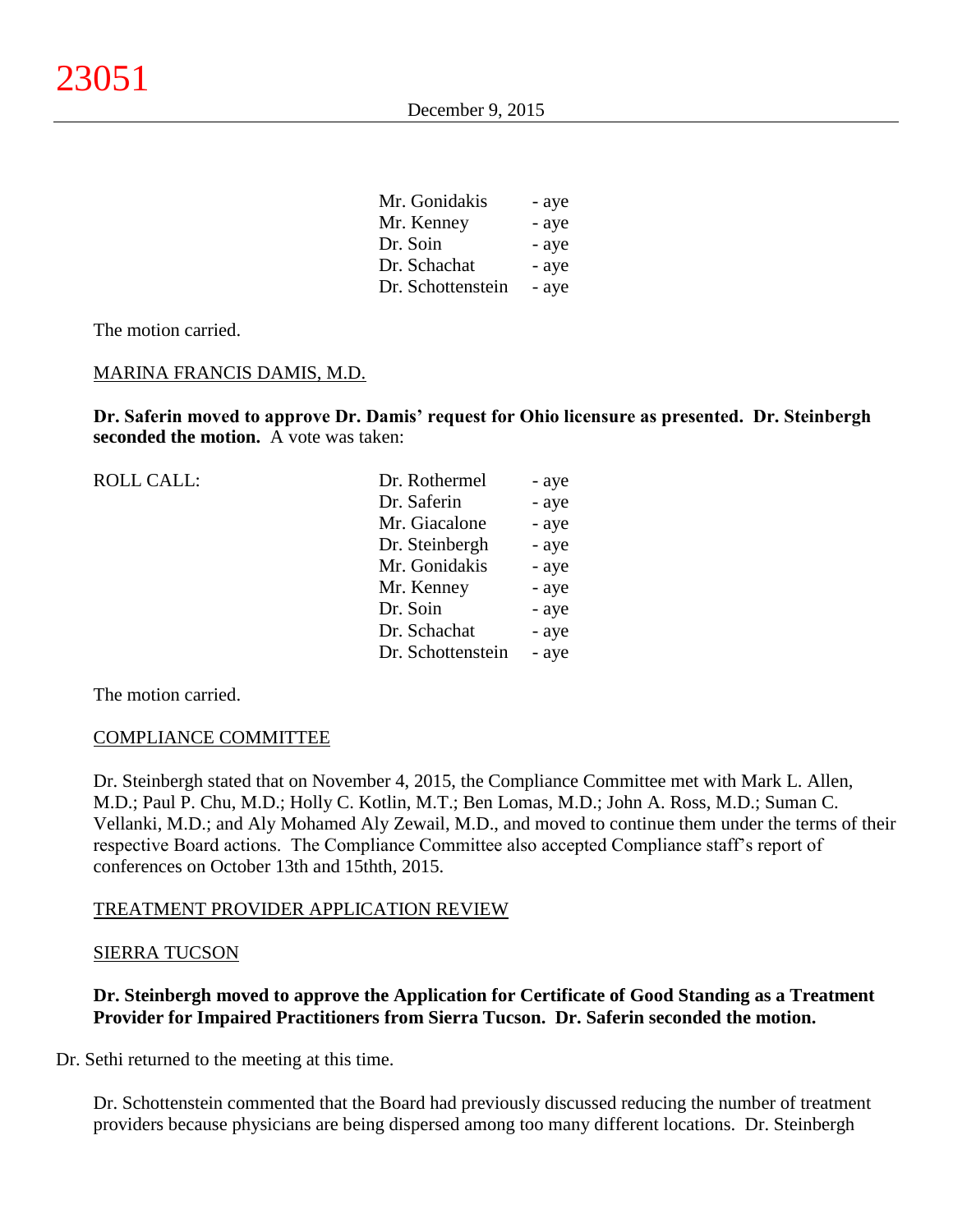stated that the Board should discuss this as it considers the proposed FOR program. Dr. Steinbergh stated the Board will need to approve some treatment providers outside Ohio because many physicians want to leave the state to get treatment.

Mr. Kenney asked how the Board approves treatment providers without inspecting the facility to ensure a clean and quality atmosphere. Ms. Bickers replied that facilities applying to be Board-approved treatment providers must have accreditation by the Joint Commission, the Commission on Accreditation of Rehabilitation Facilities (CARF), or the Ohio Department of Mental Health and Addiction. Ms. Bickers stated that those accrediting organizations inspect the locations.

A vote was taken on Dr. Steinbergh's motion:

| <b>ROLL CALL:</b> | Dr. Rothermel     | - aye |
|-------------------|-------------------|-------|
|                   | Dr. Saferin       | - aye |
|                   | Mr. Giacalone     | - aye |
|                   | Dr. Steinbergh    | - aye |
|                   | Mr. Gonidakis     | - aye |
|                   | Mr. Kenney        | - aye |
|                   | Dr. Sethi         | - aye |
|                   | Dr. Soin          | - aye |
|                   | Dr. Schachat      | - aye |
|                   | Dr. Schottenstein | - aye |
|                   |                   |       |

The motion carried.

#### PROBATIONARY REQUESTS

Mr. Kenney advised that at this time he would like the Board to consider the probationary requests on today's consent agenda. Mr. Kenney asked if any Board member wished to discuss a probationary request separately. No Board member wished to discuss a probationary request separately.

**Dr. Schachat moved to accept the Compliance staff's Reports of Conferences and the Secretary and Supervising Member's recommendations as follows:**

 **To grant Martin P. Ambrose, M.D.'s request for permission to travel between Ohio and Michigan without prior approval;**

 **To grant Joseph E. Baus, M.D.'s request for semi-annual electronic appearances while residing in Nebraska;**

- **To grant Theodore R. Cubbison, D.O.'s, request for reduction in recovery meetings to two per week with a minimum of 10 per month; and reduction in personal appearances to every six months;**
- **To grant Philicia S. Duncan, M.D.'s request for approval of Eric R. Schumacher, D.O., to serve**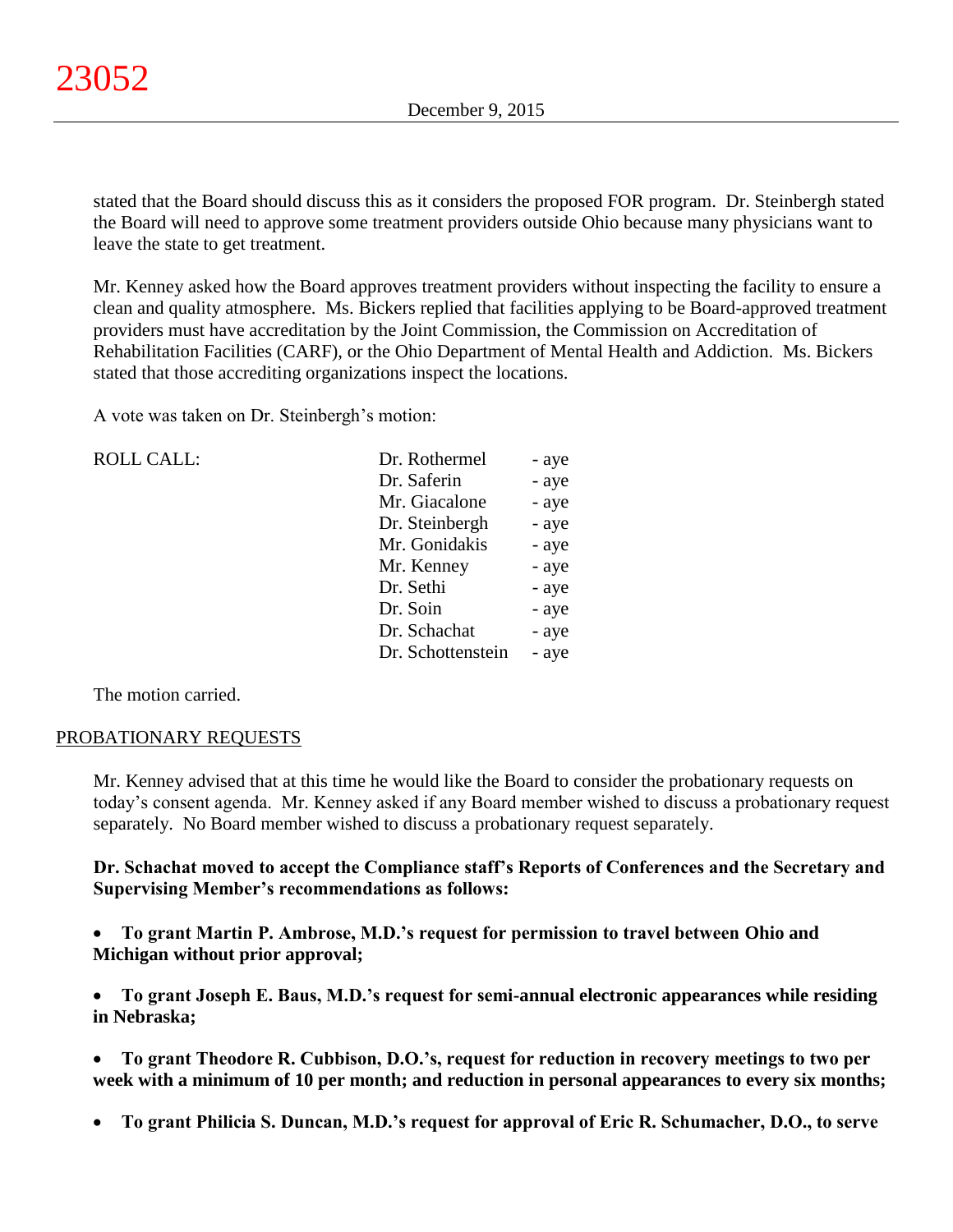**as the new monitoring physician; and determination of the frequency and number of charts to be reviewed at 10 charts per month;**

 **To grant Shane R. Hanzlik, M.D.'s request for approval of the Reliant Behavioral Health (RBH), Oregon's monitoring program, to conduct the monitoring and drug testing while he resides and practices in Oregon; and approval of RBH to conduct the quarterly meetings in lieu of personal appearances in Ohio;**

 **To grant Elise R. Hoff, M.D.'s request for approval of Anita-Lynn Santiago Tamayo-Reyes, M.D., to serve as the treating psychiatrist;**

 **To grant Peter C. Johnson, M.D.'s request for approval of Kipp Low, M.C. J., to serve as the polygraph technician; and approval of the first polygraph session to be conducted in January 2016;**

 **To grant Matthew D. Kellems, M.D.'s request for approval of Jason M. Jerry, M.D., to serve as the new treating psychiatrist;**

 **To grant John R. Kerns, D.O.'s request for reduction in personal appearances to every six months;**

 **To grant John K. Krebs, M.D.'s request for approval of David W. Streem, M.D., to serve as the new treating psychiatrist;**

- **To grant Nicholas L. Pesa, M.D.'s request for approval of** *Intensive Course in Medical Ethics, Boundaries, and Professionalism***, administered by Case Western Reserve University;**
- **To grant William Popovich, M.D.'s request for approval of Jason M. Jerry, M.D., to serve as the new treating psychiatrist;**

 **To grant Margo H. Roca, M.D.'s request for release from the terms of her September 12, 2012 Consent Agreement;**

 **To grant Joseph P. Sitarik, D.O.'s request for discontinuance of the chart review requirement; and**

 **To grant Shannon Lee Swanson, D.O.'s request for approval of** *Intensive Course in Medical Documentation: Clinical, Legal and Economic Implications for Healthcare Providers***, administered by Case Western Reserve University, to fulfill the medical record keeping course requirement;**

**Dr. Schottenstein seconded the motion.** A vote was taken:

| ROLL CALL: | Dr. Rothermel  | - abstain |
|------------|----------------|-----------|
|            | Dr. Saferin    | - abstain |
|            | Mr. Giacalone  | - aye     |
|            | Dr. Steinbergh | - aye     |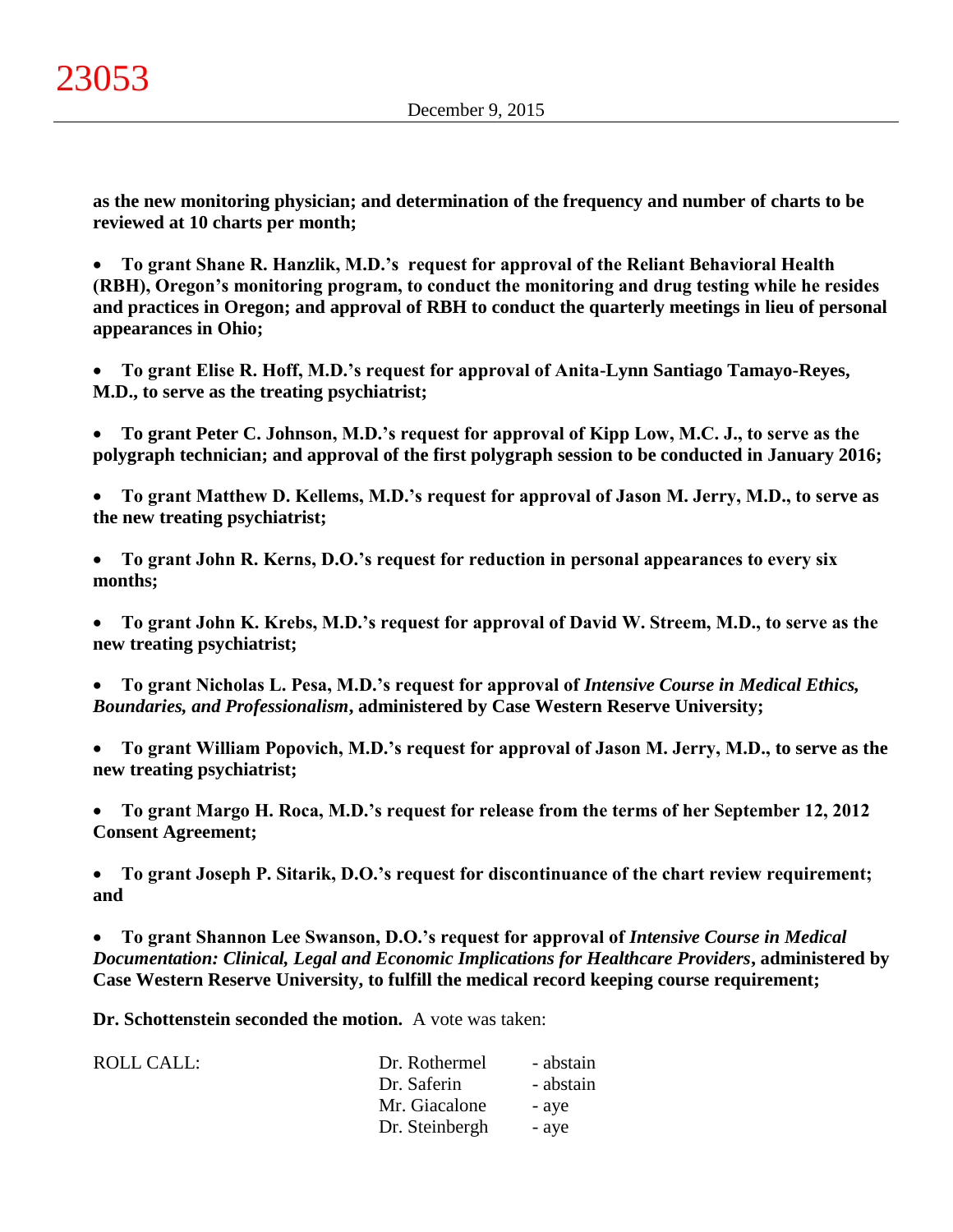| Mr. Gonidakis     | - aye |
|-------------------|-------|
| Mr. Kenney        | - aye |
| Dr. Sethi         | - aye |
| Dr. Soin          | - aye |
| Dr. Schachat      | - aye |
| Dr. Schottenstein | - aye |

The motion to send carried.

# FINAL PROBATIONARY APPEARANCE

### WAYNE MARSHALL WILLIAMS, M.D.

Dr. Williams was appearing before the Board pursuant to his request for release from the terms of his December 8, 2010 Consent Agreement. Ms. Bickers reviewed Dr. Williams' history with the Board.

Dr. Steinbergh asked Dr. Williams to describe his current practice. Dr. Williams answered that he practices as an urgent care physician and a primary care physician.

Dr. Steinbergh asked about Dr. Williams' recovery and his plans following release from his Consent Agreement. Dr. Williams replied that his recovery is going well and that his recovery activities will not change following his release. Dr. Williams stated that he had previously practiced emergency medicine for 30 years, but he is happy now in urgent care. Regarding his licensure status in his home state of Georgia, Dr. Williams stated that he has completed the terms of his probation in that state but he will continue to provide random urines and other tests for Georgia's Physician Health Program. Dr. Williams stated that it is important to have an outside structure to continue validating the fact that he is sober.

Dr. Soin asked if Dr. Williams plans to ever again work in an emergency department in a hospital. Dr. Williams replied that he has no such plans, but he has not completely ruled it out either. Dr. Williams stated that if he returns to emergency medicine it will be at a very low volume. Responding to further questions from Dr. Soin, Dr. Williams stated that he has not had issues with any substances other than alcohol.

Mr. Giacalone asked Dr. Williams if he would address the medical students in attendance regarding his situation. Dr. Williams stated that he appreciates the opportunity to address the students.

Dr. Williams advised the students to not take anything for granted because practicing medicine is a privilege. Dr. Williams stated that the bar is held high for physicians and they must be responsible. Dr. Williams stated that a certain percentage of the students will have troubles with drugs, alcohol, personal issues, or stress. Dr. Williams stated that there are proper ways and improper ways to deal with stress and life issues. Dr. Williams stated that there are resources available to help the students deal with some of these issues and that they should not hesitate to reach out for help.

Mr. Kenney noted that it has taken Dr. Williams several years to deal with his alcohol problem. Dr.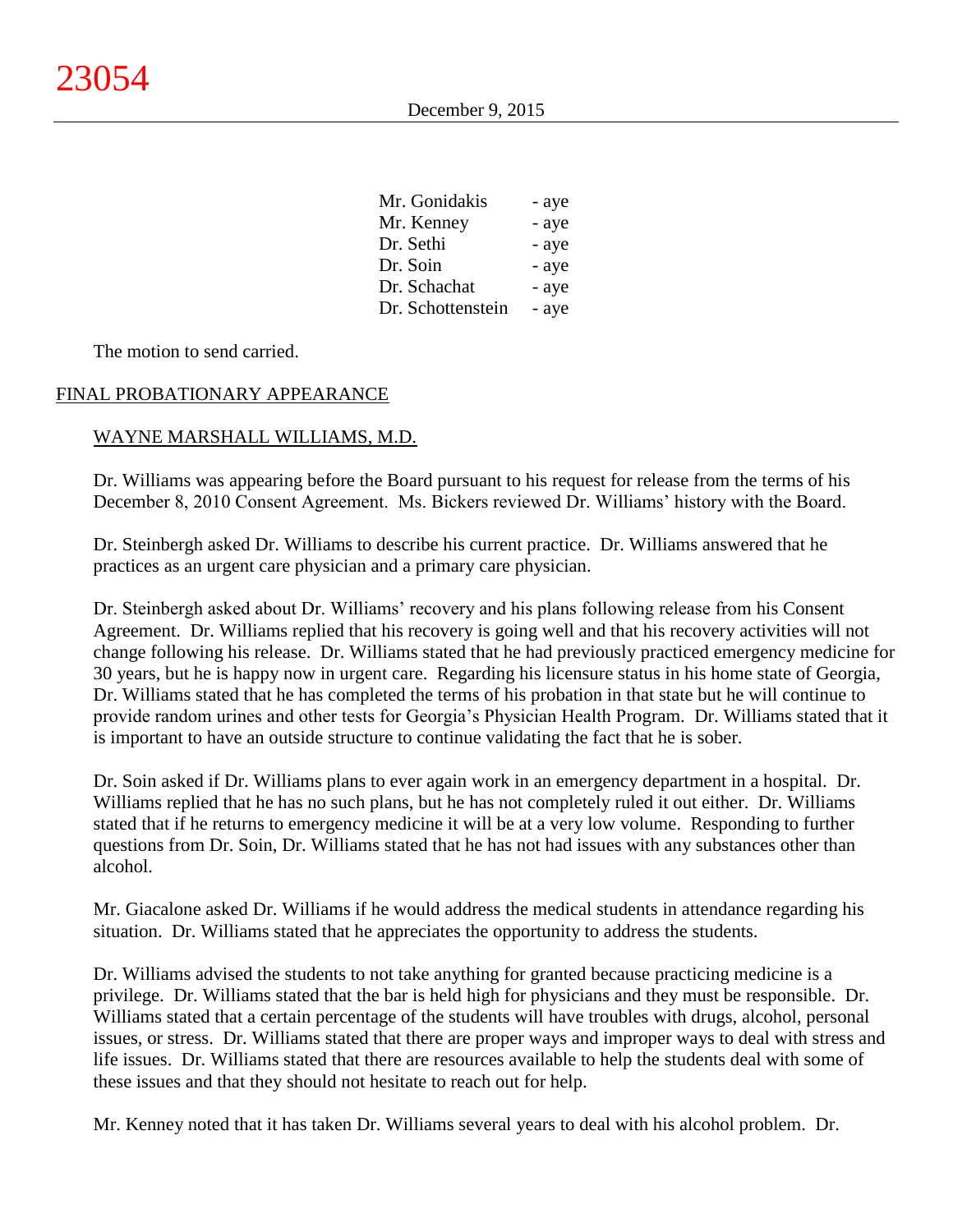Steinbergh stated that Dr. Williams was first cited by the Board in 2009, but he had probably been ill for some time before that. Dr. Williams agreed.

### **Dr. Steinbergh moved to release Dr. Williams from the terms of his December 8, 2010 Consent Agreement, effective immediately. Mr. Gonidakis seconded the motion.** A vote was taken:

| <b>ROLL CALL:</b> | Dr. Rothermel     | - abstain |
|-------------------|-------------------|-----------|
|                   | Dr. Saferin       | - abstain |
|                   | Mr. Giacalone     | - aye     |
|                   | Dr. Steinbergh    | - aye     |
|                   | Mr. Gonidakis     | - aye     |
|                   | Mr. Kenney        | - aye     |
|                   | Dr. Sethi         | - aye     |
|                   | Dr. Soin          | - aye     |
|                   | Dr. Schachat      | - aye     |
|                   | Dr. Schottenstein | - aye     |

The motion carried.

#### APPRECIATION FOR MR. KENNEY'S SERVICE AS PRESIDENT

Mr. Groeber stated that he is pleased and honored to have served his first full year as the Board's Executive Director with Mr. Kenney as President. In appreciation for his service as Board President, Mr. Groeber presented Mr. Kenney with a commemorative gavel inscribed with the phrase, "With gratitude for your service as president of the State Medical Board of Ohio in 2015."

Mr. Kenney stated that it has been a pleasure to serve as President of the Board. The Board members and staff gave Mr. Kenney a round of applause.

Thereupon, at 2:43 p.m., the December 9, 2015 session of the State Medical Board of Ohio was adjourned.

We hereby attest that these are the true and accurate approved minutes of the State Medical Board of Ohio meeting on December 9, 2015, as approved on January 13, 2016.

 $U^{\prime}$ 

Michael L. Gonidakis, President

Kokhumil M

Kim G. Rothermel, M.D., Secretary